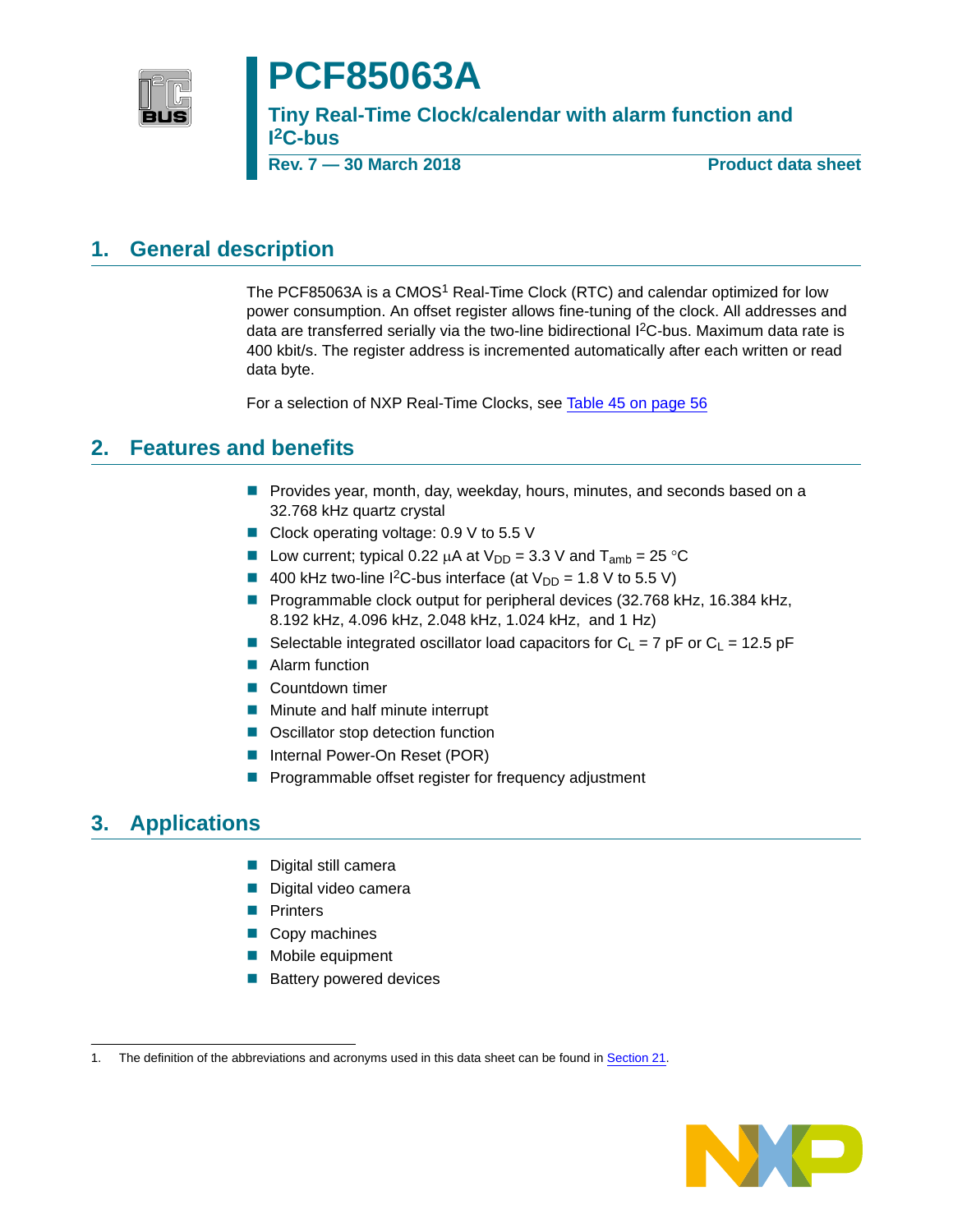## <span id="page-1-3"></span>**4. Ordering information**

<span id="page-1-0"></span>

| Table 1. | <b>Ordering information</b> |
|----------|-----------------------------|
|          |                             |

| <b>Type number</b> | Package         |                                                                                                                                  |                |  |  |  |  |
|--------------------|-----------------|----------------------------------------------------------------------------------------------------------------------------------|----------------|--|--|--|--|
|                    | <b>Name</b>     | <b>Version</b>                                                                                                                   |                |  |  |  |  |
| PCF85063AT         | SO <sub>8</sub> | plastic small outline package; 8 leads;<br>body width 3.9 mm                                                                     | <b>SOT96-1</b> |  |  |  |  |
| <b>PCF85063ATL</b> | DFN2626-10      | plastic thermal enhanced extremely thin<br>small outline package; no leads;<br>10 terminals; body $2.6 \times 2.6 \times 0.5$ mm | SOT1197-1      |  |  |  |  |
| PCF85063ATT        | TSSOP8          | plastic thin shrink small outline package;<br>8 leads; body width 3 mm                                                           | SOT505-1       |  |  |  |  |

## **4.1 Ordering options**

#### <span id="page-1-4"></span><span id="page-1-1"></span>**Table 2. Ordering options**

| <b>Product type number</b> | Orderable part number | Sales item<br>(12NC) | Delivery form                    | ΙC<br>revision |
|----------------------------|-----------------------|----------------------|----------------------------------|----------------|
| PCF85063AT/A               | PCF85063AT/AY         | 935303639518         | tape and reel, 13 inch, dry pack |                |
|                            | PCF85063AT/AAZ        | 935303639515         | tape and reel, 7 inch, dry pack  |                |
| PCF85063ATL/1              | PCF85063ATL/1,118     | 935299022118         | tape and reel, 7 inch            |                |
| PCF85063ATT/A              | PCF85063ATT/AJ        | 935304639118         | tape and reel, 13 inch           |                |

## <span id="page-1-5"></span>**5. Marking**

#### <span id="page-1-2"></span>**Table 3. Marking codes**

| <b>Product type number</b> | Marking code |
|----------------------------|--------------|
| <b>PCF85063AT/A</b>        | 85063A       |
| PCF85063ATL/1              | 063A         |
| <b>PCF85063ATT/A</b>       | 063A         |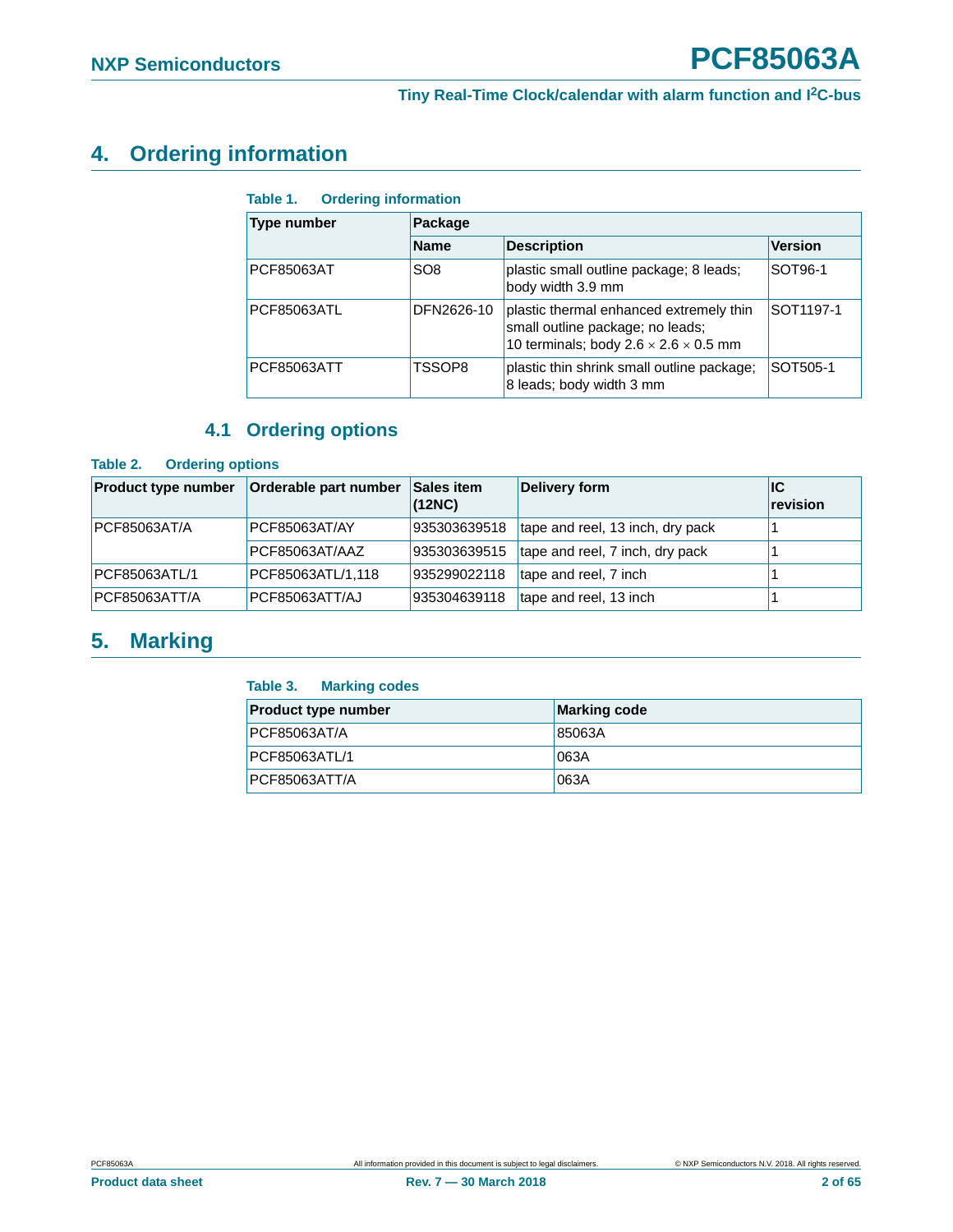## <span id="page-2-1"></span>**6. Block diagram**

<span id="page-2-0"></span>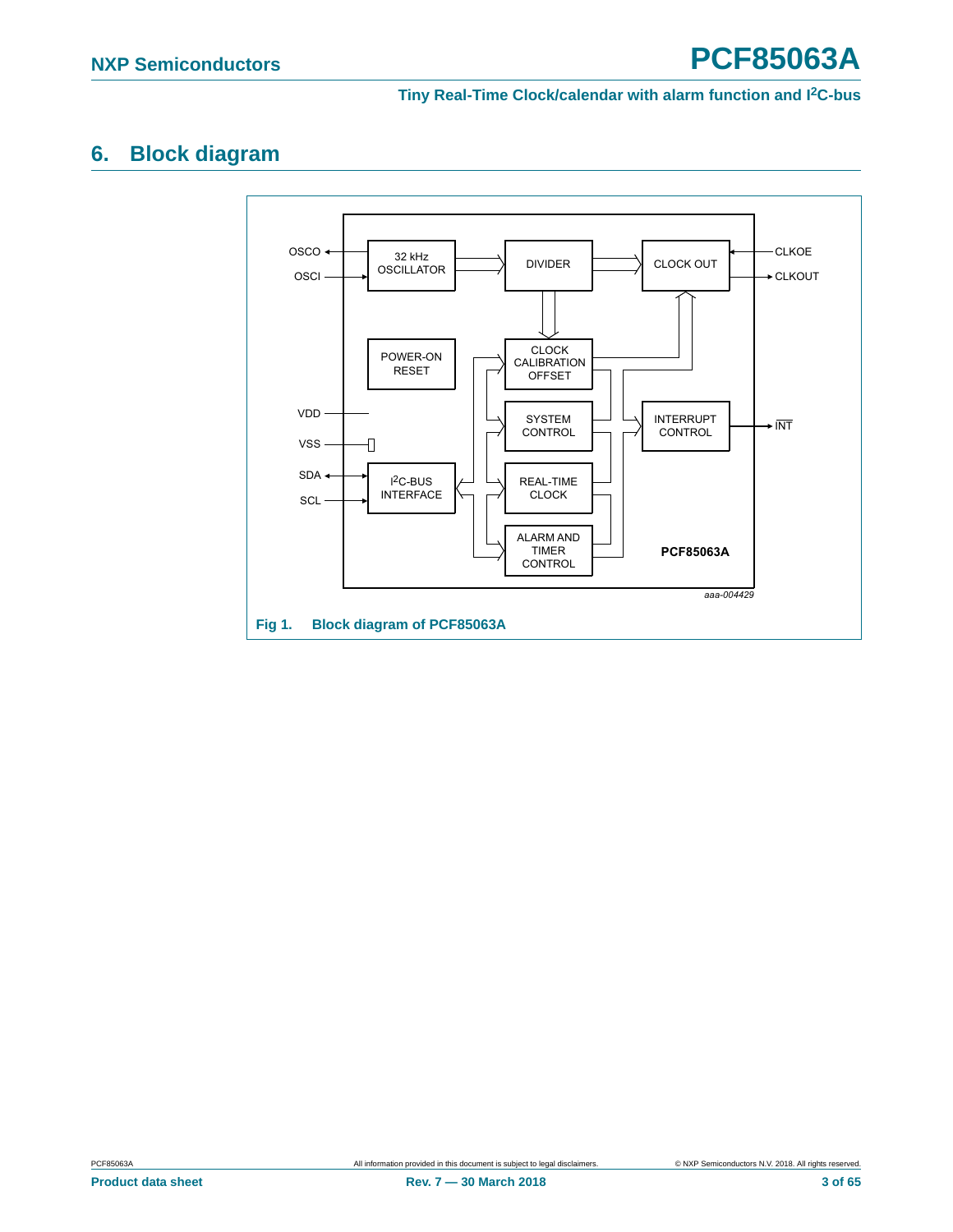## <span id="page-3-4"></span><span id="page-3-3"></span>**7. Pinning information**

### **7.1 Pinning**



<span id="page-3-0"></span>

<span id="page-3-1"></span>

<span id="page-3-2"></span>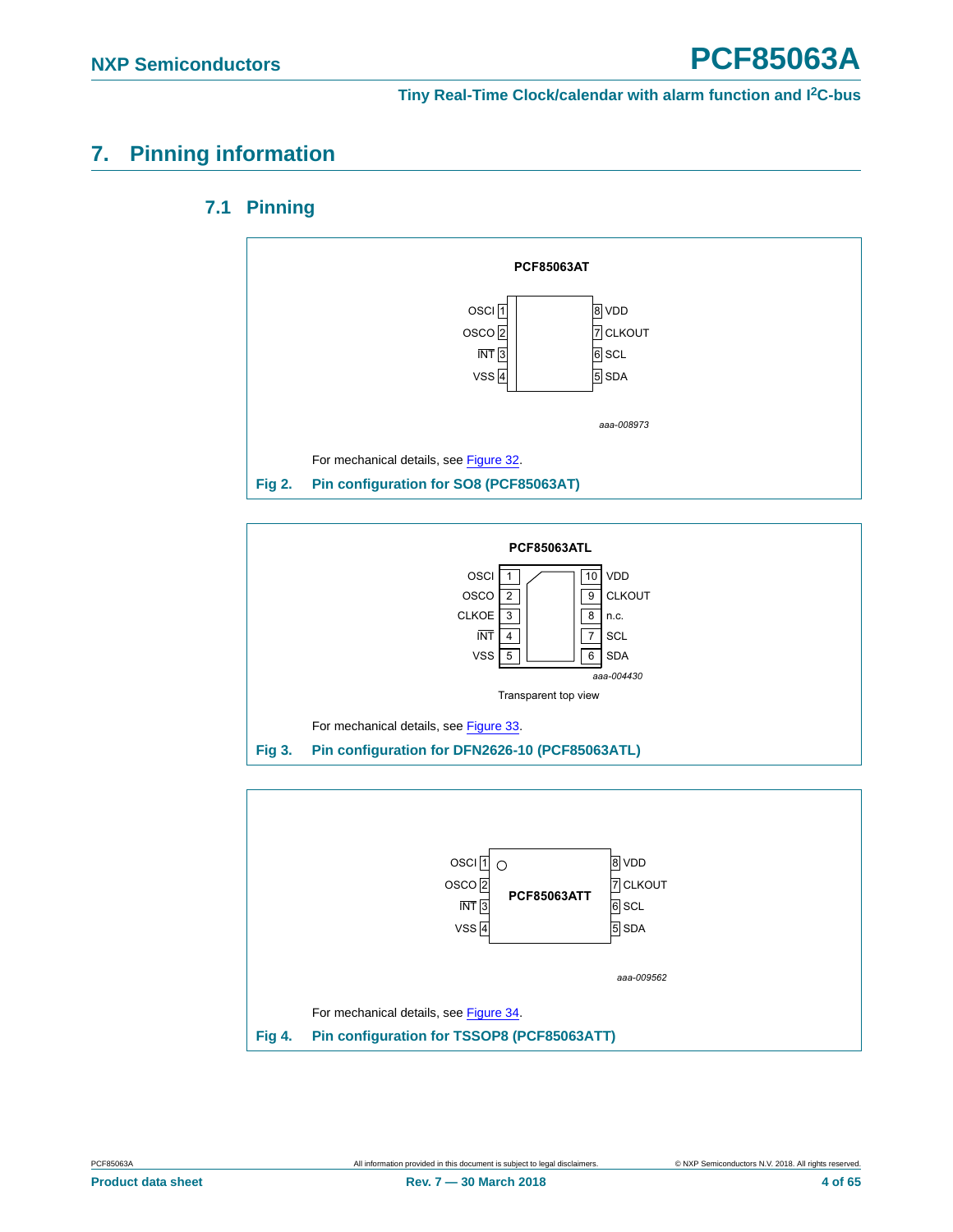### **7.2 Pin description**

#### <span id="page-4-3"></span><span id="page-4-2"></span>**Table 4. Pin description**

*Input or input/output pins must always be at a defined level (V<sub>SS</sub> or V<sub>DD</sub>) unless otherwise specified.* 

| <b>Symbol</b>              | Pin               |                    |                    | <b>Type</b>                                                     | <b>Description</b>            |  |
|----------------------------|-------------------|--------------------|--------------------|-----------------------------------------------------------------|-------------------------------|--|
|                            | <b>PCF85063AT</b> | <b>PCF85063ATL</b> | <b>PCF85063ATT</b> |                                                                 |                               |  |
| <b>OSCI</b>                |                   |                    |                    | input                                                           | oscillator input              |  |
| <b>OSCO</b>                | 2                 | 2                  | 2                  | output                                                          | oscillator output             |  |
| <b>CLKOE<sup>[2]</sup></b> |                   | 3                  |                    | CLKOUT enable or disable pin; enable is<br>input<br>active HIGH |                               |  |
| NT <sup>[2]</sup>          | 3                 | 4                  | 3                  | output                                                          | interrupt output (open-drain) |  |
| <b>VSS</b>                 | 4                 | 5[1]               | 4                  | supply                                                          | ground supply voltage         |  |
| SDA <sup>[2]</sup>         | 5                 | 6                  | 5                  | input/output                                                    | serial data line              |  |
| <b>SCL<sup>[2]</sup></b>   | 6                 | 7                  | 6                  | input                                                           | serial clock input            |  |
| n.c.                       |                   | 8                  |                    |                                                                 | not connected                 |  |
| <b>CLKOUT</b>              | 7                 | l 9                | 7                  | output                                                          | clock output (push-pull)      |  |
| <b>VDD</b>                 | 8                 | 10                 | 8                  | supply                                                          | supply voltage                |  |

<span id="page-4-0"></span>[1] The die paddle (exposed pad) is connected to V<sub>SS</sub> through high ohmic (non-conductive) silicon attach and should be electrically isolated. It is good engineering practice to solder the exposed pad to an electrically isolated PCB copper pad as shown in [Figure 37](#page-53-0)  ["Footprint information for reflow soldering of SOT1197-1 \(DFN2626-10\) of PCF85063ATL"](#page-53-0) for better heat transfer but it is not required as the RTC doesn't consume much power. In no case should traces be run under the package exposed pad.

<span id="page-4-1"></span>[2] NXP recommends tying VDD of the device and VDD of all the external pull-up resistors to the same Power Supply.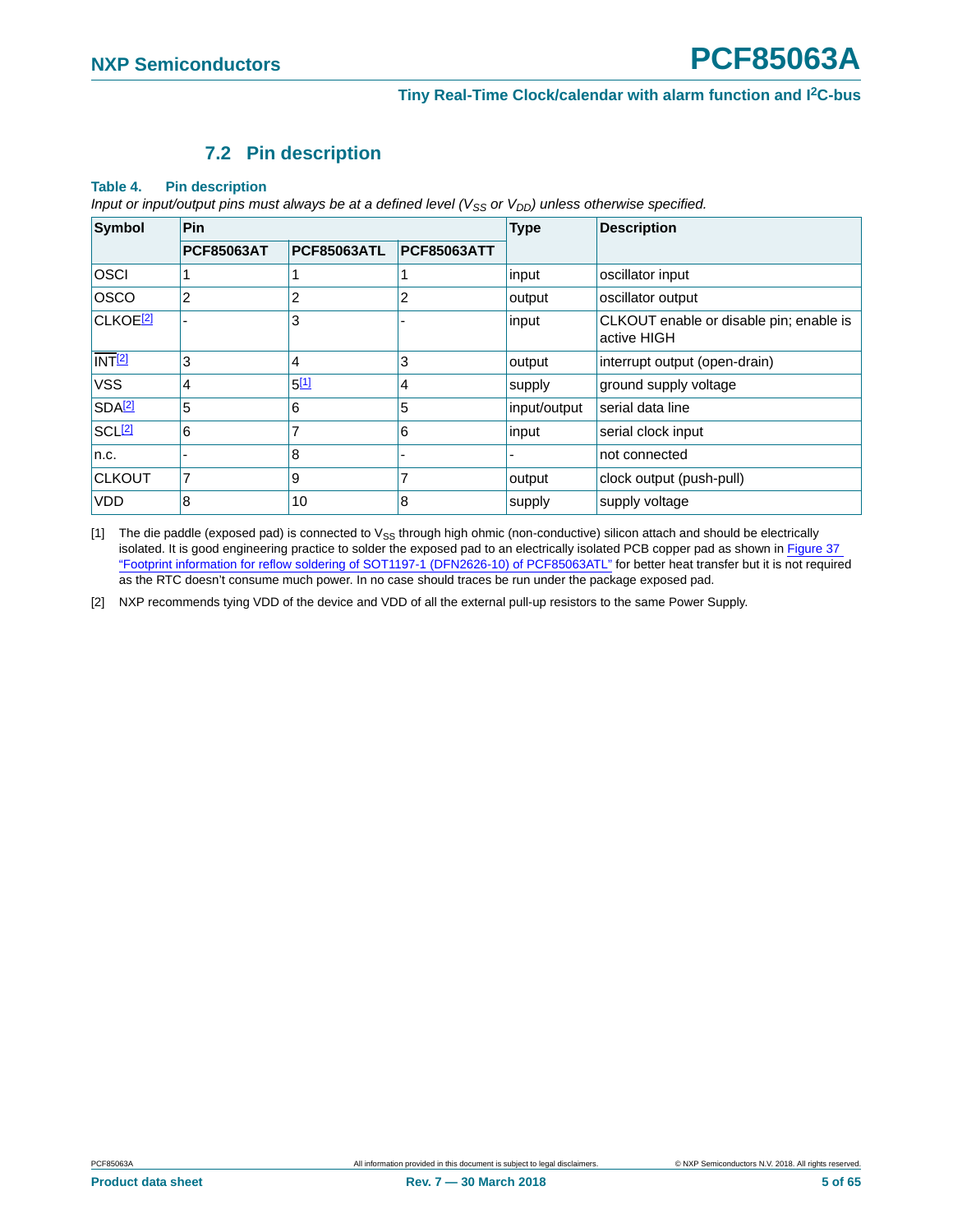## <span id="page-5-1"></span>**8. Functional description**

The PCF85063A contains 18 8-bit registers with an auto-incrementing register address, an on-chip 32.768 kHz oscillator with integrated capacitors, a frequency divider which provides the source clock for the Real-Time Clock (RTC) and calender, and an I2C-bus interface with a maximum data rate of 400 kbit/s.

The built-in address register will increment automatically after each read or write of a data byte up to the register 11h. After register 11h, the auto-incrementing will wrap around to address 00h (see [Figure 5](#page-5-0)).



<span id="page-5-0"></span>All registers (see [Table 5\)](#page-6-0) are designed as addressable 8-bit parallel registers although not all bits are implemented. The first two registers (memory address 00h and 01h) are used as control and status register. The register at address 02h is an offset register allowing the fine-tuning of the clock; and at 03h is a free RAM byte. The addresses 04h through 0Ah are used as counters for the clock function (seconds up to years counters). Address locations 0Bh through 0Fh contain alarm registers which define the conditions for an alarm. The registers at 10h and 11h are for the timer function.

The Seconds, Minutes, Hours, Days, Months, and Years as well as the corresponding alarm registers are all coded in Binary Coded Decimal (BCD) format. When one of the RTC registers is written or read, the contents of all time counters are frozen. Therefore, faulty writing or reading of the clock and calendar during a carry condition is prevented. For details on maximum access time, see [Section 8.4 on page 25.](#page-24-0)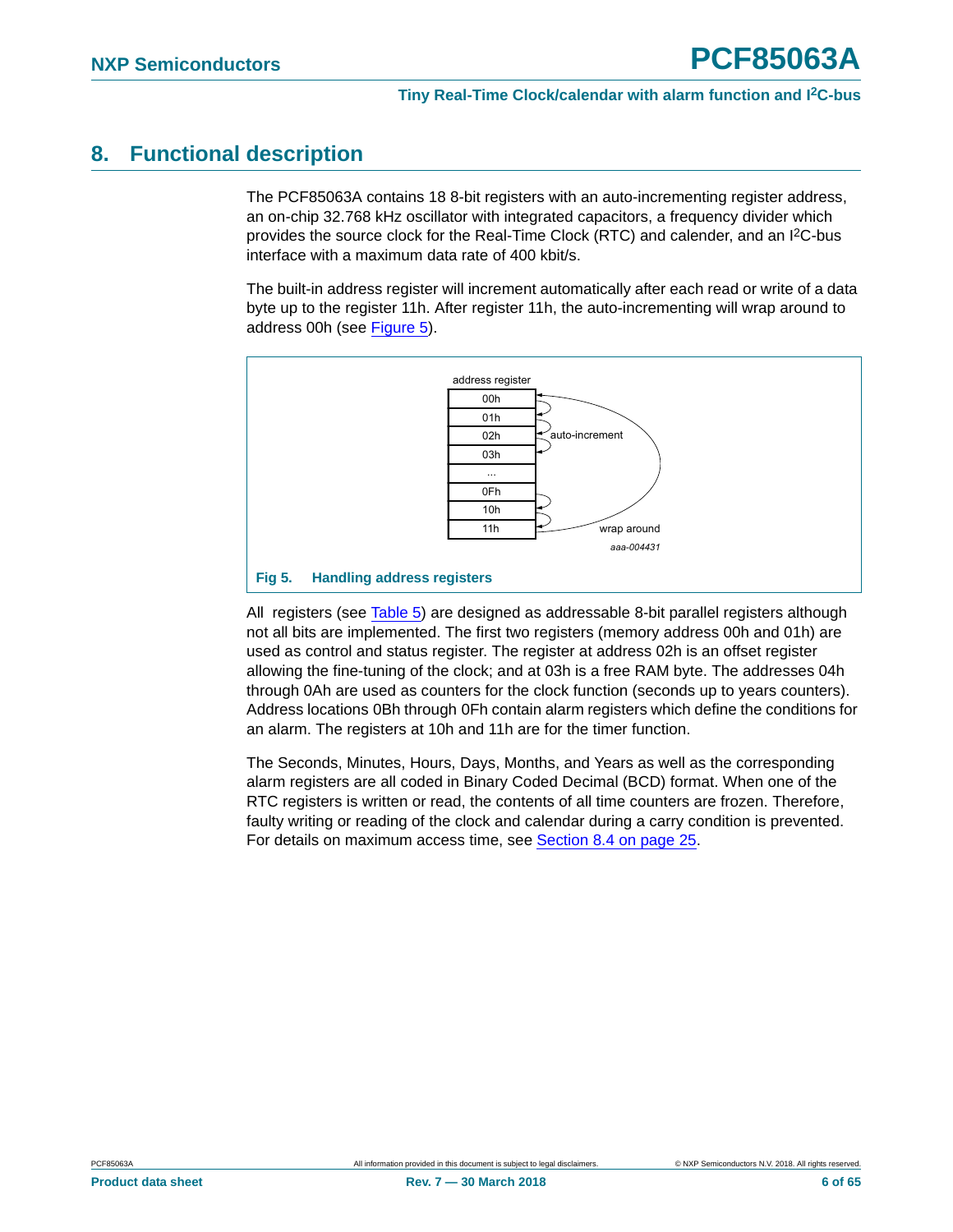## **8.1 Registers organization**

#### **Table 5. Registers overview**

*Bit positions labeled as - are not implemented. After reset, all registers are set according to Table [8 on page](#page-11-0) 12.*

<span id="page-6-1"></span><span id="page-6-0"></span>

| <b>Address</b>                                 | <b>Register name</b>                | <b>Bit</b>             |                   |                        |                                      |    |                |                        |                           | Reference     |
|------------------------------------------------|-------------------------------------|------------------------|-------------------|------------------------|--------------------------------------|----|----------------|------------------------|---------------------------|---------------|
|                                                |                                     | $\overline{7}$         | 6                 | $\vert 5 \vert$        | 4                                    | 3  | $\overline{2}$ | $\mathbf 1$            | $\boldsymbol{\mathsf{0}}$ |               |
|                                                | <b>Control and status registers</b> |                        |                   |                        |                                      |    |                |                        |                           |               |
| 00h                                            | Control_1                           | EXT_TEST               |                   | <b>STOP</b>            | <b>SR</b>                            |    | <b>CIE</b>     | $12_{24}$              | CAP_SEL                   | Section 8.2.1 |
| 01h                                            | Control_2                           | AIE                    | AF                | MI                     | HMI                                  | TF | COF[2:0]       |                        |                           | Section 8.2.2 |
| 02h                                            | Offset                              | <b>MODE</b>            | OFFSET[6:0]       |                        |                                      |    |                |                        |                           | Section 8.2.3 |
| 03h                                            | RAM_byte                            | B[7:0]                 |                   |                        |                                      |    |                |                        |                           | Section 8.2.4 |
|                                                | <b>Time and date registers</b>      |                        |                   |                        |                                      |    |                |                        |                           |               |
| 04h                                            | Seconds                             | <b>OS</b>              | SECONDS (0 to 59) |                        |                                      |    |                |                        |                           | Section 8.3.1 |
| 05h                                            | Minutes                             |                        | MINUTES (0 to 59) |                        |                                      |    |                |                        |                           | Section 8.3.2 |
| 06h                                            | Hours                               |                        |                   | <b>AMPM</b>            | HOURS (1 to 12) in 12-hour mode      |    |                |                        |                           | Section 8.3.3 |
|                                                |                                     |                        |                   |                        | HOURS (0 to 23) in 24-hour mode      |    |                |                        |                           |               |
| 07h                                            | Days                                |                        |                   | DAYS (1 to 31)         |                                      |    |                |                        |                           | Section 8.3.4 |
| 08h                                            | Weekdays                            |                        |                   |                        |                                      |    |                | WEEKDAYS (0 to 6)      |                           | Section 8.3.5 |
| 09h                                            | Months                              |                        |                   |                        | MONTHS (1 to 12)                     |    |                |                        |                           | Section 8.3.6 |
| 0Ah                                            | Years                               | <b>YEARS (0 to 99)</b> |                   |                        |                                      |    |                |                        |                           | Section 8.3.7 |
| <b>Alarm registers</b>                         |                                     |                        |                   |                        |                                      |    |                |                        |                           |               |
| 0Bh                                            | Second_alarm                        | AEN_S                  |                   | SECOND_ALARM (0 to 59) |                                      |    |                |                        |                           | Section 8.5.1 |
| 0Ch                                            | Minute_alarm                        | AEN_M                  |                   | MINUTE_ALARM (0 to 59) |                                      |    |                |                        |                           | Section 8.5.2 |
| 0Dh                                            | Hour_alarm                          | AEN_H                  |                   | <b>AMPM</b>            | HOUR_ALARM (1 to 12) in 12-hour mode |    |                |                        |                           | Section 8.5.3 |
|                                                |                                     |                        |                   |                        | HOUR_ALARM (0 to 23) in 24-hour mode |    |                |                        |                           |               |
| 0Eh                                            | Day_alarm                           | AEN_D                  |                   | DAY_ALARM (1 to 31)    |                                      |    |                |                        |                           | Section 8.5.4 |
| 0Fh                                            | Weekday_alarm                       | AEN_W                  |                   |                        |                                      |    |                | WEEKDAY_ALARM (0 to 6) |                           | Section 8.5.5 |
| <b>Timer registers</b>                         |                                     |                        |                   |                        |                                      |    |                |                        |                           |               |
| iductors N.V. 2018. All rights reserved<br>10h | Timer_value                         | T[7:0]                 |                   |                        |                                      |    |                |                        |                           | Section 8.6.1 |
|                                                | Timer_mode                          |                        | $\overline{a}$    |                        | TCF[1:0]                             |    | TE             | <b>TIE</b>             | TI_TP                     | Section 8.6.2 |

Tiny Real-Time Clock/calendar with alarm function and I2C-bus **Tiny Real-Time Clock/calendar with alarm function and I2C-bus**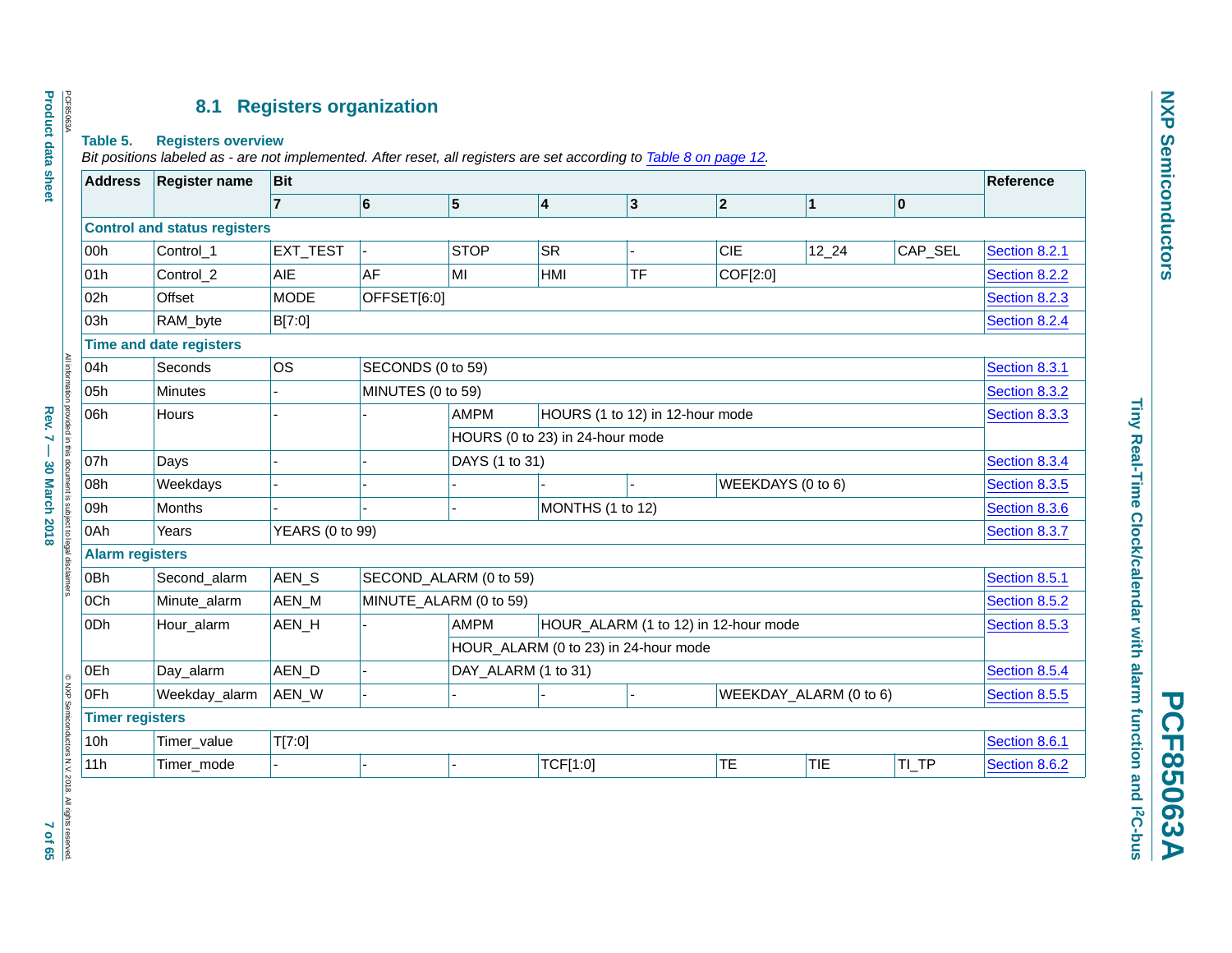## <span id="page-7-2"></span>**8.2 Control registers**

To ensure that all control registers will be set to their default values, the  $V_{DD}$  level must be at zero volts at initial power-up. If this is not possible, a reset must be initiated with the software reset command when power is stable. Refer to **[Section 8.2.1.3](#page-11-1)** for details.

### **8.2.1 Register Control\_1**

<span id="page-7-4"></span><span id="page-7-3"></span>

| Table 6. | Control 1 - control and status register 1 (address 00h) bit description |  |
|----------|-------------------------------------------------------------------------|--|
|          |                                                                         |  |

| <b>Bit</b>      | <b>Symbol</b> | Value            | <b>Description</b>                                                                                      | Reference              |
|-----------------|---------------|------------------|---------------------------------------------------------------------------------------------------------|------------------------|
| $\overline{7}$  | EXT_TEST      |                  | external clock test mode                                                                                | <b>Section 8.2.1.1</b> |
|                 |               | $0^{[1]}$        | normal mode                                                                                             |                        |
|                 |               | 1                | external clock test mode                                                                                |                        |
| $6\overline{6}$ |               | 0                | unused                                                                                                  |                        |
| 5               | <b>STOP</b>   |                  | <b>STOP bit</b>                                                                                         | <b>Section 8.2.1.2</b> |
|                 |               | $0^{[1]}$        | RTC clock runs                                                                                          |                        |
|                 |               | 1                | RTC clock is stopped; all RTC divider chain<br>flip-flops are asynchronously set logic 0                |                        |
| $\overline{4}$  | <b>SR</b>     |                  | software reset                                                                                          | <b>Section 8.2.1.3</b> |
|                 |               | $0^{[1]}$        | no software reset                                                                                       |                        |
|                 |               | 1                | initiate software reset <sup>[2]</sup> ; this bit always<br>returns a 0 when read                       |                        |
| $\overline{3}$  |               | $\Omega$         | unused                                                                                                  |                        |
| $ 2\rangle$     | CIE           |                  | correction interrupt enable                                                                             | Section 8.2.3          |
|                 |               | $0^{[1]}$        | no correction interrupt generated                                                                       |                        |
|                 |               | 1                | interrupt pulses are generated at every<br>correction cycle                                             |                        |
| $\mathbf{1}$    | 12 24         |                  | 12 or 24-hour mode                                                                                      | Section 8.3.3          |
|                 |               | 0 <sup>[1]</sup> | 24-hour mode is selected                                                                                | Section 8.5.3          |
|                 |               | 1                | 12-hour mode is selected                                                                                |                        |
| l0              | CAP_SEL       |                  | internal oscillator capacitor selection for<br>quartz crystals with a corresponding load<br>capacitance |                        |
|                 |               | 0 <sup>[1]</sup> | 7 pF                                                                                                    |                        |
|                 |               | 1                | 12.5 pF                                                                                                 |                        |

<span id="page-7-0"></span>[1] Default value.

<span id="page-7-1"></span>[2] For a software reset, 01011000 (58h) must be sent to register Control\_1 (see [Section 8.2.1.3](#page-11-1)).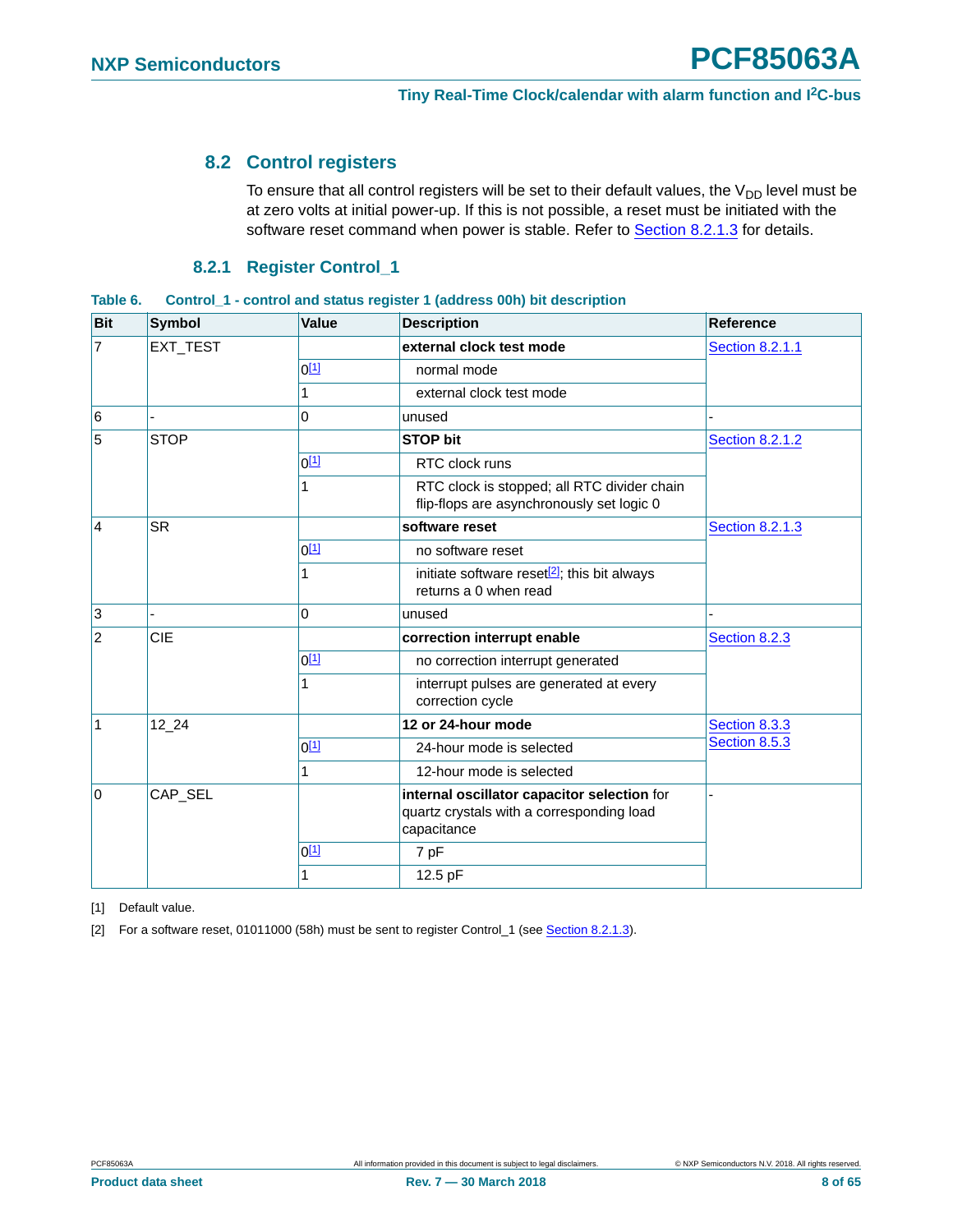#### <span id="page-8-0"></span>**8.2.1.1 EXT\_TEST: external clock test mode**

A test mode is available which allows for on-board testing. In this mode, it is possible to set up test conditions and control the operation of the RTC.

The test mode is entered by setting bit EXT\_TEST in register Control\_1. Then pin CLKOUT becomes an input. The test mode replaces the internal clock signal with the signal applied to pin CLKOUT.

The signal applied to pin CLKOUT should have a minimum pulse width of 300 ns and a maximum period of 1000 ns. The internal clock, now sourced from CLKOUT, is divided down to 1 Hz by a  $2^6$  divide chain called a prescaler. The prescaler can be set into a known state by using bit STOP. When bit STOP is set, the prescaler is reset to 0. (STOP must be cleared before the prescaler can operate again.)

From a stop condition, the first 1 second increment will take place after 32 positive edges on pin CLKOUT. Thereafter, every 64 positive edges cause a 1 second increment.

**Remark:** Entry into test mode is not synchronized to the internal 64 Hz clock. When entering the test mode, no assumption as to the state of the prescaler can be made.

Operation example:

- 1. Set EXT\_TEST test mode (register Control\_1, bit EXT\_TEST = 1).
- 2. Set STOP (register Control\_1, bit STOP = 1).
- 3. Clear STOP (register Control\_1, bit STOP = 0).
- 4. Set time registers to desired value.
- 5. Apply 32 clock pulses to pin CLKOUT.
- 6. Read time registers to see the first change.
- 7. Apply 64 clock pulses to pin CLKOUT.
- 8. Read time registers to see the second change.

Repeat 7 and 8 for additional increments.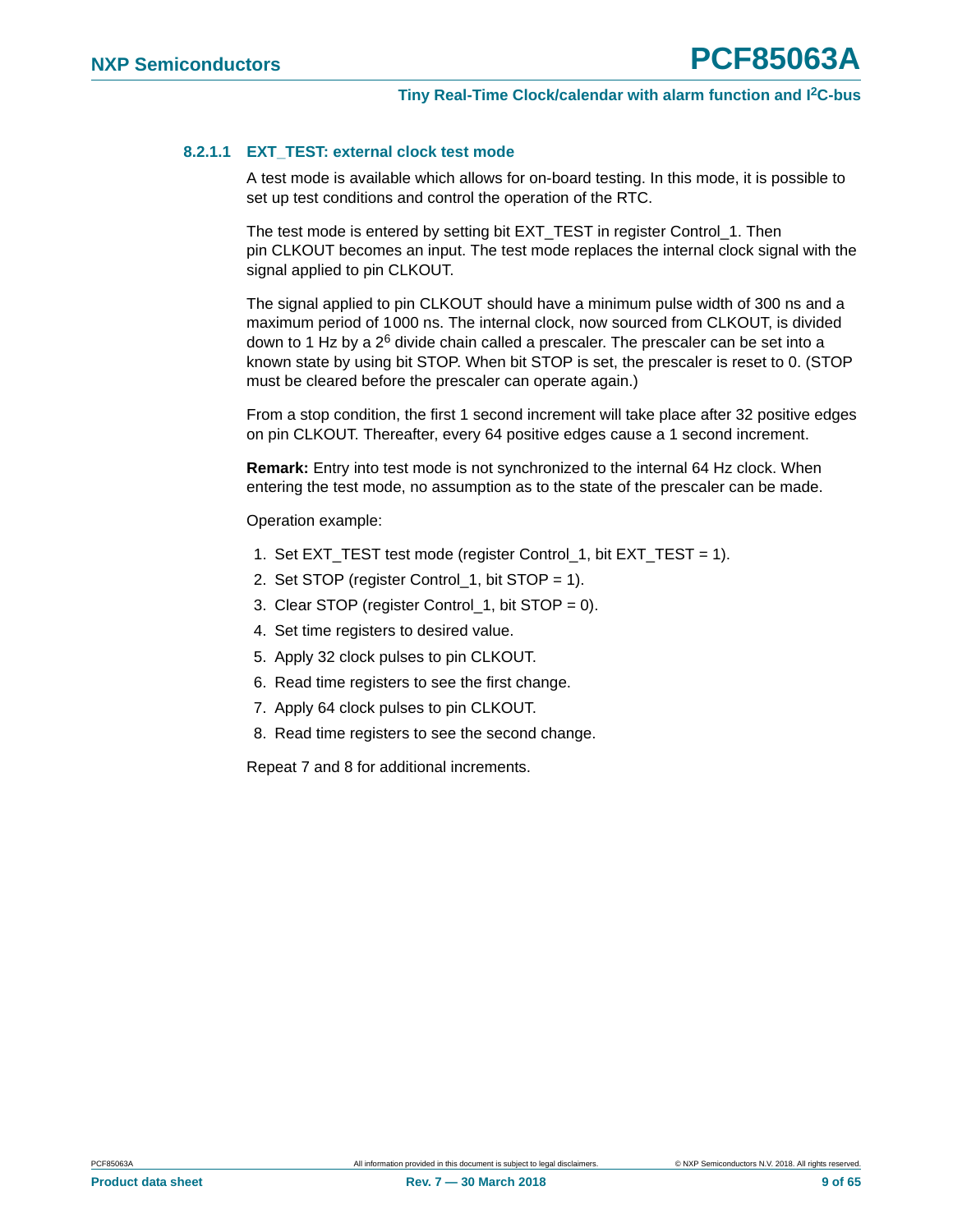#### <span id="page-9-0"></span>**8.2.1.2 STOP: STOP bit function**

The function of the STOP bit (see  $Figure 6$ ) is to allow for accurate starting of the time circuits. The STOP bit function causes the upper part of the prescaler ( $F_2$  to  $F_{14}$ ) to be held in reset and thus no 1 Hz ticks are generated. It also stops the output of clock frequencies below 8 kHz on pin CLKOUT.



<span id="page-9-1"></span>The time circuits can then be set and do not increment until the STOP bit is released (see [Figure 7](#page-10-0) and [Table 7\)](#page-10-1).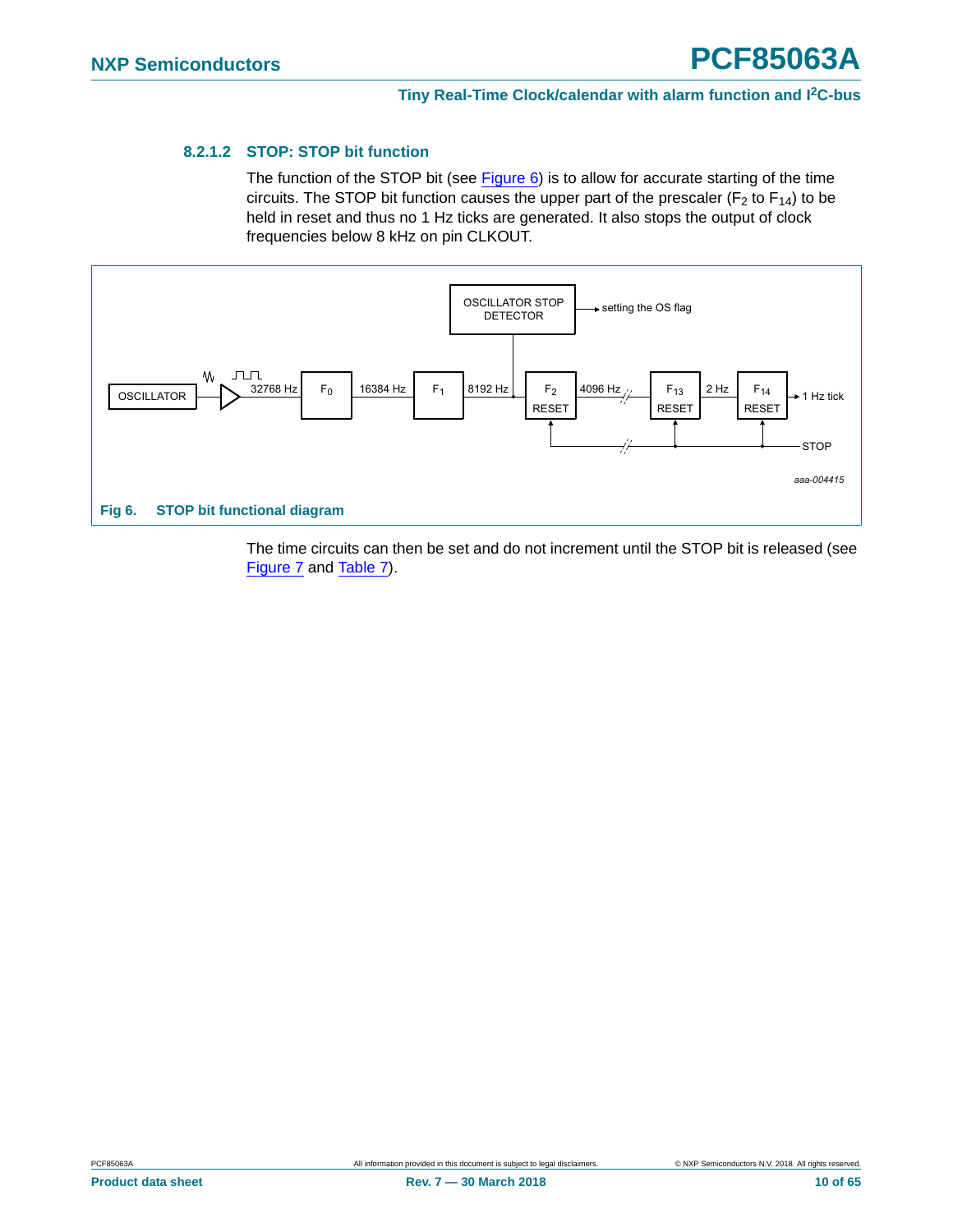| <b>Bit</b>  | <b>Prescaler bits</b>               | $[1]$<br>1 Hz tick | <b>Time</b> | <b>Comment</b>                                                                                  |
|-------------|-------------------------------------|--------------------|-------------|-------------------------------------------------------------------------------------------------|
| <b>STOP</b> | $F_0F_1-F_2$ to $F_{14}$            |                    | hh:mm:ss    |                                                                                                 |
|             | <b>Clock is running normally</b>    |                    |             |                                                                                                 |
| $\Omega$    | 01-0 0001 1101 0100                 |                    | 12:45:12    | prescaler counting normally                                                                     |
|             |                                     |                    |             | STOP bit is activated by user. $F_0F_1$ are not reset and values cannot be predicted externally |
| 1           | XX-0 0000 0000 0000                 |                    | 12:45:12    | prescaler is reset; time circuits are frozen                                                    |
|             | New time is set by user             |                    |             |                                                                                                 |
| 1           | XX-0 0000 0000 0000                 |                    | 08:00:00    | prescaler is reset; time circuits are frozen                                                    |
|             | <b>STOP bit is released by user</b> |                    |             |                                                                                                 |
| 0           | XX-0 0000 0000 0000                 |                    | 08:00:00    | prescaler is now running                                                                        |
|             | XX-1 0000 0000 0000                 |                    | 08:00:00    |                                                                                                 |
|             | XX-0 1000 0000 0000                 | 0.507813           | 08:00:00    |                                                                                                 |
|             | XX-1 1000 0000 0000                 | to<br>0.507935 s   | 08:00:00    |                                                                                                 |
|             |                                     |                    |             |                                                                                                 |
|             | 11-1 1111 1111 1110                 |                    | 08:00:00    |                                                                                                 |
|             | 00-0 0000 0000 0001                 |                    | 08:00:01    | 0 to 1 transition of $F_{14}$ increments the time circuits                                      |
|             | 10-0 0000 0000 0001                 |                    | 08:00:01    |                                                                                                 |
|             | $\cdot$                             |                    |             |                                                                                                 |
|             | 11-1 1111 1111 1111                 | 1.000000 s         | 08:00:01    |                                                                                                 |
|             | 00-0 0000 0000 0000                 |                    | 08:00:01    |                                                                                                 |
|             | 10-0 0000 0000 0000                 |                    | 08:00:01    |                                                                                                 |
|             |                                     |                    |             |                                                                                                 |
|             | 11-1 1111 1111 1110                 |                    | 08:00:01    |                                                                                                 |
|             | 00-0 0000 0000 0001                 |                    | 08:00:02    | 0 to 1 transition of $F_{14}$ increments the time circuits                                      |
|             |                                     | aaa-004416         |             |                                                                                                 |
|             |                                     |                    |             |                                                                                                 |

#### <span id="page-10-1"></span>**Table 7. First increment of time circuits after STOP bit release**

<span id="page-10-2"></span>[1]  $F_0$  is clocked at 32.768 kHz.

The lower two stages of the prescaler ( $F_0$  and  $F_1$ ) are not reset. And because the I<sup>2</sup>C-bus is asynchronous to the crystal oscillator, the accuracy of restarting the time circuits is between zero and one 8.192 kHz cycle (see [Figure 7](#page-10-0)).



<span id="page-10-0"></span>The first increment of the time circuits is between 0.507813 s and 0.507935 s after STOP bit is released. The uncertainty is caused by the prescaler bits  $F_0$  and  $F_1$  not being reset (see [Table 7\)](#page-10-1) and the unknown state of the 32 kHz clock.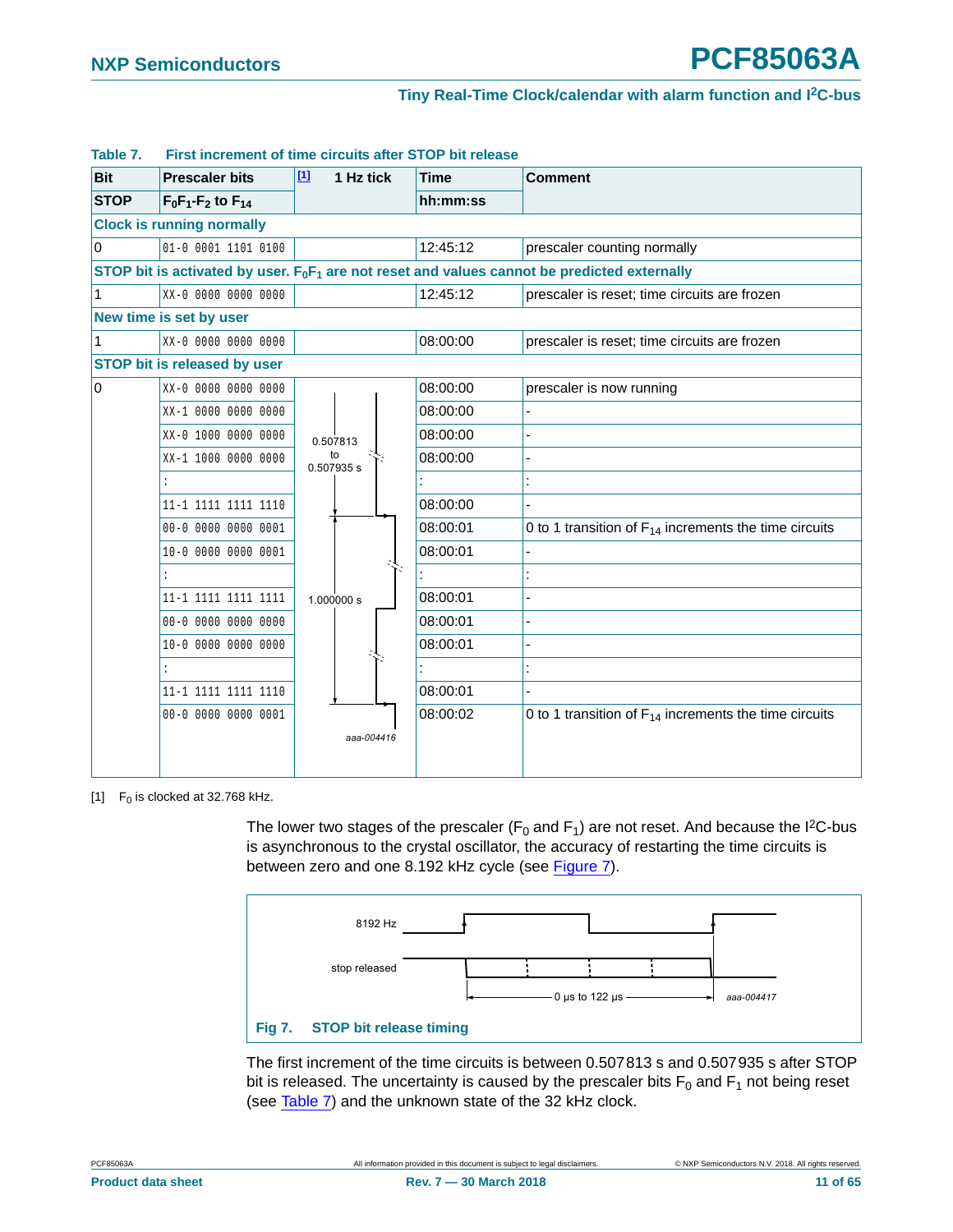#### <span id="page-11-1"></span>**8.2.1.3 Software reset**

<span id="page-11-0"></span>A reset is automatically generated at power-on. There is a low probability that some devices will have corruption of the registers after the automatic power-on reset if the device is powered up with a residual  $V_{DD}$  level. It is required that the  $V_{DD}$  starts at zero volts at power up or upon power cycling to ensure that there is no corruption of the registers. If this is not possible, a reset must be initiated after power-up (i.e. when power is stable) with the software reset command. Software reset command means setting bits 6, 4, and 3 in register Control\_1 (00h) logic 1 and all other bits logic 0 by sending the bit sequence 01011000 (58h), see [Figure 8.](#page-11-2)



<span id="page-11-2"></span>In reset state, all registers are set according to [Table 8](#page-11-3) and the address pointer returns to address 00h.

| <b>Address</b> | <b>Register name</b> | <b>Bit</b>     |                 |   |                         |                         |                |          |          |
|----------------|----------------------|----------------|-----------------|---|-------------------------|-------------------------|----------------|----------|----------|
|                |                      | $\overline{7}$ | $6\phantom{1}6$ | 5 | $\overline{\mathbf{4}}$ | $\overline{\mathbf{3}}$ | $\overline{2}$ | 1        | $\bf{0}$ |
| 00h            | Control_1            | 0              | 0               | 0 | 0                       | 0                       | 0              | 0        | 0        |
| 01h            | Control_2            | $\Omega$       | $\mathbf{0}$    | 0 | 0                       | $\mathbf{0}$            | $\Omega$       | $\Omega$ | 0        |
| 02h            | Offset               | 0              | 0               | 0 | 0                       | $\Omega$                | $\Omega$       | 0        | 0        |
| 03h            | RAM_byte             | $\Omega$       | $\Omega$        | 0 | 0                       | $\Omega$                | $\Omega$       | $\Omega$ | 0        |
| 04h            | Seconds              | 1              | $\Omega$        | 0 | 0                       | $\Omega$                | $\Omega$       | 0        | 0        |
| 05h            | <b>Minutes</b>       | 0              | 0               | 0 | 0                       | 0                       | $\Omega$       | 0        | 0        |
| 06h            | Hours                | 0              | 0               | 0 | 0                       | 0                       | 0              | 0        | 0        |
| 07h            | Days                 | $\Omega$       | $\overline{0}$  | 0 | $\mathbf{0}$            | $\overline{0}$          | $\Omega$       | $\Omega$ | 1        |
| 08h            | Weekdays             | $\Omega$       | $\Omega$        | 0 | 0                       | $\Omega$                | 1              | 1        | 0        |
| 09h            | <b>Months</b>        | $\Omega$       | $\Omega$        | 0 | 0                       | $\Omega$                | $\Omega$       | $\Omega$ | 1        |
| 0Ah            | Years                | $\Omega$       | $\overline{0}$  | 0 | 0                       | $\Omega$                | $\Omega$       | 0        | 0        |
| 0Bh            | Second alarm         | 1              | 0               | 0 | 0                       | 0                       | 0              | 0        | 0        |
| 0Ch            | Minute_alarm         | 1              | $\Omega$        | 0 | 0                       | $\Omega$                | $\Omega$       | $\Omega$ | 0        |
| 0Dh            | Hour_alarm           | 1              | $\Omega$        | 0 | 0                       | $\mathbf{0}$            | $\Omega$       | $\Omega$ | 0        |
| 0Eh            | Day_alarm            | 1              | $\mathbf 0$     | 0 | 0                       | 0                       | $\mathbf 0$    | 0        | 0        |

#### <span id="page-11-3"></span>**Table 8. Registers reset values**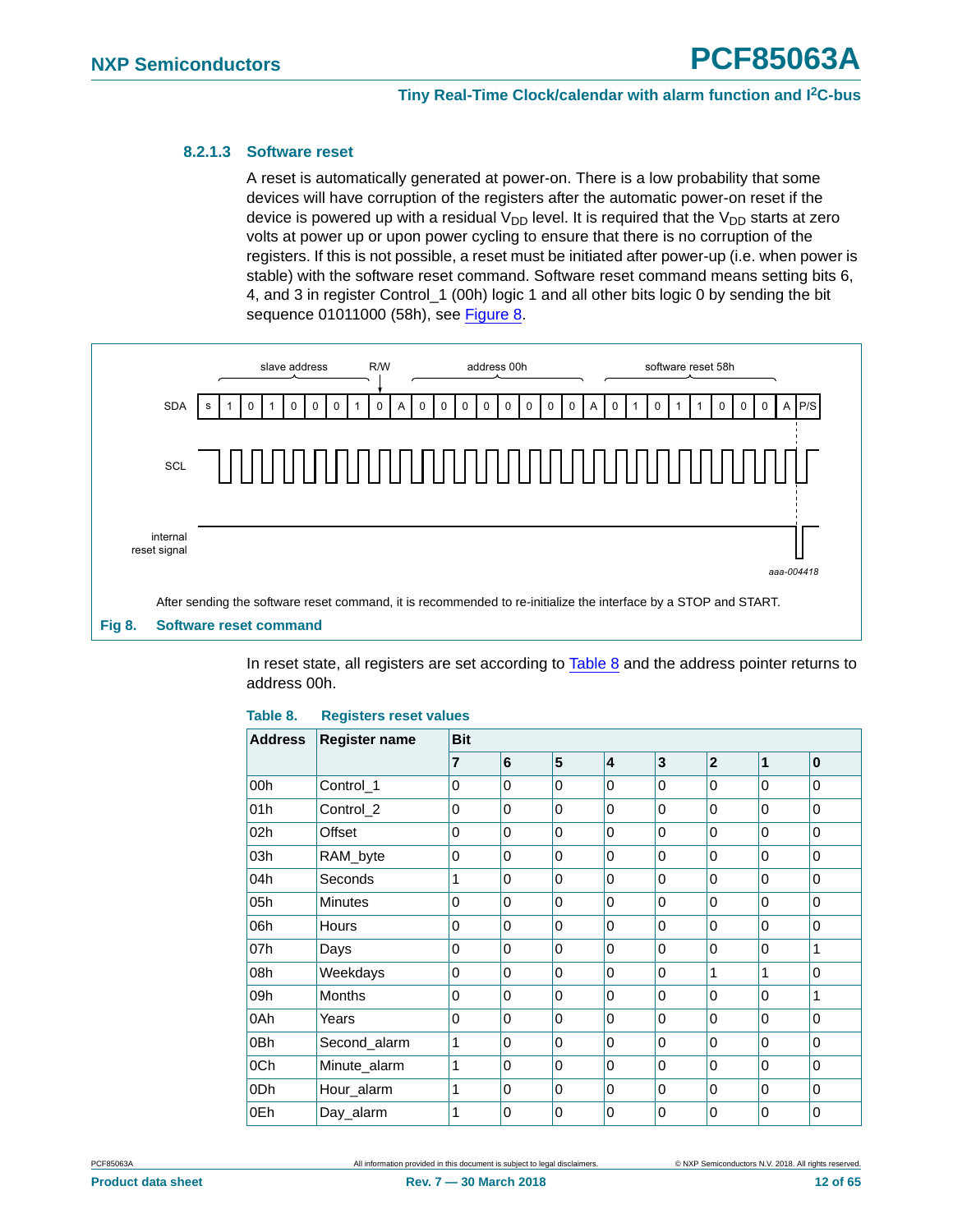| Table 8. |  | <b>Registers reset values</b> continued |  |
|----------|--|-----------------------------------------|--|
|----------|--|-----------------------------------------|--|

|                 | Address   Register name | <b>Bit</b> |   |  |  |   |  |  |  |
|-----------------|-------------------------|------------|---|--|--|---|--|--|--|
|                 |                         |            |   |  |  | з |  |  |  |
| ∣0Fh            | Weekday_alarm           |            |   |  |  |   |  |  |  |
| 10 <sub>h</sub> | Timer_value             |            | U |  |  |   |  |  |  |
| 11h             | Timer_mode              |            |   |  |  |   |  |  |  |

The PCF85063A resets to:

**Time —** 00:00:00

**Date —** 20000101

**Weekday —** Saturday

#### **8.2.2 Register Control\_2**

#### <span id="page-12-2"></span><span id="page-12-1"></span>**Table 9. Control\_2 - control and status register 2 (address 01h) bit description**

| <b>Bit</b>     | <b>Symbol</b> | Value            | <b>Description</b>                      | <b>Reference</b>                        |
|----------------|---------------|------------------|-----------------------------------------|-----------------------------------------|
| $\overline{7}$ | AIE           |                  | alarm interrupt                         | <b>Section 8.2.2.1</b>                  |
|                |               | 0 <sup>[1]</sup> | disabled                                | Section 8.5.6                           |
|                |               |                  | enabled                                 |                                         |
| 6              | AF            | alarm flag       |                                         | <b>Section 8.2.2.1</b>                  |
|                |               | 0 <sup>[1]</sup> | read: alarm flag inactive               | Section 8.5.6                           |
|                |               |                  | write: alarm flag is cleared            |                                         |
|                |               |                  | read: alarm flag active                 |                                         |
|                |               |                  | write: alarm flag remains unchanged     |                                         |
| 5              | MI            |                  | minute interrupt                        | <b>Section 8.2.2.2</b>                  |
|                |               | 0 <sup>[1]</sup> | disabled                                | <b>Section 8.2.2.3</b>                  |
|                |               |                  | enabled                                 |                                         |
| $\overline{4}$ | HMI           |                  | half minute interrupt                   | <b>Section 8.2.2.2</b>                  |
|                |               | 0 <sup>[1]</sup> | disabled                                | <b>Section 8.2.2.3</b>                  |
|                |               |                  | enabled                                 |                                         |
| 3              | TF            |                  | timer flag                              | <b>Section 8.2.2.1</b>                  |
|                |               | 0 <sup>[1]</sup> | no timer interrupt generated            | <b>Section 8.2.2.3</b><br>Section 8.6.3 |
|                |               |                  | flag set when timer interrupt generated |                                         |
| $2$ to 0       | COF[2:0]      | see Table 11     | <b>CLKOUT control</b>                   | <b>Section 8.2.2.4</b>                  |

<span id="page-12-0"></span>[1] Default value.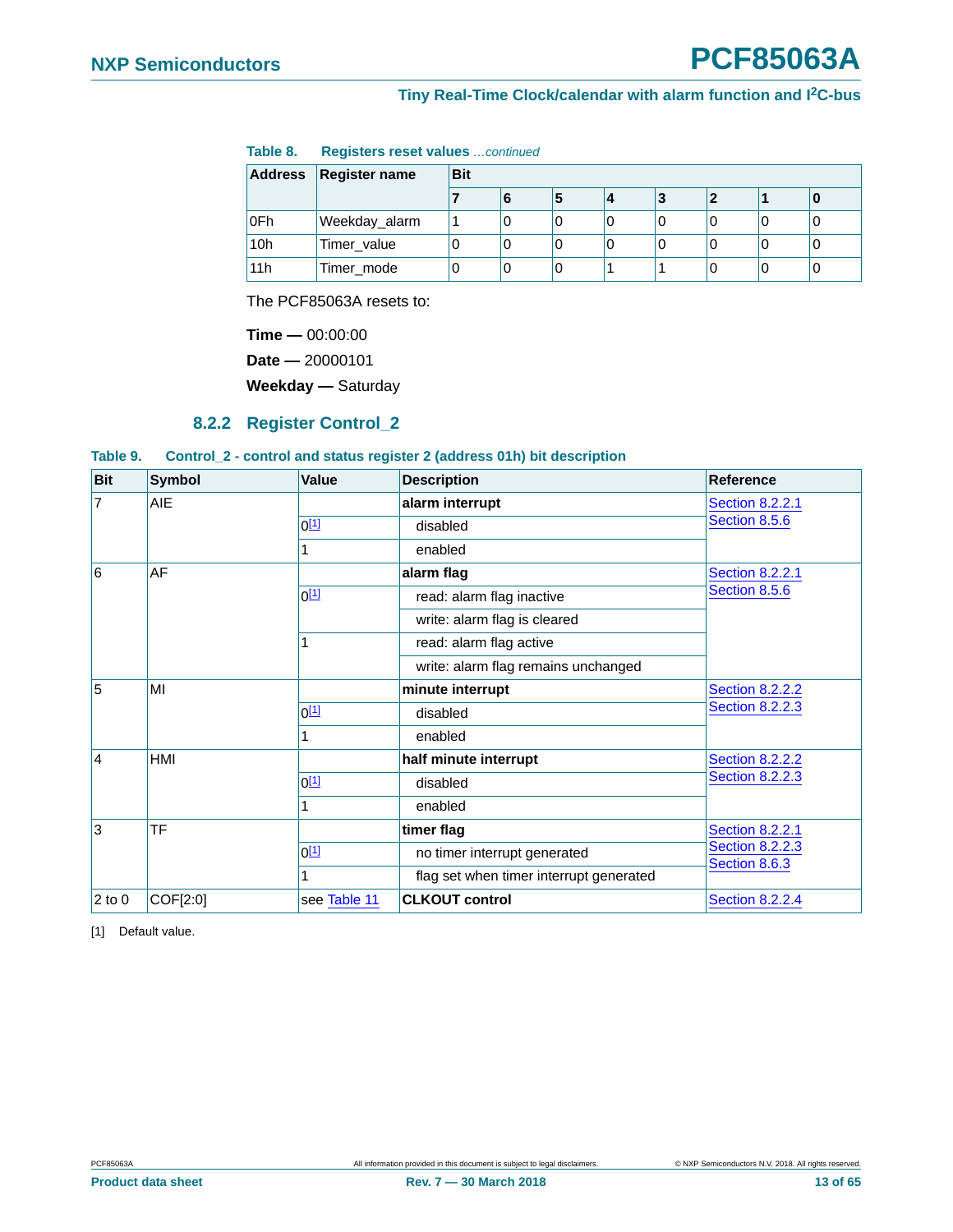

<span id="page-13-0"></span>

<span id="page-13-1"></span>**AIE:** This bit activates or deactivates the generation of an interrupt when AF is asserted, respectively.

**AF:** When an alarm occurs, AF is set logic 1. This bit maintains its value until overwritten by command. To prevent one flag being overwritten while clearing another, a logic AND is performed during a write access.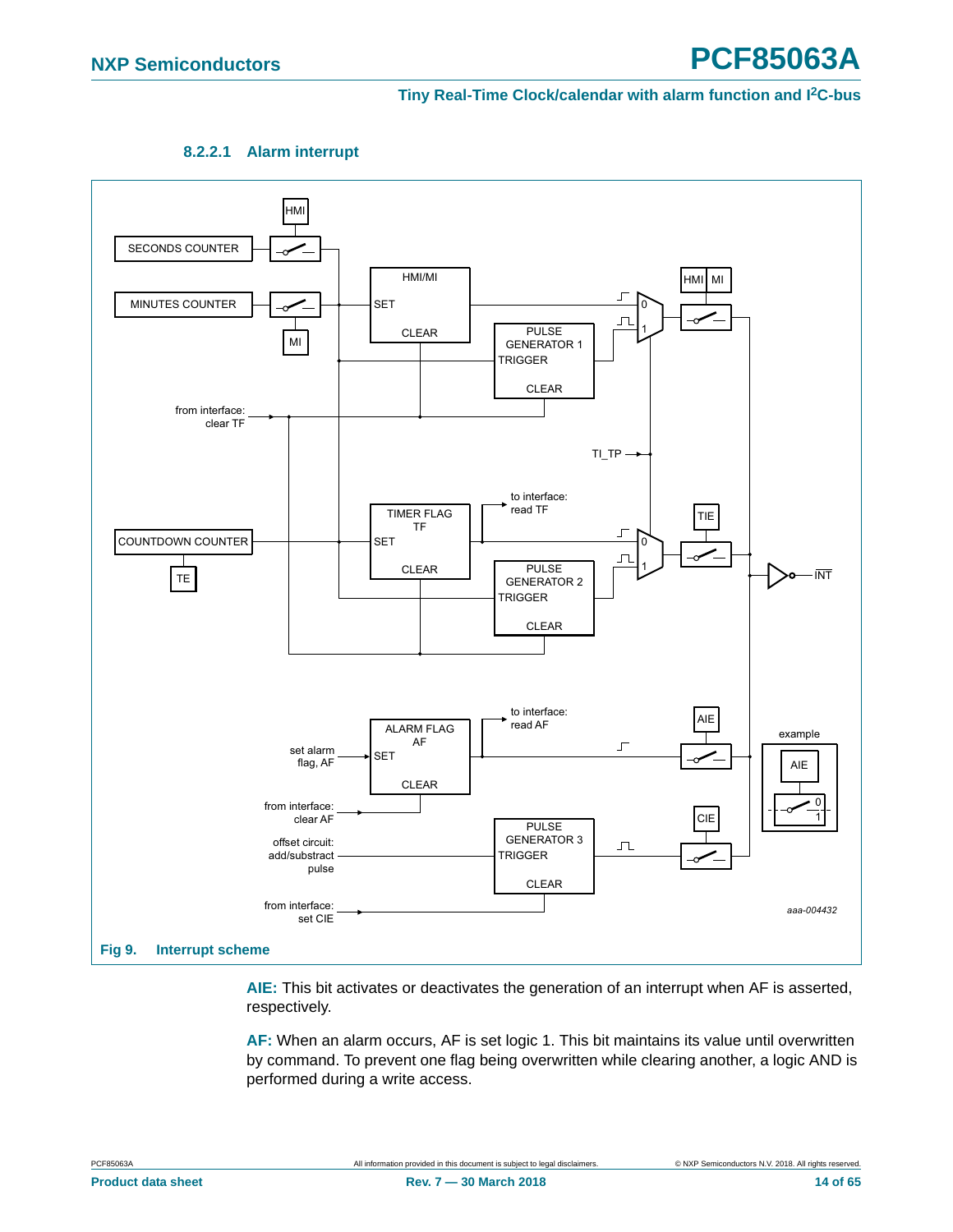#### <span id="page-14-1"></span>**8.2.2.2 MI and HMI: minute and half minute interrupt**

The minute interrupt (bit MI) and half minute interrupt (bit HMI) are pre-defined timers for generating interrupt pulses on pin INT; see [Figure 10](#page-14-2). The timers are running in sync with the seconds counter (see [Table 19 on page 21\)](#page-20-2).

The minute and half minute interrupts must only be used when the frequency offset is set to normal mode (MODE = 0), see Section  $8.2.3$ . In normal mode, the interrupt pulses on pin  $\overline{\text{INT}}$  are  $\frac{1}{64}$  s wide.

When starting MI, the first interrupt will be generated after 1 second to 59 seconds. When starting HMI, the first interrupt will be generated after 1 second to 29 seconds.

Subsequent periods do not have such a delay. The timers can be enabled independently from one another. However, a minute interrupt enabled on top of a half minute interrupt is not distinguishable.



#### <span id="page-14-3"></span><span id="page-14-2"></span>**Table 10. Effect of bits MI and HMI on INT generation**

| Minute interrupt (bit MI) | Half minute interrupt (bit HMI) | Result                    |
|---------------------------|---------------------------------|---------------------------|
|                           | υ                               | no interrupt generated    |
|                           | υ                               | an interrupt every minute |
|                           |                                 | an interrupt every 30 s   |
|                           |                                 | an interrupt every 30 s   |

The duration of the timer is affected by the register Offset (see [Section 8.2.3](#page-16-1)). Only when OFFSET[6:0] has the value 00h the periods are consistent.

#### <span id="page-14-0"></span>**8.2.2.3 TF: timer flag**

The timer flag (bit TF) is set logic 1 on the first trigger of MI, HMI, or the countdown timer. The purpose of the flag is to allow the controlling system to interrogate what caused the interrupt: timer or alarm. The flag can be read and cleared by command.

The status of the timer flag TF can affect the INT pulse generation depending on the setting of TI\_TP (see [Section 8.6.2 "Register Timer\\_mode" on page 30](#page-29-2)):

- **•** When TI\_TP is set logic 1
	- **–** an INT pulse is generated independent of the status of the timer flag TF
	- **–** TF stays set until it is cleared
	- **–** TF does not affect INT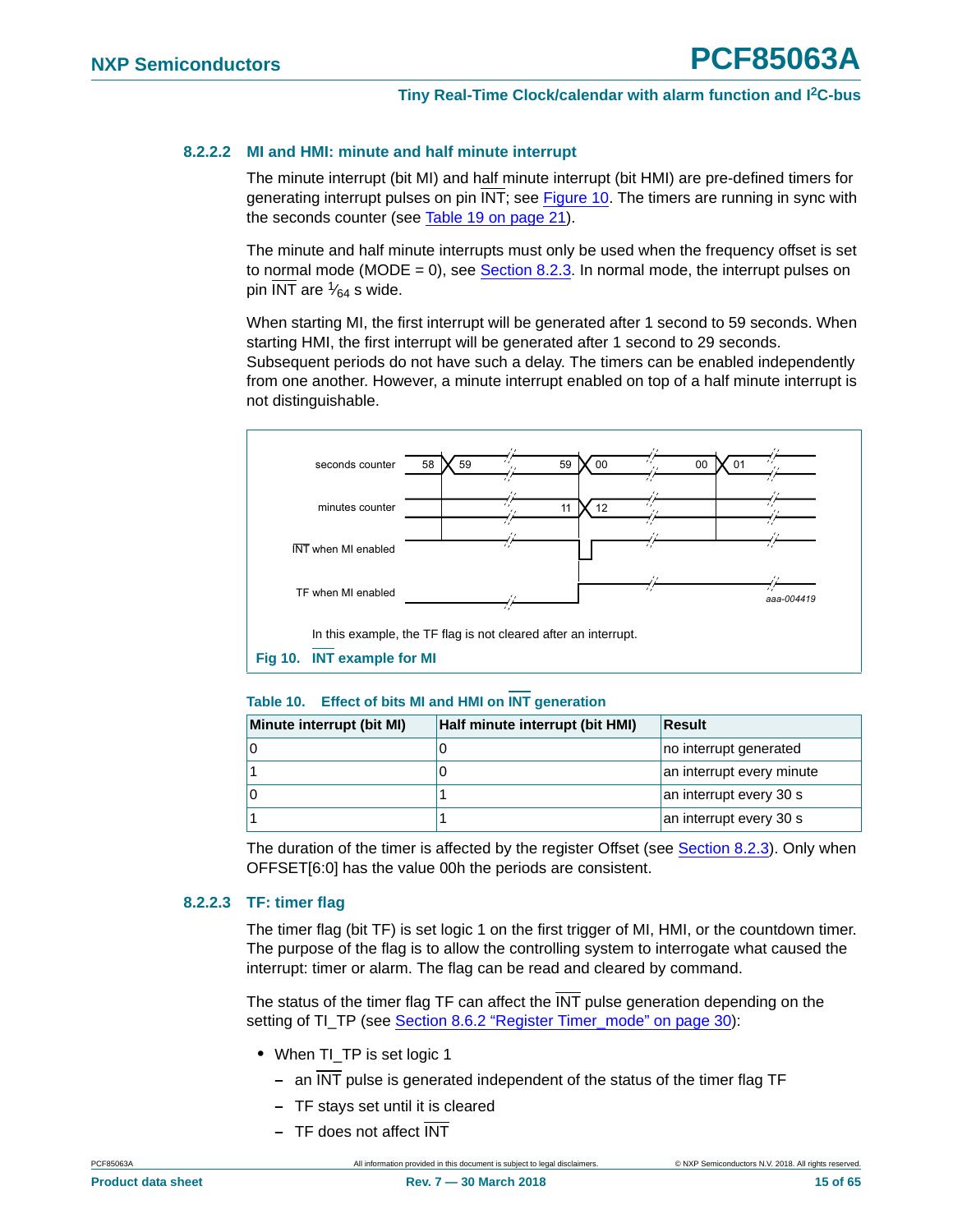- **–** the countdown timer runs in a repetitive loop and keeps generating timed periods
- When TI\_TP is set logic 0
	- **–** the INT generation follows the TF flag
	- **–** TF stays set until it is cleared
	- **–** If TF is not cleared before the next coming interrupt, no INT is generated
	- **–** the countdown timer stops after the first countdown

#### <span id="page-15-3"></span>**8.2.2.4 COF[2:0]: Clock output frequency**

A programmable square wave is available at pin CLKOUT. Operation is controlled by the COF[2:0] bits in the register Control\_2. Frequencies of 32.768 kHz (default) down to 1 Hz can be generated for use as a system clock, microcontroller clock, input to a charge pump, or for calibration of the oscillator.

Pin CLKOUT is a push-pull output and enabled at power-on. CLKOUT can be disabled by setting COF[2:0] to 111 or by setting CLKOE LOW (PCF85063ATL only). When disabled, the CLKOUT is LOW. If CLKOE is HIGH and COF[2:0]=111 there will be no clock and CLKOUT will be LOW.

The duty cycle of the selected clock is not controlled. However, due to the nature of the clock generation, all clock frequencies except 32.768 kHz have a duty cycle of 50 : 50.

The STOP bit function can also affect the CLKOUT signal, depending on the selected frequency. When the STOP bit is set logic 1, the CLKOUT pin generates a continuous LOW for those frequencies that can be stopped. For more details of the STOP bit function, see [Section 8.2.1.2](#page-9-0).

| COF[2:0]           | CLKOUT frequency (Hz) Typical duty cycle <sup>[1]</sup> |                | <b>Effect of STOP bit</b> |
|--------------------|---------------------------------------------------------|----------------|---------------------------|
| 000 <sup>[2]</sup> | 32768                                                   | 60:40 to 40:60 | no effect                 |
| 001                | 16384                                                   | 50:50          | no effect                 |
| 010                | 8192                                                    | 50:50          | no effect                 |
| 011                | 4096                                                    | 50:50          | CLKOUT = LOW              |
| 100                | 2048                                                    | 50:50          | $CLKOUT = LOW$            |
| 101                | 1024                                                    | 50:50          | $CLKOUT = LOW$            |
| 110                | $1^{[3]}$                                               | 50:50          | CLKOUT = LOW              |
| 111                | CLKOUT = LOW                                            | -              | $\overline{\phantom{0}}$  |

#### <span id="page-15-4"></span>**Table 11. CLKOUT frequency selection**

<span id="page-15-0"></span>[1] Duty cycle definition: % HIGH-level time : % LOW-level time.

- <span id="page-15-2"></span>[2] Default values: The duty cycle of the CLKOUT when outputting 32,768 Hz could change from 60:40 to 40:60 depending on the detector since the 32,768 Hz is derived from the oscillator output which is not perfect. It could change from device to device and it depends on the silicon diffusion. There is nothing that can be done from outside the chip to influence the duty cycle.
- <span id="page-15-1"></span>[3] 1 Hz clock pulses are affected by offset correction pulses.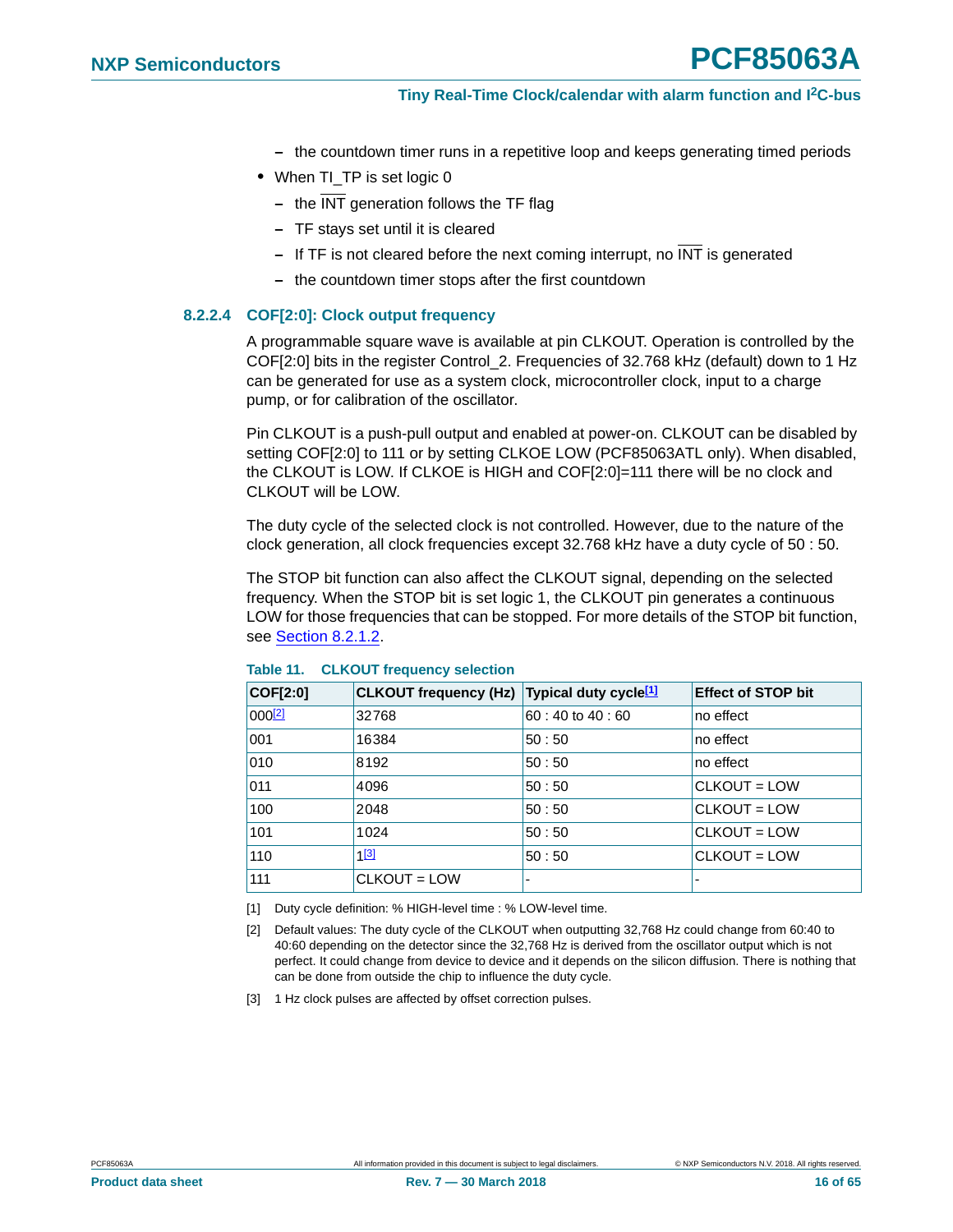### <span id="page-16-1"></span>**8.2.3 Register Offset**

The PCF85063A incorporates an offset register (address 02h) which can be used to implement several functions, such as:

- <span id="page-16-0"></span>**•** Accuracy tuning
- **•** Aging adjustment
- **•** Temperature compensation

<span id="page-16-5"></span>

| Table 12. Offset - offset register (address 02h) bit description |  |  |  |
|------------------------------------------------------------------|--|--|--|
|                                                                  |  |  |  |

| <b>Bit</b> | Symbol      | Value        | <b>Description</b>                                  |
|------------|-------------|--------------|-----------------------------------------------------|
|            | <b>MODE</b> |              | offset mode                                         |
|            |             | $0^{[1]}$    | normal mode: offset is made once every two<br>hours |
|            |             |              | course mode: offset is made every 4 minutes         |
| 6 to 0     | OFFSET[6:0] | see Table 13 | offset value                                        |

<span id="page-16-2"></span>[1] Default value.

For MODE = 0, each LSB introduces an offset of 4.34 ppm. For MODE = 1, each LSB introduces an offset of 4.069 ppm. The offset value is coded in two's complement giving a range of  $+63$  LSB to  $-64$  LSB.

#### <span id="page-16-3"></span>**Table 13. Offset values**

| OFFSET[6:0] | Offset value in | Offset value in ppm              |                                |  |  |
|-------------|-----------------|----------------------------------|--------------------------------|--|--|
|             | decimal         | <b>Normal mode</b><br>$MODE = 0$ | <b>Fast mode</b><br>$MODE = 1$ |  |  |
| 0111111     | $+63$           | +273.420                         | +256.347                       |  |  |
| 0111110     | $+62$           | +269.080                         | +252.278                       |  |  |
|             |                 |                                  |                                |  |  |
| 0000010     | $+2$            | $+8.680$                         | $+8.138$                       |  |  |
| 0000001     | $+1$            | +4.340                           | $+4.069$                       |  |  |
| 0000000[1]  | 0               | $0^{[1]}$                        | $0^{[1]}$                      |  |  |
| 1111111     | $-1$            | -4.340                           | -4.069                         |  |  |
| 1111110     | -2              | $-8.680$                         | $-8.138$                       |  |  |
|             |                 |                                  |                                |  |  |
| 1000001     | -63             | $-273.420$                       | $-256.347$                     |  |  |
| 1000000     | -64             | -277.760                         | -260.416                       |  |  |

<span id="page-16-4"></span>[1] Default value.

The correction is made by adding or subtracting clock correction pulses, thereby changing the period of a single second but not by changing the oscillator frequency.

It is possible to monitor when correction pulses are applied. To enable correction interrupt generation, bit CIE (register Control\_1) has to be set logic 1. At every correction cycle, a pulse is generated on pin INT. The pulse width depends on the correction mode. If multiple correction pulses are applied, an interrupt pulse is generated for each correction pulse applied.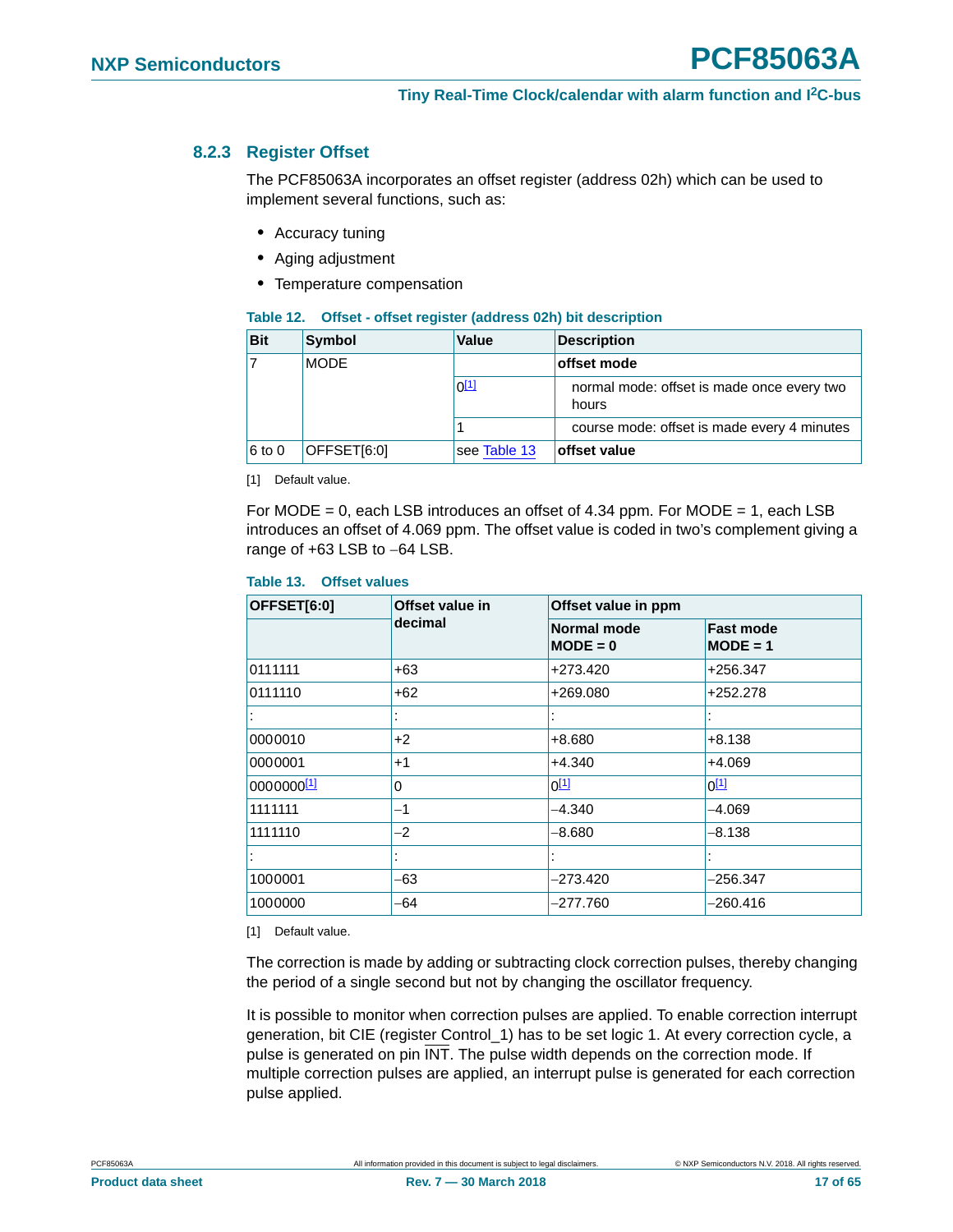#### <span id="page-17-3"></span>**8.2.3.1 Correction when MODE = 0**

The correction is triggered once every two hours and then correction pulses are applied once per minute until the programmed correction values have been implemented.

<span id="page-17-2"></span>

|  | Table 14. Correction pulses for $MODE = 0$ |  |  |  |  |
|--|--------------------------------------------|--|--|--|--|
|--|--------------------------------------------|--|--|--|--|

| <b>Correction value</b> | Update every n <sup>th</sup> hour Minute |                    | <b>Correction pulses on</b><br>INT per minute <sup>[1]</sup> |
|-------------------------|------------------------------------------|--------------------|--------------------------------------------------------------|
| $+1$ or $-1$            | 2                                        | $00\,$             | 1                                                            |
| $+2$ or $-2$            | 2                                        | 00 and 01          | 1                                                            |
| $+3$ or $-3$            | 2                                        | 00, 01, and 02     | 1                                                            |
|                         |                                          |                    |                                                              |
| $+59$ or $-59$          | 2                                        | 00 to 58           | 1                                                            |
| $+60$ or $-60$          | 2                                        | 00 to 59           | 1                                                            |
| $+61$ or $-61$          | 2                                        | 00 to 59           | 1                                                            |
|                         | 2nd and next hour                        | 00                 | 1                                                            |
| $+62$ or $-62$          | 2                                        | 00 to 59           | 1                                                            |
|                         | 2nd and next hour                        | 00 and 01          | 1                                                            |
| $+63$ or $-63$          | 02                                       | 00 to 59           | 1                                                            |
|                         | 2nd and next hour                        | 00, 01, and 02     | 1                                                            |
| -64                     | 02                                       | 00 to 59           | 1                                                            |
|                         | 2nd and next hour                        | 00, 01, 02, and 03 | 1                                                            |

<span id="page-17-0"></span>[1] The correction pulses on pin  $\overline{\text{INT}}$  are  $\frac{1}{64}$  s wide.

In MODE = 0, any timer or clock output using a frequency below 64 Hz is affected by the clock correction (see [Table 15\)](#page-17-1).

<span id="page-17-1"></span>

|  |  |  |  |  | Table 15. Effect of correction pulses on frequencies for MODE = $0$ |
|--|--|--|--|--|---------------------------------------------------------------------|
|--|--|--|--|--|---------------------------------------------------------------------|

| Frequency (Hz)            | <b>Effect of correction</b> |
|---------------------------|-----------------------------|
| <b>CLKOUT</b>             |                             |
| 32768                     | no effect                   |
| 16384                     | no effect                   |
| 8192                      | no effect                   |
| 4096                      | no effect                   |
| 2048                      | no effect                   |
| 1024                      | no effect                   |
| 1                         | affected                    |
| <b>Timer source clock</b> |                             |
| 4096                      | no effect                   |
| 64                        | no effect                   |
| 1                         | affected                    |
| $\frac{1}{60}$            | affected                    |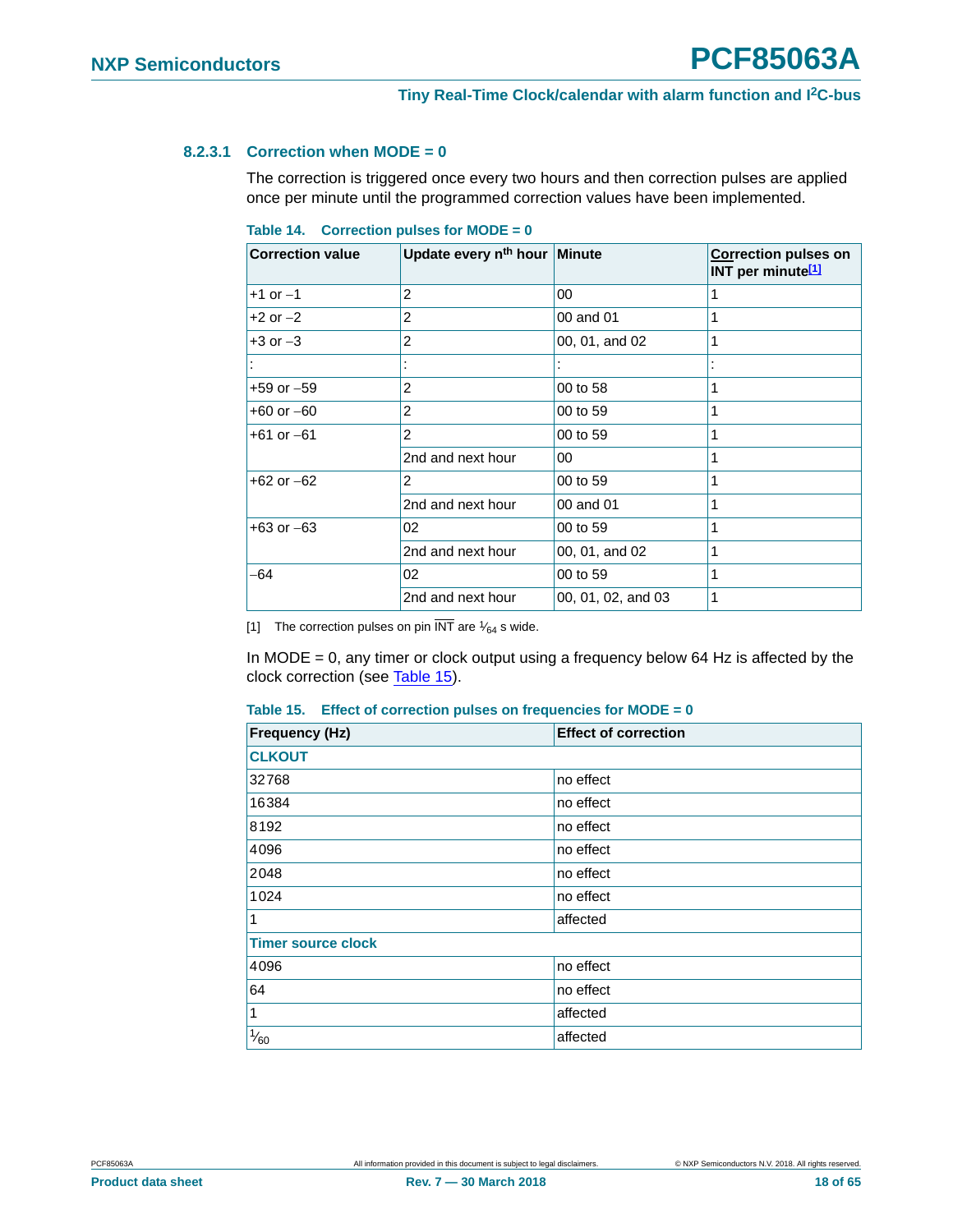#### <span id="page-18-3"></span>**8.2.3.2 Correction when MODE = 1**

The correction is triggered once every four minutes and then correction pulses are applied once per second up to a maximum of 60 pulses. When correction values greater than 60 pulses are used, additional correction pulses are made in the 59<sup>th</sup> second.

Clock correction is made more frequently in MODE = 1; however, this can result in higher power consumption.

| <b>Correction value</b> | Update every n <sup>th</sup><br>minute | <b>Second</b>  | <b>Correction pulses on</b><br>INT per second <sup>[1]</sup> |
|-------------------------|----------------------------------------|----------------|--------------------------------------------------------------|
| $+1$ or $-1$            | 2                                      | 00             | 1                                                            |
| $+2$ or $-2$            | 2                                      | 00 and 01      | 1                                                            |
| $+3$ or $-3$            | $\overline{2}$                         | 00, 01, and 02 | 1                                                            |
|                         |                                        |                |                                                              |
| $+59$ or $-59$          | 2                                      | 00 to 58       | 1                                                            |
| $+60$ or $-60$          | 2                                      | 00 to 59       | 1                                                            |
| $+61$ or $-61$          | 2                                      | 00 to 58       | 1                                                            |
|                         | 2                                      | 59             | $\overline{2}$                                               |
| $+62$ or $-62$          | 2                                      | 00 to 58       | 1                                                            |
|                         | $\overline{2}$                         | 59             | 3                                                            |
| $+63$ or $-63$          | 2                                      | 00 to 58       | 1                                                            |
|                         | 2                                      | 59             | 4                                                            |
| -64                     | 2                                      | 00 to 58       | 1                                                            |
|                         | 2                                      | 59             | 5                                                            |

#### <span id="page-18-2"></span>**Table 16. Correction pulses for MODE = 1**

<span id="page-18-0"></span>[1] The correction pulses on pin  $\overline{\text{INT}}$  are  $\frac{1}{1024}$  s wide. For multiple pulses, they are repeated at an interval of  $\frac{1}{512}$  s.  $\frac{1}{512}$  s.

In MODE = 1, any timer source clock using a frequency below 1.024 kHz is also affected by the clock correction (see [Table 17\)](#page-18-1).

<span id="page-18-1"></span>

|  |  |  |  |  |  | Table 17. Effect of correction pulses on frequencies for MODE = $1$ |
|--|--|--|--|--|--|---------------------------------------------------------------------|
|--|--|--|--|--|--|---------------------------------------------------------------------|

| <b>Frequency (Hz)</b>     | <b>Effect of correction</b> |  |  |  |
|---------------------------|-----------------------------|--|--|--|
| <b>CLKOUT</b>             |                             |  |  |  |
| 32768                     | no effect                   |  |  |  |
| 16384                     | no effect                   |  |  |  |
| 8192                      | no effect                   |  |  |  |
| 4096                      | no effect                   |  |  |  |
| 2048                      | no effect                   |  |  |  |
| 1024                      | no effect                   |  |  |  |
| $\vert$ 1                 | affected                    |  |  |  |
| <b>Timer source clock</b> |                             |  |  |  |
| 4096                      | no effect                   |  |  |  |
| 64                        | affected                    |  |  |  |
| $\vert$ 1                 | affected                    |  |  |  |
| $\frac{1}{60}$            | affected                    |  |  |  |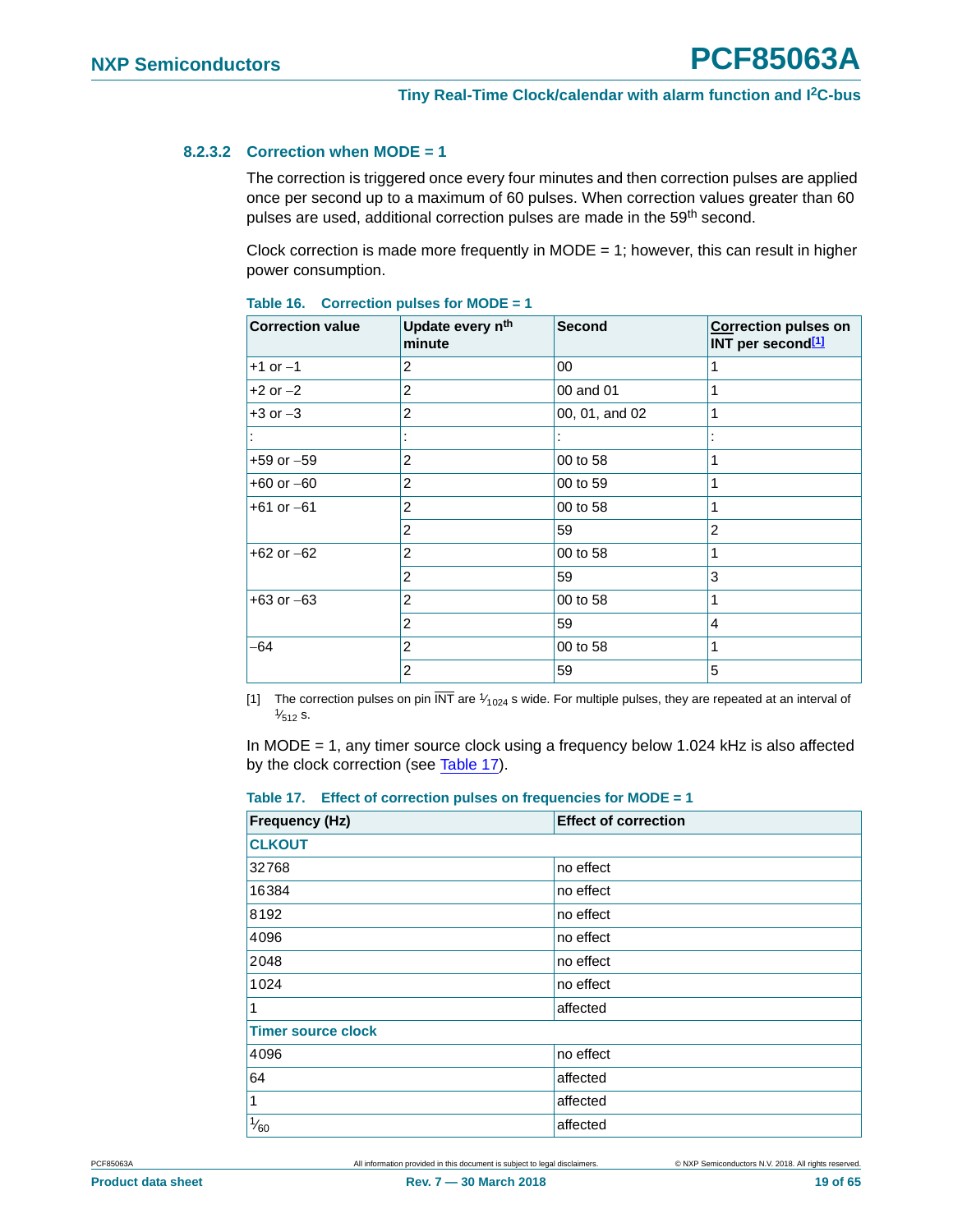#### <span id="page-19-1"></span>**8.2.3.3 Offset calibration workflow**

The calibration offset has to be calculated based on the time. [Figure 11](#page-19-0) shows the workflow how the offset register values can be calculated:

<span id="page-19-0"></span>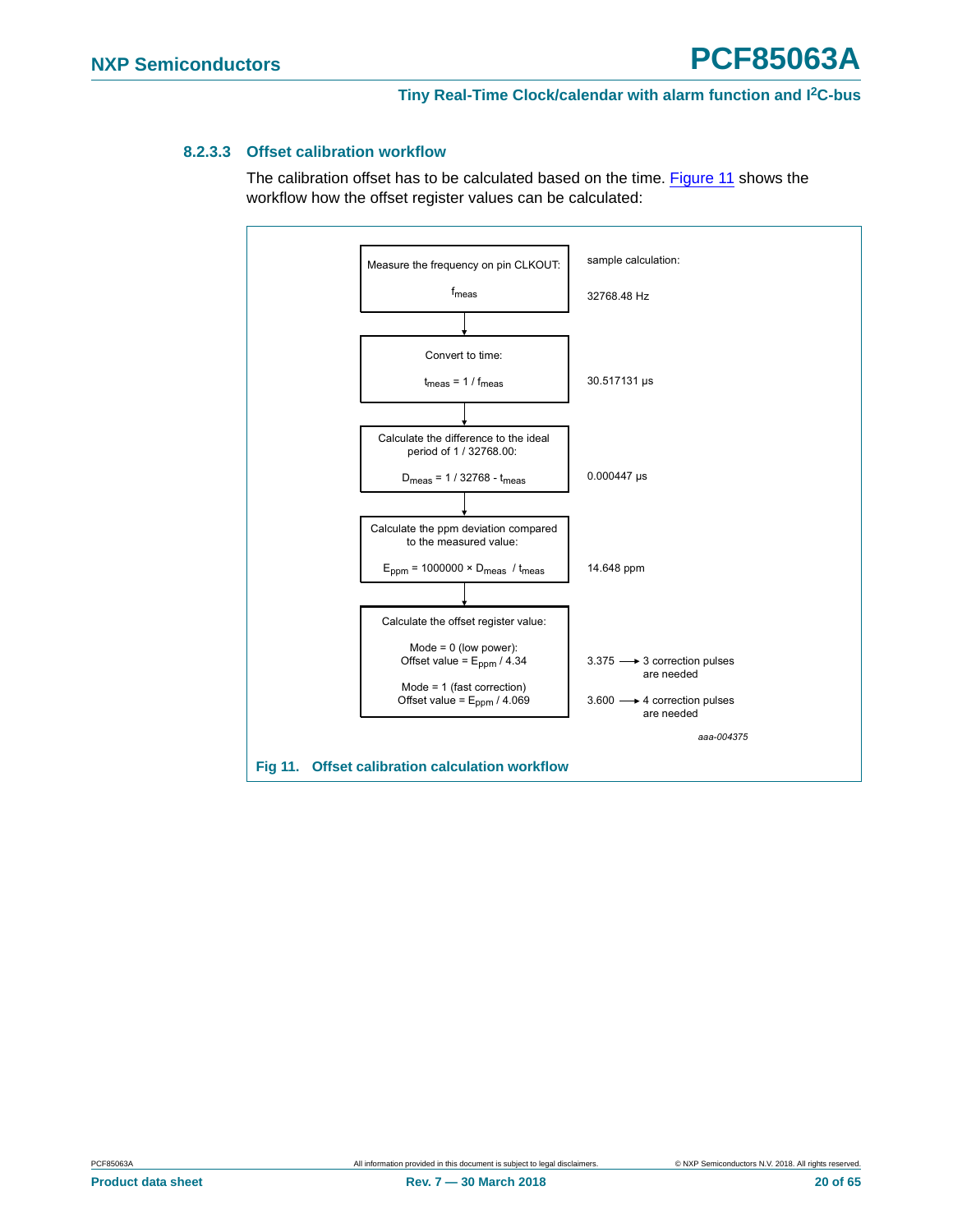<span id="page-20-1"></span><span id="page-20-0"></span>

### <span id="page-20-7"></span><span id="page-20-6"></span>**8.2.4 Register RAM\_byte**

The PCF85063A provides a free RAM byte, which can be used for any purpose, for example, status byte of the system.

#### <span id="page-20-5"></span>**Table 18. RAM\_byte - 8-bit RAM register (address 03h) bit description**

| <b>Bit</b>         | Symbol | <b>Value</b>                               | Description |
|--------------------|--------|--------------------------------------------|-------------|
| $ 7 \text{ to } 0$ | BI7:01 | $ 00000000011 $ to RAM content<br>11111111 |             |

<span id="page-20-4"></span>[1] Default value.

#### <span id="page-20-8"></span>**8.3 Time and date registers**

Most of the registers are coded in the BCD format to simplify application use.

#### <span id="page-20-9"></span>**8.3.1 Register Seconds**

#### <span id="page-20-2"></span>**Table 19. Seconds - seconds register (address 04h) bit description**

| <u>anderson and collection from and a till will andershell</u> |                |                |                    |                                                                                            |  |
|----------------------------------------------------------------|----------------|----------------|--------------------|--------------------------------------------------------------------------------------------|--|
| <b>Bit</b>                                                     | <b>Symbol</b>  | <b>Value</b>   | <b>Place value</b> | <b>Description</b>                                                                         |  |
| 7                                                              | <b>OS</b>      |                |                    | oscillator stop                                                                            |  |
|                                                                |                | 0              | ٠                  | clock integrity is guaranteed                                                              |  |
|                                                                |                | $1^{[1]}$      | $\blacksquare$     | clock integrity is not<br>guaranteed; oscillator has<br>stopped or has been<br>interrupted |  |
| 6 to 4                                                         | <b>SECONDS</b> | $0^{[1]}$ to 5 | ten's place        | actual seconds coded in BCD                                                                |  |
| $3$ to $0$                                                     |                | $0^{[1]}$ to 9 | unit place         | format, see Table 20                                                                       |  |

<span id="page-20-3"></span>[1] Default value.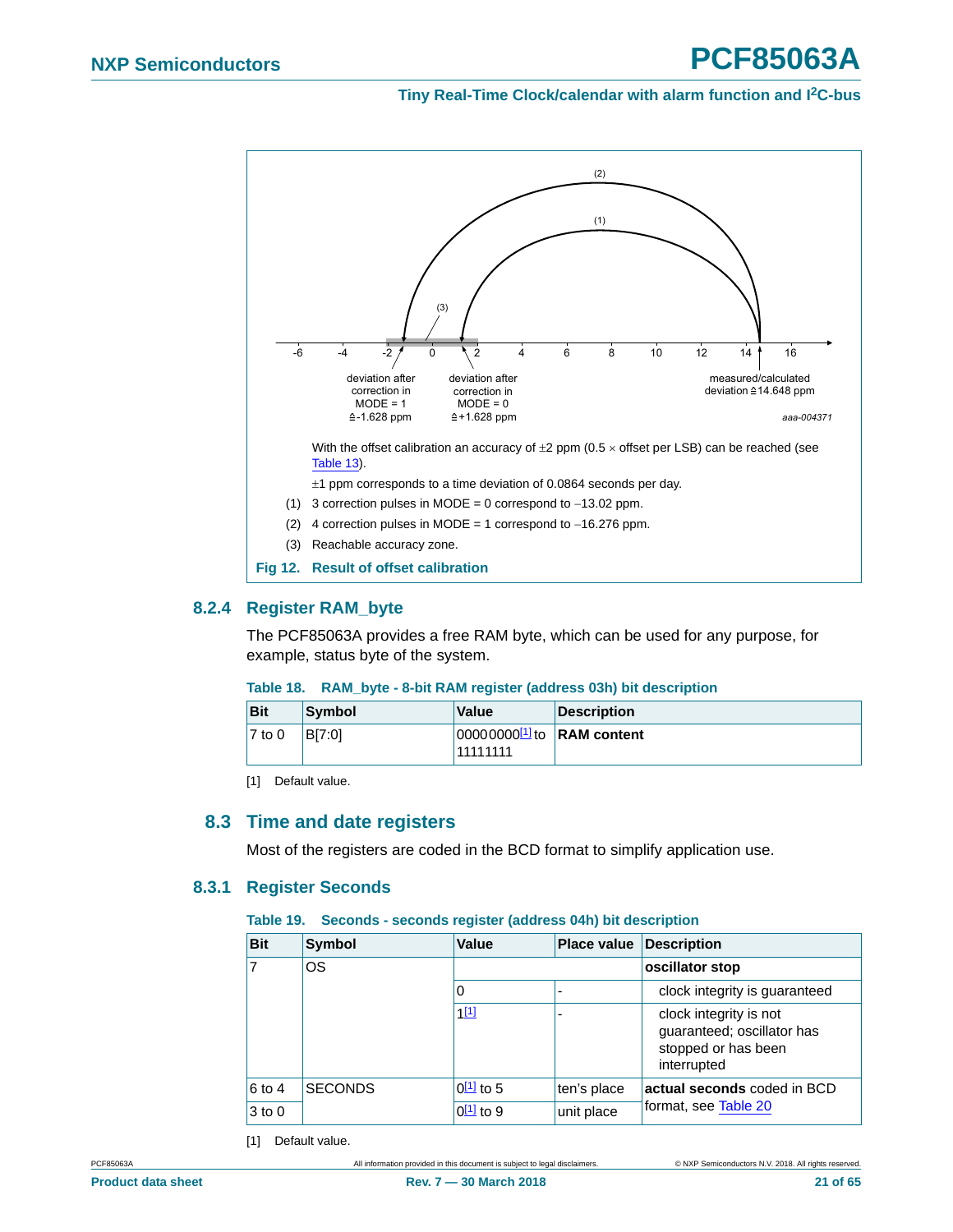| Seconds value in | Upper-digit (ten's place) |             |                          |          | Digit (unit place) |         |          |
|------------------|---------------------------|-------------|--------------------------|----------|--------------------|---------|----------|
| decimal          | Bit 6                     | Bit 5       | Bit 4                    | Bit 3    | Bit 2              | Bit 1   | Bit 0    |
| $00^{[1]}$       | $\Omega$                  | $\mathbf 0$ | 0                        | $\Omega$ | 0                  | 0       | 0        |
| 01               | 0                         | 0           | $\Omega$                 | $\Omega$ | $\mathbf 0$        | 0       |          |
| 02               | 0                         | 0           | 0                        | $\Omega$ | 0                  | ◢       | $\Omega$ |
|                  |                           |             | $\overline{\phantom{a}}$ |          |                    | ٠<br>٠. |          |
| 09               | 0                         | $\Omega$    | 0                        | 1        | $\mathbf{0}$       | 0       |          |
| 10               | 0                         | $\Omega$    |                          | $\Omega$ | 0                  | 0       | $\Omega$ |
|                  | ٠                         | ٠           |                          |          |                    | ٠       |          |
| 58               |                           | $\Omega$    |                          | 1        | 0                  | 0       | $\Omega$ |
| 59               |                           | 0           |                          | 4        | $\mathbf{0}$       | 0       |          |

### <span id="page-21-0"></span>**Table 20. Seconds coded in BCD format**

<span id="page-21-2"></span>[1] Default value.

#### <span id="page-21-3"></span>**8.3.1.1 OS: Oscillator stop**

When the oscillator of the PCF85063A is stopped, the OS flag is set. The oscillator can be stopped, for example, by connecting one of the oscillator pins OSCI or OSCO to ground. The oscillator is considered to be stopped during the time between power-on and stable crystal resonance. This time can be in the range of 200 ms to 2 s depending on crystal type, temperature, and supply voltage.

The flag remains set until cleared by command (see [Figure 13\)](#page-21-1). If the flag cannot be cleared, then the oscillator is not running. This method can be used to monitor the oscillator and to determine if the supply voltage has reduced to the point where oscillation fails.



<span id="page-21-1"></span>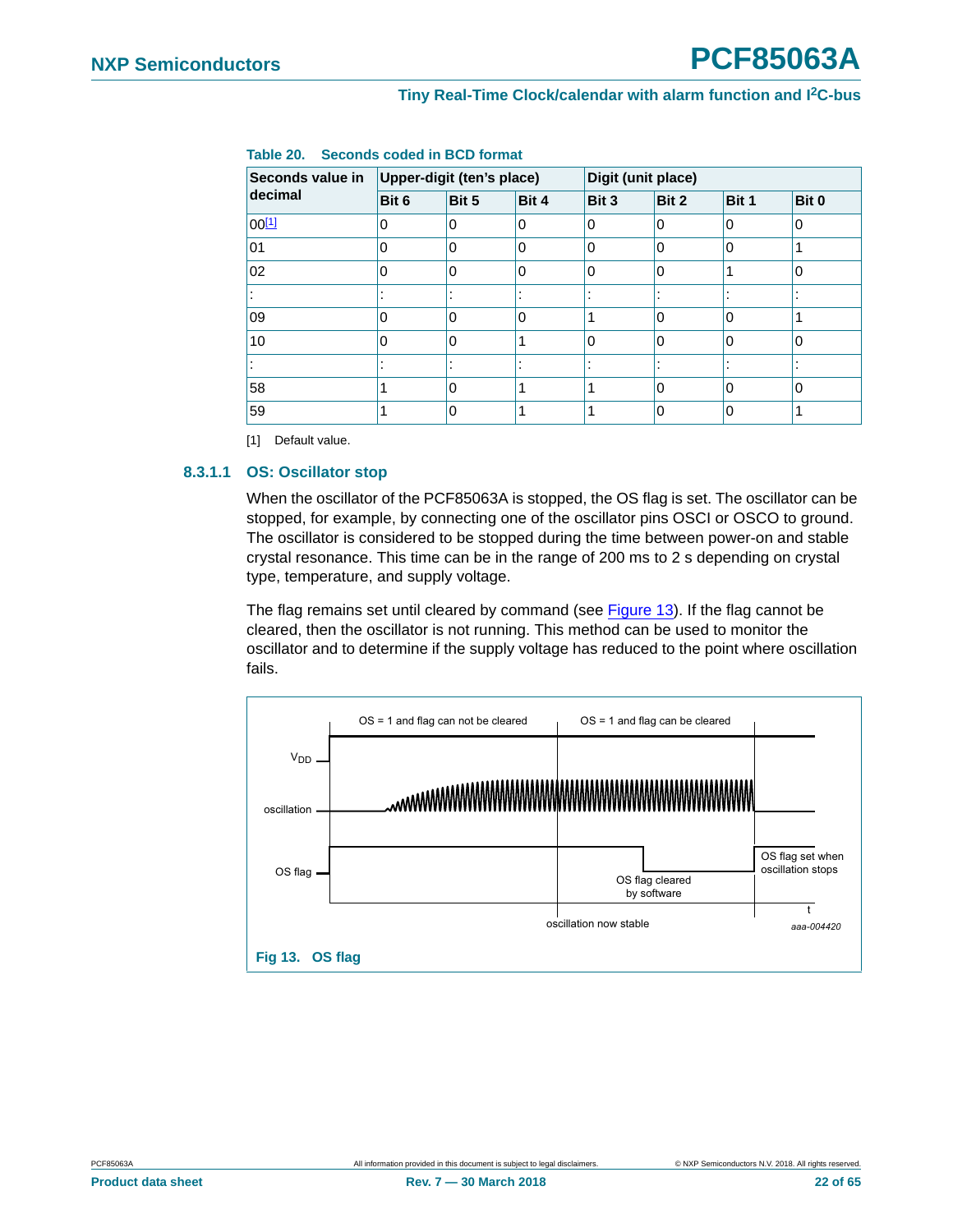#### <span id="page-22-15"></span>**8.3.2 Register Minutes**

<span id="page-22-11"></span><span id="page-22-3"></span><span id="page-22-2"></span><span id="page-22-1"></span><span id="page-22-0"></span>**Table 21. Minutes - minutes register (address 05h) bit description**

| <b>Bit</b> | Symbol         | Value                  | <b>Place value Description</b> |                             |
|------------|----------------|------------------------|--------------------------------|-----------------------------|
|            |                |                        |                                | lunused                     |
| $6$ to 4   | <b>MINUTES</b> | $0\underline{11}$ to 5 | ten's place                    | actual minutes coded in BCD |
| $3$ to 0   |                | $0[1]$ to 9            | unit place                     | ⊺format                     |

<span id="page-22-8"></span>[1] Default value.

### <span id="page-22-4"></span>**8.3.3 Register Hours**

#### <span id="page-22-12"></span>**Table 22. Hours - hours register (address 06h) bit description**

| <b>Bit</b>                  | <b>Symbol</b> | Value            | <b>Place value</b> | <b>Description</b>           |
|-----------------------------|---------------|------------------|--------------------|------------------------------|
| $7$ to $6$                  | ۰             | 00               |                    | unused                       |
| 12-hour mode <sup>[1]</sup> |               |                  |                    |                              |
| 5                           | <b>AMPM</b>   |                  |                    | <b>AM/PM indicator</b>       |
|                             |               | $0^{[2]}$        |                    | AM                           |
|                             |               | 1                |                    | <b>PM</b>                    |
| $\overline{4}$              | <b>HOURS</b>  | $0[2]$ to 1      | ten's place        | actual hours in 12-hour mode |
| $3$ to $0$                  |               | $0\sqrt{2}$ to 9 | unit place         | coded in BCD format          |
| 24-hour mode <sup>[1]</sup> |               |                  |                    |                              |
| $5$ to 4                    | <b>HOURS</b>  | $0\sqrt{2}$ to 2 | ten's place        | actual hours in 24-hour mode |
| $3$ to 0                    |               | $0[2]$ to 9      | unit place         | coded in BCD format          |

<span id="page-22-6"></span>[1] Hour mode is set by the 12\_24 bit in register Control\_1.

<span id="page-22-7"></span>[2] Default value.

### <span id="page-22-16"></span>**8.3.4 Register Days**

#### <span id="page-22-13"></span>**Table 23. Days - days register (address 07h) bit description**

| <b>Bit</b>         | Symbol              | Value            | <b>Place value Description</b> |                                |
|--------------------|---------------------|------------------|--------------------------------|--------------------------------|
| $ 7 \text{ to } 6$ |                     | 00               |                                | unused                         |
| $5$ to 4           | DAYS <sup>[1]</sup> | $0\sqrt{2}$ to 3 | ten's place                    | actual day coded in BCD format |
| $3$ to 0           |                     | $0^{3}$ to 9     | unit place                     |                                |

<span id="page-22-5"></span>[1] If the year counter contains a value, which is exactly divisible by 4 (including the year 00), the PCF85063A compensates for leap years by adding a 29th day to February.

- <span id="page-22-9"></span>[2] Default value.
- <span id="page-22-10"></span>[3] Default value is 1.

#### <span id="page-22-17"></span>**8.3.5 Register Weekdays**

#### <span id="page-22-14"></span>**Table 24. Weekdays - weekdays register (address 08h) bit description**

| <b>Bit</b> | Symbol          | Value    | <b>Description</b>                  |
|------------|-----------------|----------|-------------------------------------|
| 7 to 3     |                 | 00000    | lunused                             |
| $2$ to $0$ | <b>WEEKDAYS</b> | $0$ to 6 | actual weekday values, see Table 25 |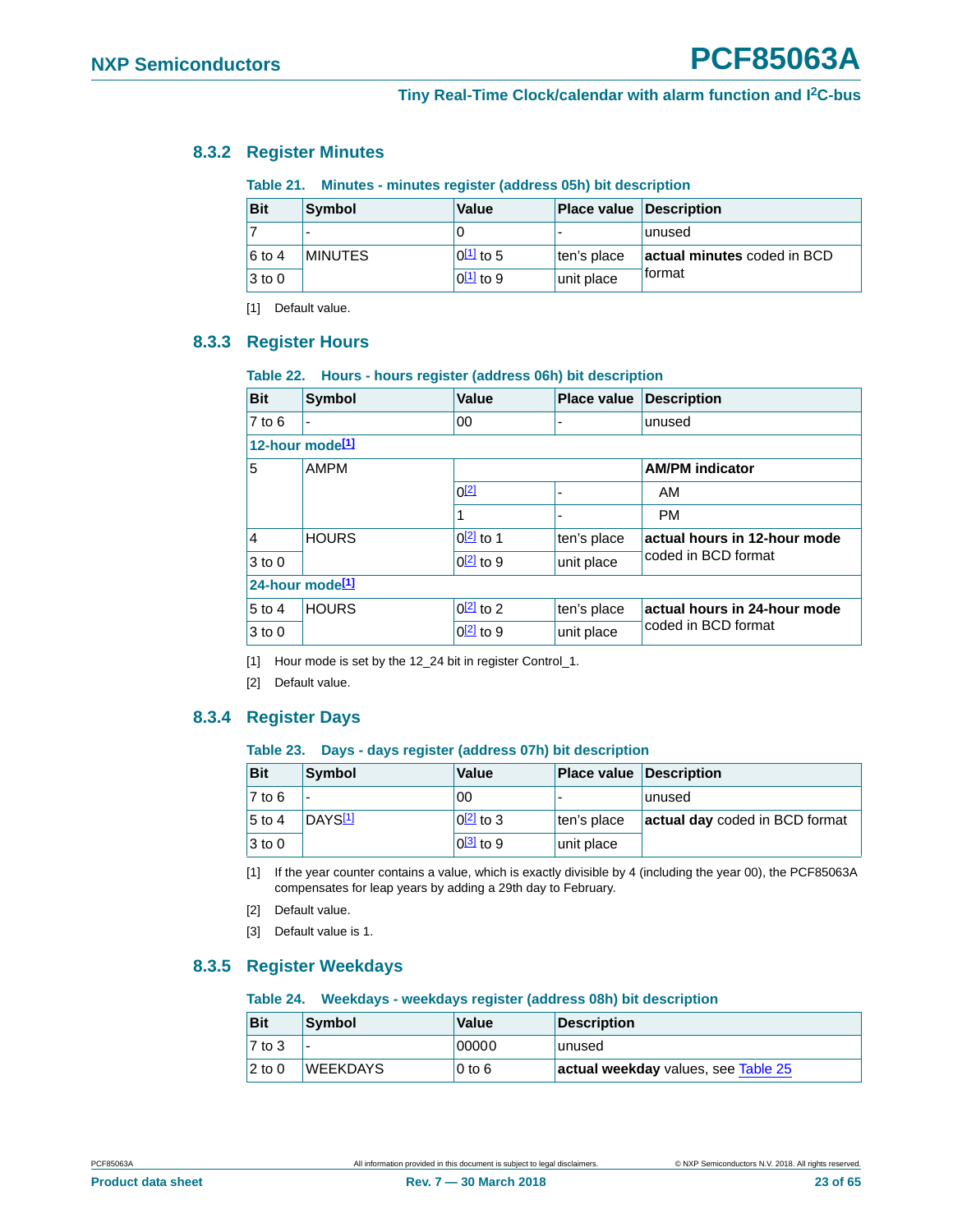### <span id="page-23-1"></span>**Table 25. Weekday assignments**

<span id="page-23-0"></span>

| Day <sup>[1]</sup>      | <b>Bit</b> |   |   |  |  |  |
|-------------------------|------------|---|---|--|--|--|
|                         | 2          |   | 0 |  |  |  |
| Sunday                  |            | 0 | 0 |  |  |  |
| Monday                  | 0          | 0 |   |  |  |  |
| Tuesday                 |            |   | 0 |  |  |  |
| Wednesday               | 0          |   |   |  |  |  |
| Thursday                |            | 0 | 0 |  |  |  |
| Friday                  |            | 0 |   |  |  |  |
| Saturday <sup>[2]</sup> |            |   | 0 |  |  |  |

<span id="page-23-2"></span>[1] Definition may be reassigned by the user.

<span id="page-23-3"></span>[2] Default value.

### <span id="page-23-7"></span>**8.3.6 Register Months**

#### <span id="page-23-6"></span>**Table 26. Months - months register (address 09h) bit description**

| <b>Bit</b> | Symbol        | Value    | <b>Place value Description</b> |                           |
|------------|---------------|----------|--------------------------------|---------------------------|
| $7$ to 5   |               | 000      |                                | lunused                   |
| 14         | <b>MONTHS</b> | l 0 to 1 | ten's place                    | actual month coded in BCD |
| $3$ to 0   |               | $0$ to 9 | unit place                     | ⊺format, see Table 27     |

#### <span id="page-23-4"></span>**Table 27. Month assignments in BCD format**

| <b>Month</b>           | <b>Upper-digit</b><br>(ten's place) | Digit (unit place) |       |             |              |
|------------------------|-------------------------------------|--------------------|-------|-------------|--------------|
|                        | Bit 4                               | Bit 3              | Bit 2 | Bit 1       | Bit 0        |
| January <sup>[1]</sup> | 0                                   | 0                  | 0     | $\mathbf 0$ |              |
| February               | 0                                   | 0                  | 0     | 1           | 0            |
| March                  | 0                                   | 0                  | 0     | 1           |              |
| April                  | 0                                   | 0                  | 1     | $\mathbf 0$ | 0            |
| May                    | 0                                   | 0                  | 1     | $\mathbf 0$ |              |
| June                   | $\Omega$                            | $\Omega$           | 1     | 1           | $\Omega$     |
| July                   | 0                                   | 0                  | 1     | 1           |              |
| August                 | $\Omega$                            | 1                  | 0     | $\mathbf 0$ | $\mathbf{0}$ |
| September              | 0                                   | 1                  | 0     | $\mathbf 0$ |              |
| October                | 1                                   | 0                  | 0     | $\mathbf 0$ | $\mathbf{0}$ |
| November               | 1                                   | 0                  | 0     | $\mathbf 0$ |              |
| December               | 1                                   | 0                  | 0     |             | 0            |

<span id="page-23-5"></span>[1] Default value.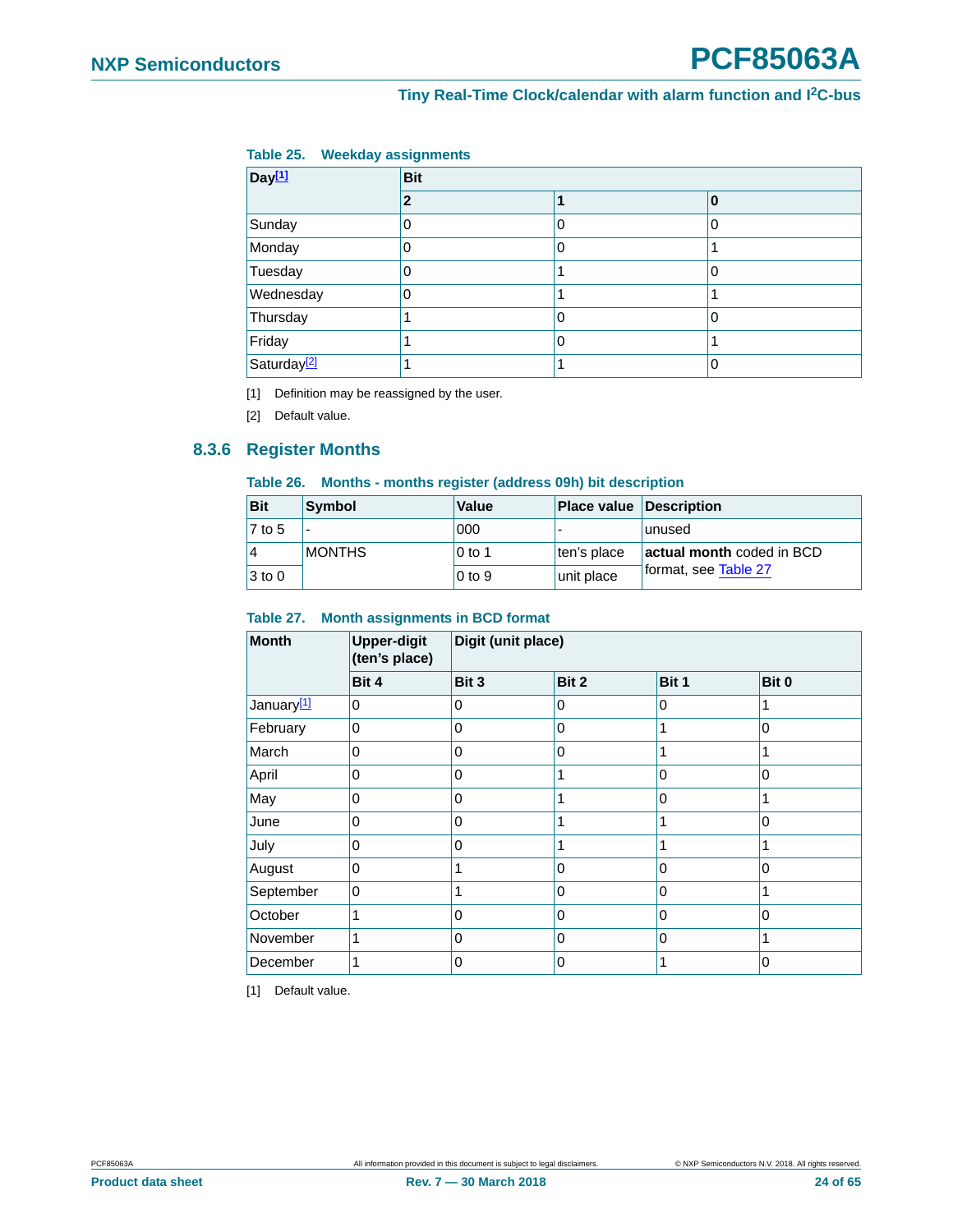#### <span id="page-24-5"></span>**8.3.7 Register Years**

<span id="page-24-4"></span><span id="page-24-1"></span>**Table 28. Years - years register (0Ah) bit description**

| <b>Bit</b>          | Symbol       | <b>Value</b>              | <b>Place value Description</b> |                                 |
|---------------------|--------------|---------------------------|--------------------------------|---------------------------------|
| $\overline{7}$ to 4 | <b>YEARS</b> | $0^{\underline{11}}$ to 9 | ten's place                    | actual year coded in BCD format |
| $ 3 \text{ to } 0$  |              | $0\frac{11}{2}$ to 9      | unit place                     |                                 |

<span id="page-24-3"></span>[1] Default value.

### <span id="page-24-0"></span>**8.4 Setting and reading the time**

[Figure 14](#page-24-2) shows the data flow and data dependencies starting from the 1 Hz clock tick.



<span id="page-24-2"></span>During read/write operations, the time counting circuits (memory locations 04h through 0Ah) are blocked.

The blocking prevents

- **•** Faulty reading of the clock and calendar during a carry condition
- **•** Incrementing the time registers during the read cycle

After this read/write access is completed, the time circuit is released again and any pending request to increment the time counters that occurred during the read/write access is serviced. A maximum of 1 request can be stored; therefore, all accesses must be completed within 1 second (see [Figure 15\)](#page-25-1).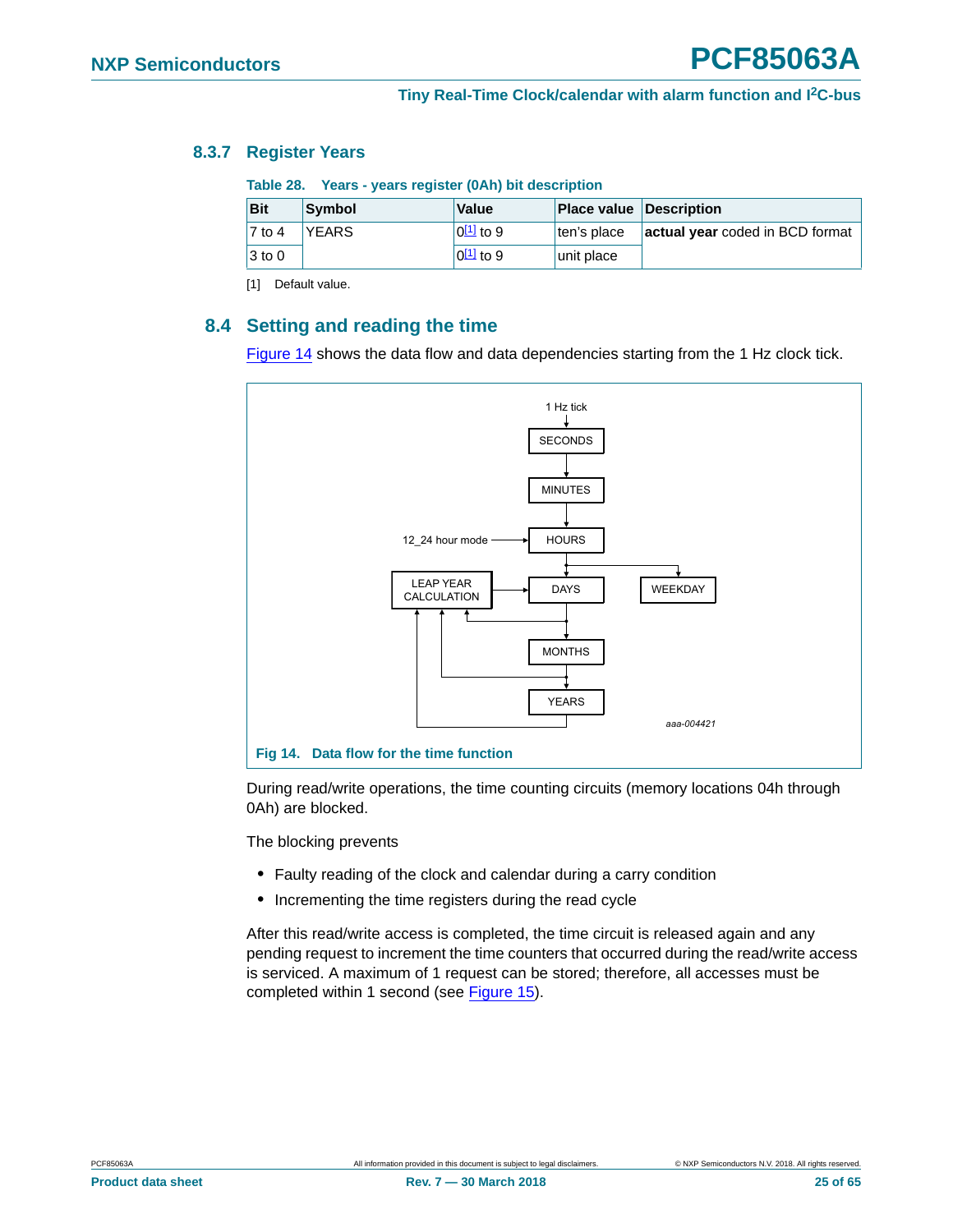<span id="page-25-0"></span>

<span id="page-25-1"></span>Because of this method, it is very important to make a read or write access in one go, that is, setting or reading seconds through to years should be made in one single access. Failing to comply with this method could result in the time becoming corrupted.

As an example, if the time (seconds through to hours) is set in one access and then in a second access the date is set, it is possible that the time will increment between the two accesses. A similar problem exists when reading. A roll-over may occur between reads thus giving the minutes from one moment and the hours from the next.

Recommended method for reading the time:

- 1. Send a START condition and the slave address (see [Table 39 on page 35\)](#page-34-0) for write (A2h)
- 2. Set the address pointer to 4 (Seconds) by sending 04h
- 3. Send a RESTART condition or STOP followed by START
- 4. Send the slave address for read (A3h)
- 5. Read Seconds
- 6. Read Minutes
- 7. Read Hours
- 8. Read Days
- 9. Read Weekdays
- 10. Read Months
- 11. Read Years
- 12. Send a STOP condition

### **8.5 Alarm registers**

#### <span id="page-25-4"></span><span id="page-25-3"></span>**8.5.1 Register Second\_alarm**

#### <span id="page-25-2"></span>**Table 29. Second\_alarm - second alarm register (address 0Bh) bit description**

| <b>Bit</b> | <b>Symbol</b>    | <b>Value</b>   | <b>Place value Description</b> |                          |
|------------|------------------|----------------|--------------------------------|--------------------------|
|            | AEN <sub>S</sub> |                |                                | second alarm             |
|            |                  | 0              | -                              | enabled                  |
|            |                  | $1^{[1]}$      |                                | disabled                 |
| 6 to 4     | SECOND ALARM     | $0^{11}$ to 5  | ten's place                    | second alarm information |
| $3$ to $0$ |                  | $0^{[1]}$ to 9 | unit place                     | coded in BCD format      |

[1] Default value.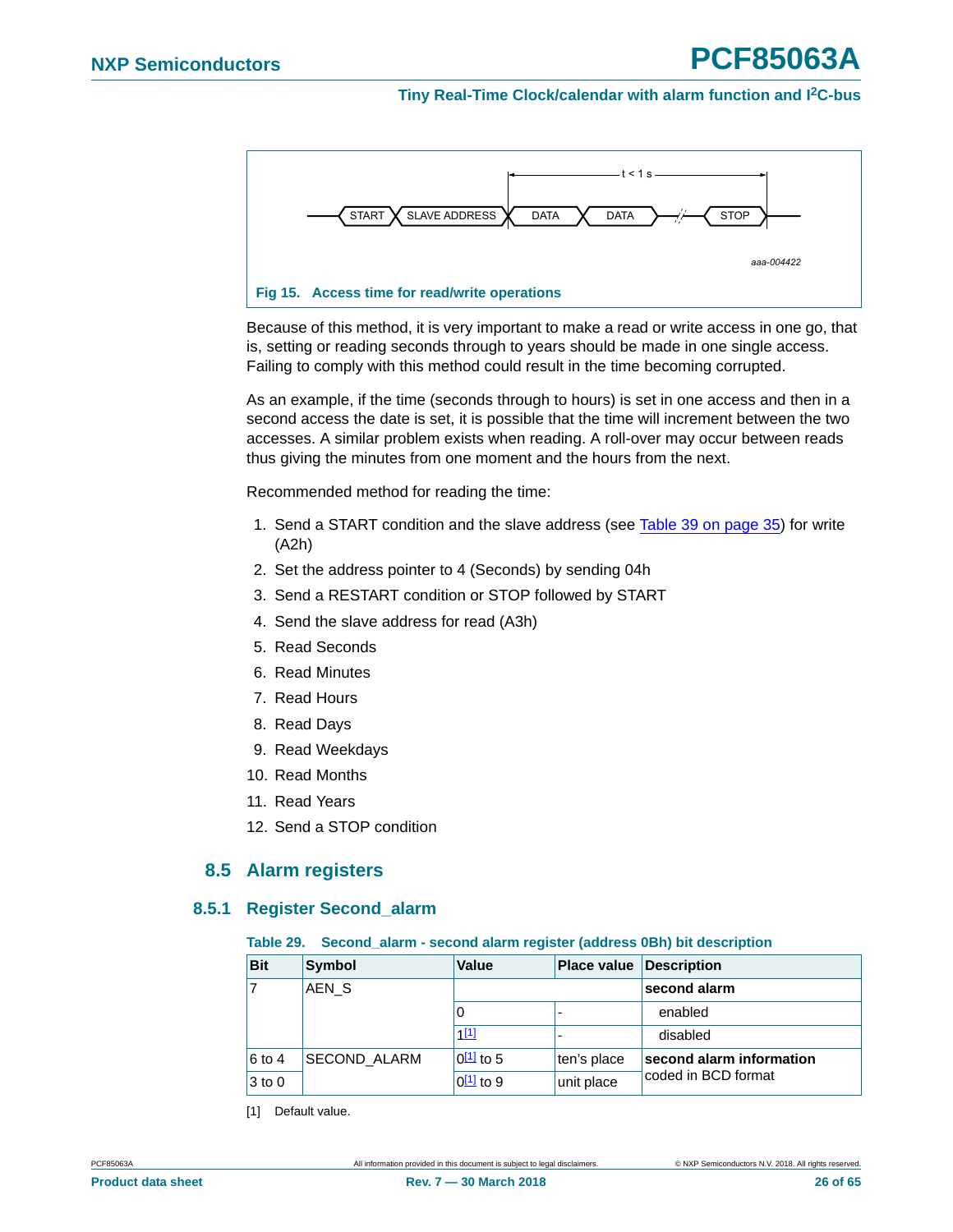### <span id="page-26-11"></span>**8.5.2 Register Minute\_alarm**

#### <span id="page-26-8"></span><span id="page-26-2"></span><span id="page-26-1"></span><span id="page-26-0"></span>**Table 30. Minute\_alarm - minute alarm register (address 0Ch) bit description**

| <b>Bit</b> | Symbol       | <b>Value</b>         | <b>Place value</b> | Description                    |
|------------|--------------|----------------------|--------------------|--------------------------------|
| 17         | AEN M        |                      |                    | minute alarm                   |
|            |              |                      |                    | enabled                        |
|            |              | 1[1]                 |                    | disabled                       |
| $6$ to 4   | MINUTE_ALARM | $0\frac{11}{2}$ to 5 | ten's place        | minute alarm information coded |
| $3$ to 0   |              | $0\sqrt{11}$ to 9    | unit place         | lin BCD format                 |

<span id="page-26-4"></span>[1] Default value.

#### <span id="page-26-3"></span>**8.5.3 Register Hour\_alarm**

#### <span id="page-26-9"></span>**Table 31. Hour\_alarm - hour alarm register (address 0Dh) bit description**

| <b>Bit</b>                  | <b>Symbol</b>     | <b>Value</b><br><b>Place value</b> |             | Description                         |
|-----------------------------|-------------------|------------------------------------|-------------|-------------------------------------|
| $\overline{7}$              | AEN H             |                                    |             | hour alarm                          |
|                             |                   | 0                                  | ٠           | enabled                             |
|                             |                   | 111                                |             | disabled                            |
| 6                           | ۰                 | 0                                  | ۰           | unused                              |
| 12-hour mode <sup>[2]</sup> |                   |                                    |             |                                     |
| 5                           | <b>AMPM</b>       |                                    |             | <b>AM/PM indicator</b>              |
|                             |                   | $0^{[1]}$                          | -           | AM                                  |
|                             |                   | 1                                  | ۰           | <b>PM</b>                           |
| <sup>1</sup> 4              | <b>HOUR ALARM</b> | $0^{[1]}$ to 1                     | ten's place | hour alarm information in           |
| $3$ to $0$                  |                   | $0\sqrt{11}$ to 9                  | unit place  | 12-hour mode coded in BCD<br>format |
| 24-hour mode <sup>[2]</sup> |                   |                                    |             |                                     |
| $5$ to 4                    | HOUR_ALARM        | $0^{[1]}$ to 2                     | ten's place | hour alarm information in           |
| 3 to 0                      |                   | $0^{[1]}$ to 9                     | unit place  | 24-hour mode coded in BCD<br>format |

<span id="page-26-5"></span>[1] Default value.

<span id="page-26-7"></span>[2] Hour mode is set by the 12\_24 bit in register Control\_1.

#### <span id="page-26-12"></span>**8.5.4 Register Day\_alarm**

#### <span id="page-26-10"></span>**Table 32. Day\_alarm - day alarm register (address 0Eh) bit description**

| <b>Bit</b> | Symbol    | Value<br><b>Place value Description</b> |             |                                |
|------------|-----------|-----------------------------------------|-------------|--------------------------------|
|            | AEN D     |                                         |             | day alarm                      |
|            |           | 0                                       |             | enabled                        |
|            |           | 1[1]                                    |             | disabled                       |
| 6          |           | 0                                       |             | unused                         |
| $5$ to 4   | DAY ALARM | $0\frac{11}{2}$ to 3                    | ten's place | day alarm information coded in |
| $3$ to $0$ |           | $0^{11}$ to 9                           | unit place  | <b>BCD</b> format              |

<span id="page-26-6"></span>[1] Default value.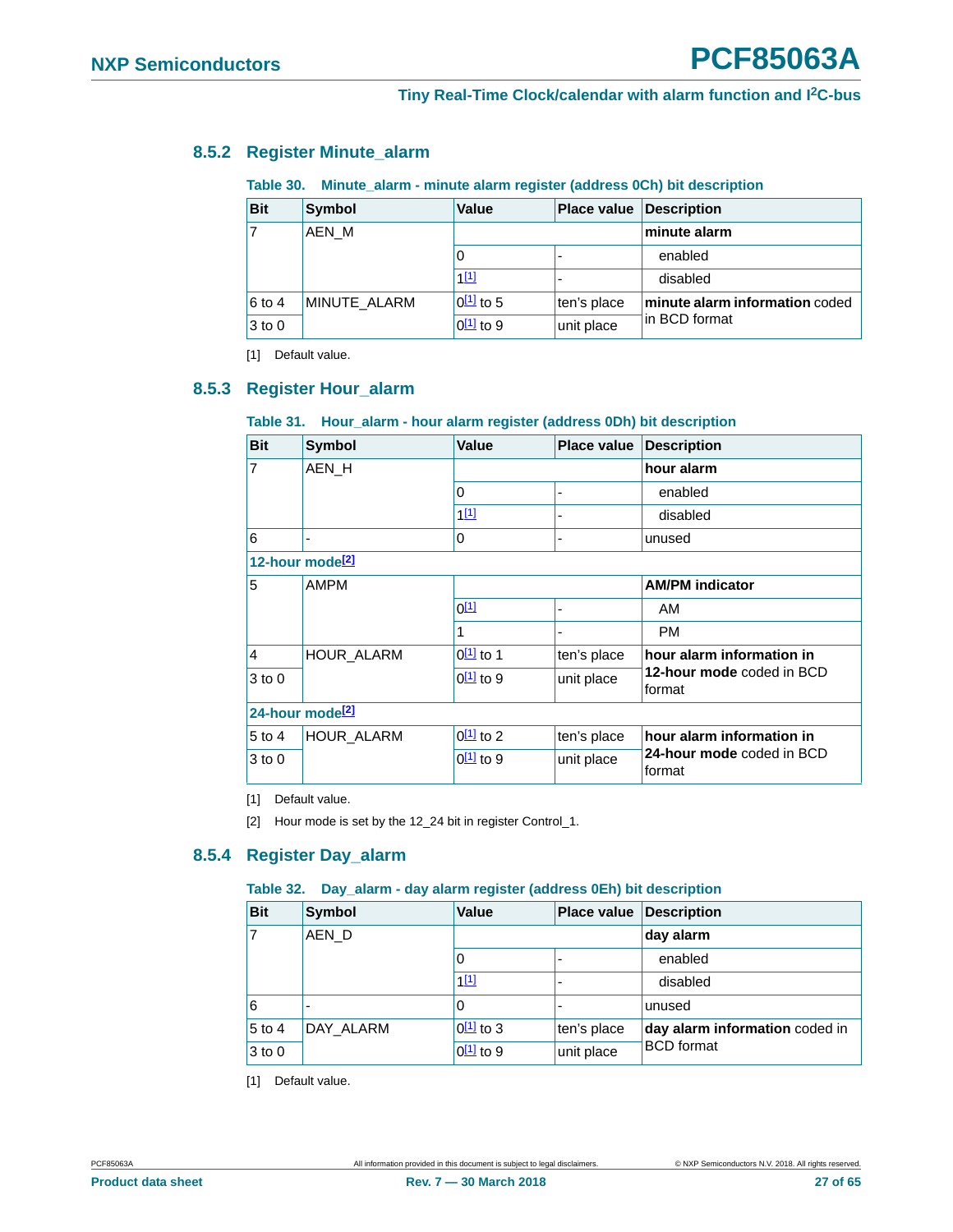### <span id="page-27-4"></span>**8.5.5 Register Weekday\_alarm**

<span id="page-27-3"></span><span id="page-27-0"></span>**Table 33. Weekday\_alarm - weekday alarm register (address 0Fh) bit description**

| <b>Bit</b> | <b>Symbol</b>        | <b>Value</b>              | <b>Description</b>                               |
|------------|----------------------|---------------------------|--------------------------------------------------|
| AEN W      |                      |                           | weekday alarm                                    |
|            |                      | 0                         | enabled                                          |
|            |                      | 1[1]                      | disabled                                         |
| 6 to 3     |                      | 0                         | unused                                           |
| $2$ to $0$ | <b>WEEKDAY ALARM</b> | $0^{\underline{11}}$ to 6 | weekday alarm information coded in BCD<br>format |

<span id="page-27-2"></span>[1] Default value.

#### <span id="page-27-1"></span>**8.5.6 Alarm function**

By clearing the alarm enable bit (AEN\_x) of one or more of the alarm registers, the corresponding alarm condition(s) are active. When an alarm occurs, AF is set logic 1. The asserted AF can be used to generate an interrupt (INT). The AF is cleared by command.

The registers at addresses 0Bh through 0Fh contain alarm information. When one or more of these registers is loaded with second, minute, hour, day or weekday, and its corresponding AEN\_x is logic 0, then that information is compared with the current second, minute, hour, day, and weekday. When all enabled comparisons first match, the alarm flag (AF in register Control\_2) is set logic 1.

The generation of interrupts from the alarm function is controlled via bit AIE. If bit AIE is enabled, the INT pin follows the condition of bit AF. AF remains set until cleared by command. Once AF has been cleared, it will only be set again when the time increments to match the alarm condition once more. Alarm registers which have their AEN\_x bit at logic 1 are ignored.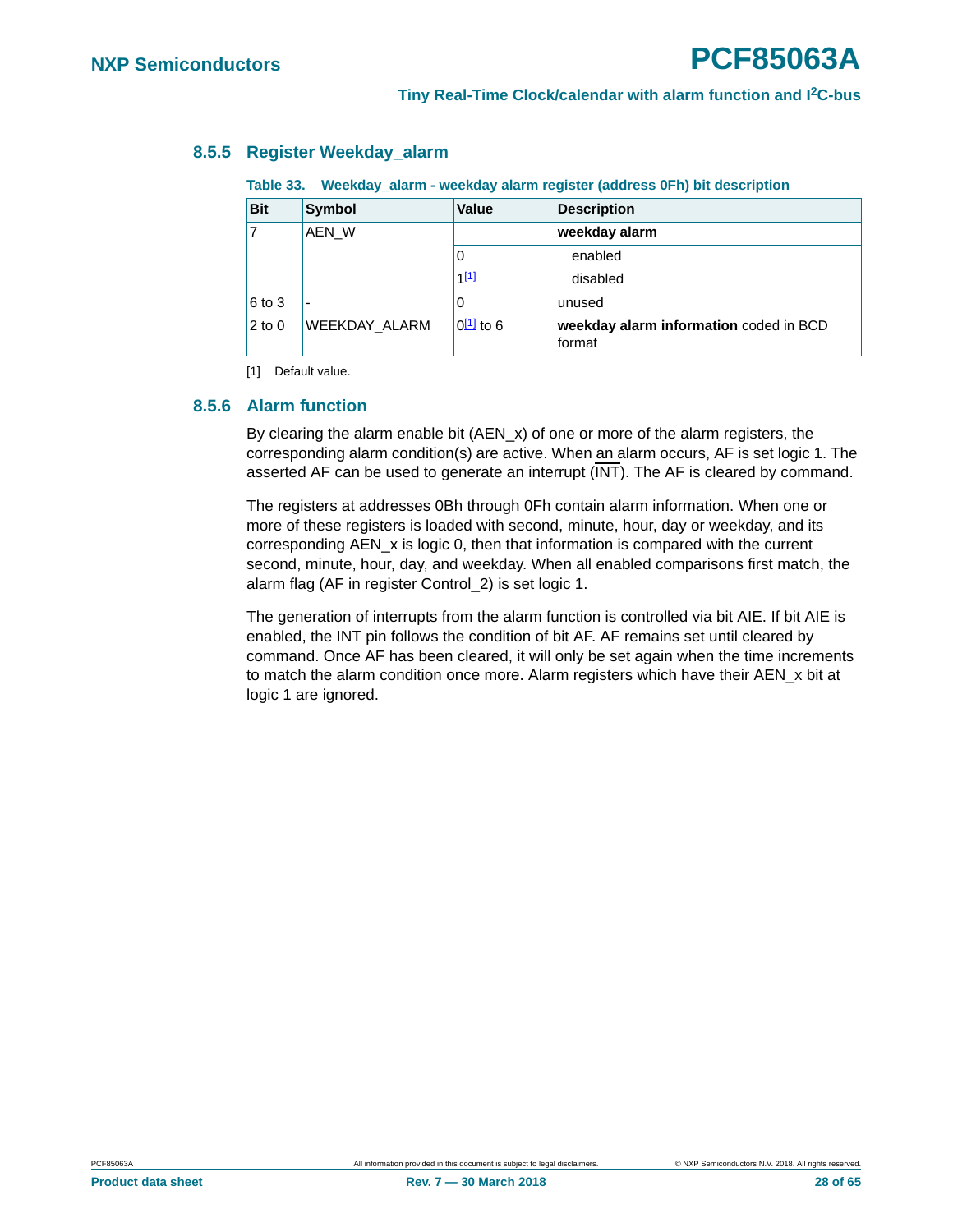<span id="page-28-0"></span>

### <span id="page-28-5"></span><span id="page-28-4"></span>**8.6 Timer registers**

The 8-bit countdown timer at address 10h is controlled by the register Timer\_mode at address 11h.

#### <span id="page-28-6"></span>**8.6.1 Register Timer\_value**

#### <span id="page-28-3"></span>**Table 34. Timer\_value - timer value register (address 10h) bit description**

| <b>Bit</b> | <b>Symbol</b> | <b>Value</b>          | Description                          |
|------------|---------------|-----------------------|--------------------------------------|
| $7$ to 0   | T[7:0]        | $0h^{[1]}$ to<br>'FFh | countdown timer value <sup>[2]</sup> |

<span id="page-28-1"></span>[1] Default value.

<span id="page-28-2"></span>[2] Countdown period in seconds:  $CountdownPeriod = \frac{T}{SourceClockFrequency}$  where T is the countdown value countdown value.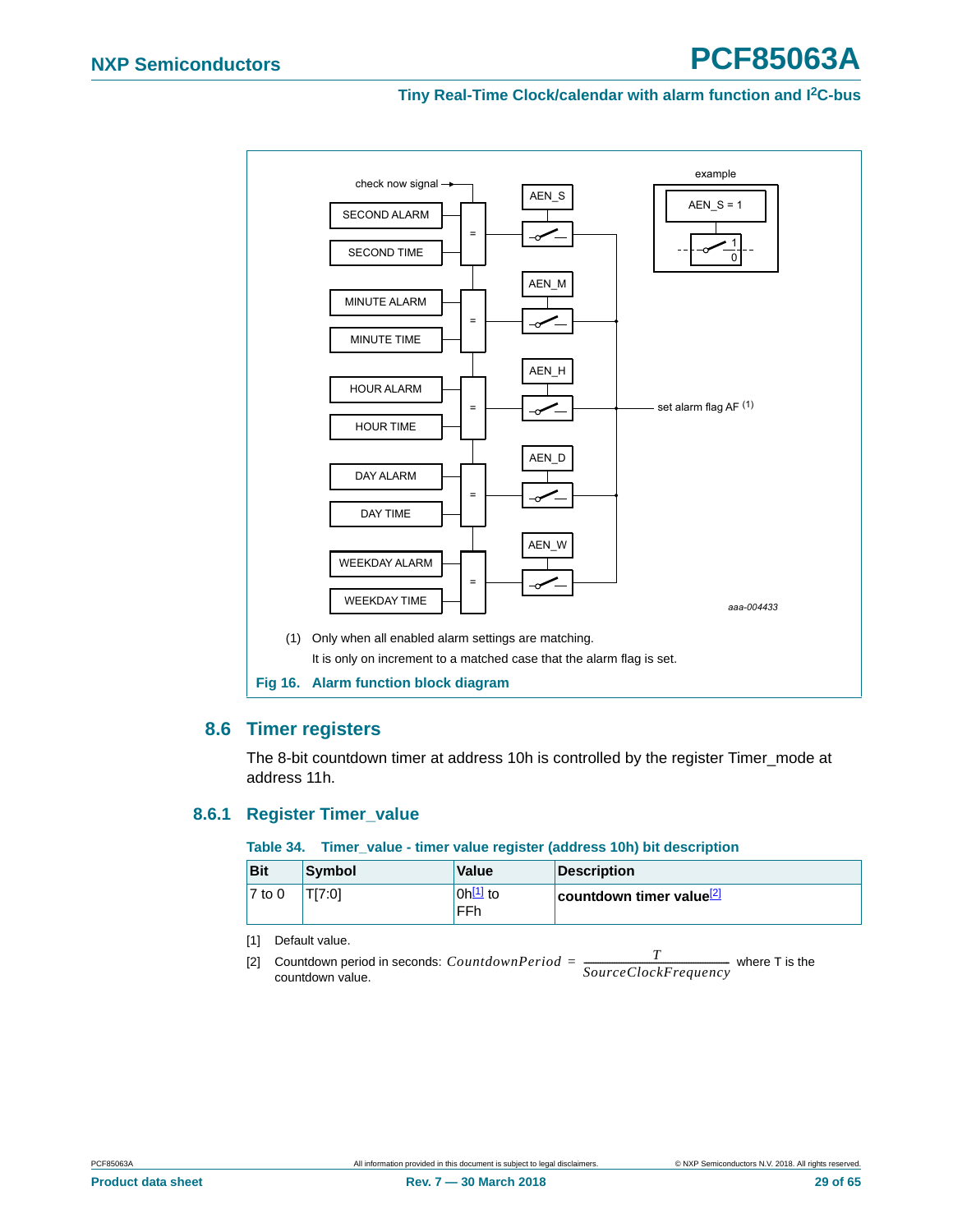#### <span id="page-29-2"></span>**8.6.2 Register Timer\_mode**

<span id="page-29-7"></span>**Table 35. Timer\_mode - timer control register (address 11h) bit description**

<span id="page-29-0"></span>

| <b>Bit</b>     | <b>Symbol</b>   | <b>Value</b> | <b>Description</b>                   |
|----------------|-----------------|--------------|--------------------------------------|
| $7$ to $5$     |                 | 000          | unused                               |
| 4 to 3         | TCF[1:0]        |              | timer clock frequency                |
|                |                 | 00           | 4.096 kHz timer source clock         |
|                |                 | 01           | 64 Hz timer source clock             |
|                |                 | 10           | 1 Hz timer source clock              |
|                |                 | 11[1]        | $\frac{1}{60}$ Hz timer source clock |
| $\overline{2}$ | <b>TE</b>       |              | timer enable                         |
|                |                 | $0^{[1]}$    | timer is disabled                    |
|                |                 | 1            | timer is enabled                     |
| 1              | <b>TIE</b>      |              | timer interrupt enable               |
|                |                 | $0^{[1]}$    | no interrupt generated from timer    |
|                |                 | 1            | interrupt generated from timer       |
| $\Omega$       | <b>TI_TP[2]</b> |              | timer interrupt mode                 |
|                |                 | $0^{[1]}$    | interrupt follows timer flag         |
|                |                 | 1            | interrupt generates a pulse          |

<span id="page-29-3"></span>[1] Default value.

<span id="page-29-4"></span>[2] How the setting of TI\_TP and the timer flag TF can affect the INT pulse generation is explained in [Section 8.2.2.3 on page 15.](#page-14-0)

#### <span id="page-29-1"></span>**8.6.3 Timer functions**

The timer has four selectable source clocks allowing for countdown periods in the range from 244  $\mu$ s to 4 hours 15 min. For periods longer than 4 hours, the alarm function can be used.

| <b>TCF[1:0]</b> | Timer source clock               | <b>Delay</b>                             |                                            |  |  |  |
|-----------------|----------------------------------|------------------------------------------|--------------------------------------------|--|--|--|
|                 | frequency <sup>[1]</sup>         | <b>Minimum timer duration</b><br>$T = 1$ | <b>Maximum timer duration</b><br>$T = 255$ |  |  |  |
| 00              | 4.096 kHz                        | $244$ us                                 | 62.256 ms                                  |  |  |  |
| 01              | 64 Hz                            | 15.625 ms                                | 3.984 s                                    |  |  |  |
| 10              | 1 H <sub>7</sub> $[2]$           | 1 s                                      | 255s                                       |  |  |  |
| 11              | $\frac{1}{60}$ Hz <sup>[2]</sup> | 60 s                                     | 4 hours 15 min                             |  |  |  |

#### <span id="page-29-8"></span>**Table 36. Timer clock frequency and timer durations**

<span id="page-29-5"></span>[1] When not in use, TCF[1:0] must be set to  $\frac{1}{60}$  Hz for power saving.

<span id="page-29-6"></span>[2] Time periods can be affected by correction pulses.

**Remark:** Note that all timings which are generated from the 32.768 kHz oscillator are based on the assumption that there is 0 ppm deviation. Deviation in oscillator frequency results in deviation in timings. This is not applicable to interface timing.

The timer counts down from a software-loaded 8-bit binary value, T[7:0], in register Timer\_value. Loading the counter with 0 stops the timer. Values from 1 to 255 are valid.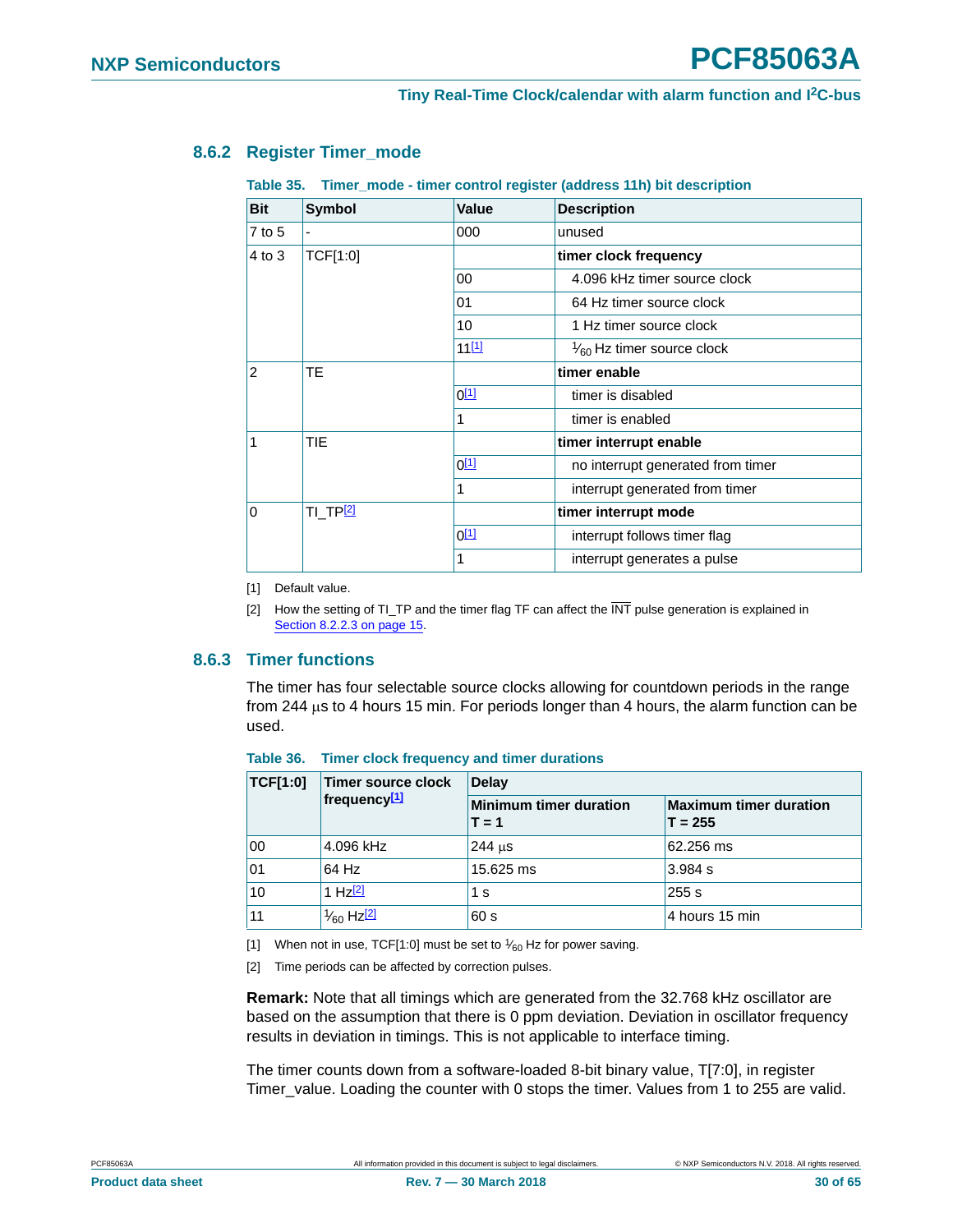



<span id="page-30-1"></span>If a new value of T is written before the end of the current timer period, then this value takes immediate effect. NXP does not recommend changing T without first disabling the counter by setting bit TE logic 0. The update of T is asynchronous to the timer clock. Therefore changing it without setting bit TE logic 0 may result in a corrupted value loaded into the countdown counter. This results in an undetermined countdown period for the first period. The countdown value T will, however, be correctly stored and correctly loaded on subsequent timer periods.

When the TIE flag is set, an interrupt signal on  $\overline{\text{INT}}$  is generated if this mode is enabled. See [Section 8.2.2](#page-12-1) for details on how the interrupt can be controlled.

When starting the timer for the first time, the first period has an uncertainty. The uncertainty is a result of the enable instruction being generated from the interface clock which is asynchronous from the timer source clock. Subsequent timer periods do not have such delay. The amount of delay for the first timer period depends on the chosen source clock, see [Table 37](#page-30-0).

| Timer source clock | Minimum timer period              | <b>Maximum timer period</b>   |
|--------------------|-----------------------------------|-------------------------------|
| 4.096 kHz          |                                   | $T + 1$                       |
| 64 Hz              |                                   | $T + 1$                       |
| 1 Hz               | $(T-I) + \frac{I}{64 \text{ Hz}}$ | $T + \frac{I}{64 \text{ Hz}}$ |
| $\frac{1}{60}$ Hz  | $(T-I) + \frac{1}{64 \text{ Hz}}$ | $T + \frac{I}{64 \text{ Hz}}$ |

<span id="page-30-0"></span>

| Table 37. First period delay for timer counter value T |  |  |  |  |  |  |  |  |
|--------------------------------------------------------|--|--|--|--|--|--|--|--|
|--------------------------------------------------------|--|--|--|--|--|--|--|--|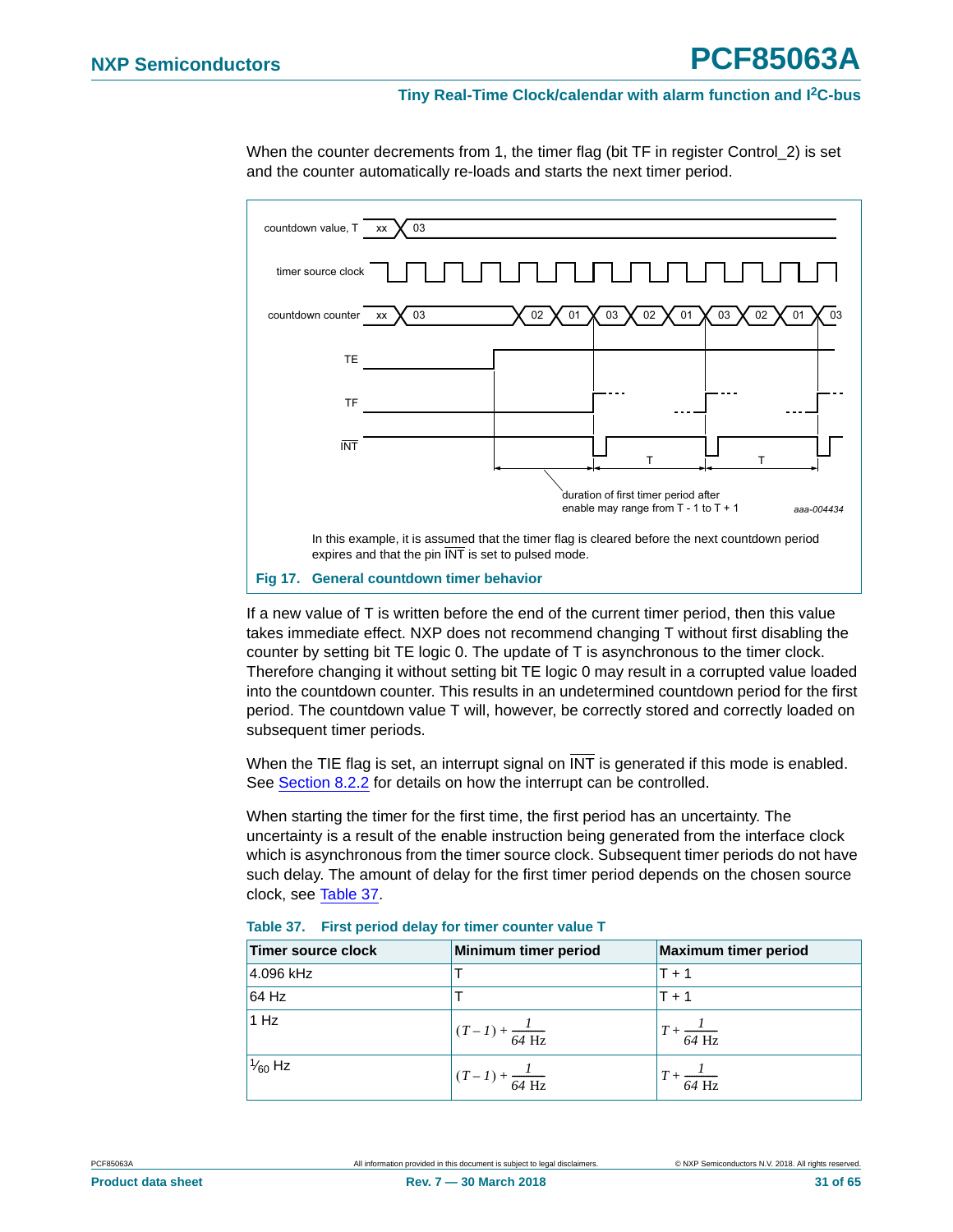At the end of every countdown, the timer sets the countdown timer flag (bit TF in register Control\_2). Bit TF can only be cleared by command. The asserted bit TF can be used to generate an interrupt at pin INT. The interrupt may be generated as a pulsed signal every countdown period or as a permanently active signal which follows the condition of bit TF. Bit TI\_TP is used to control this mode selection and the interrupt output may be disabled with bit TIE, see [Table 35](#page-29-7) and [Figure 17.](#page-30-1)

When reading the timer, the current countdown value is returned and **not** the initial value T. Since it is not possible to freeze the countdown timer counter during read back, it is recommended to read the register twice and check for consistent results.

Timer source clock frequency selection of 1 Hz and  $\frac{1}{60}$  Hz is affected by the Offset register. The duration of a program period varies according to when the offset is initiated. For example, if a 100 s timer is set using the 1 Hz clock as source, then some 100 s periods will contain correction pulses and therefore be longer or shorter depending on the setting of the Offset register. See [Section 8.2.3](#page-16-1) to understand the operation of the Offset register.

#### <span id="page-31-2"></span>**8.6.3.1 Countdown timer interrupts**

The pulse generator for the countdown timer interrupt uses an internal clock and is dependent on the selected source clock for the countdown timer and on the countdown value T. As a consequence, the width of the interrupt pulse varies (see [Table 38](#page-31-0)).

#### <span id="page-31-0"></span>**Table 38. INT operation**

| Source clock (Hz) | <b>INT period (s)</b> |                  |  |  |  |
|-------------------|-----------------------|------------------|--|--|--|
|                   | $T = 111$             | T > 111          |  |  |  |
| 4096              | $\frac{1}{8192}$      | $\frac{1}{4096}$ |  |  |  |
| 64                | $\frac{1}{128}$       | $\frac{1}{64}$   |  |  |  |
| $\overline{1}$    | $\frac{1}{64}$        | $\frac{1}{64}$   |  |  |  |
| $\frac{1}{60}$    | $\frac{1}{64}$        | $\frac{1}{64}$   |  |  |  |

*TF and INT become active simultaneously.*

<span id="page-31-1"></span>[1]  $T =$  loaded countdown value. Timer stops when  $T = 0$ .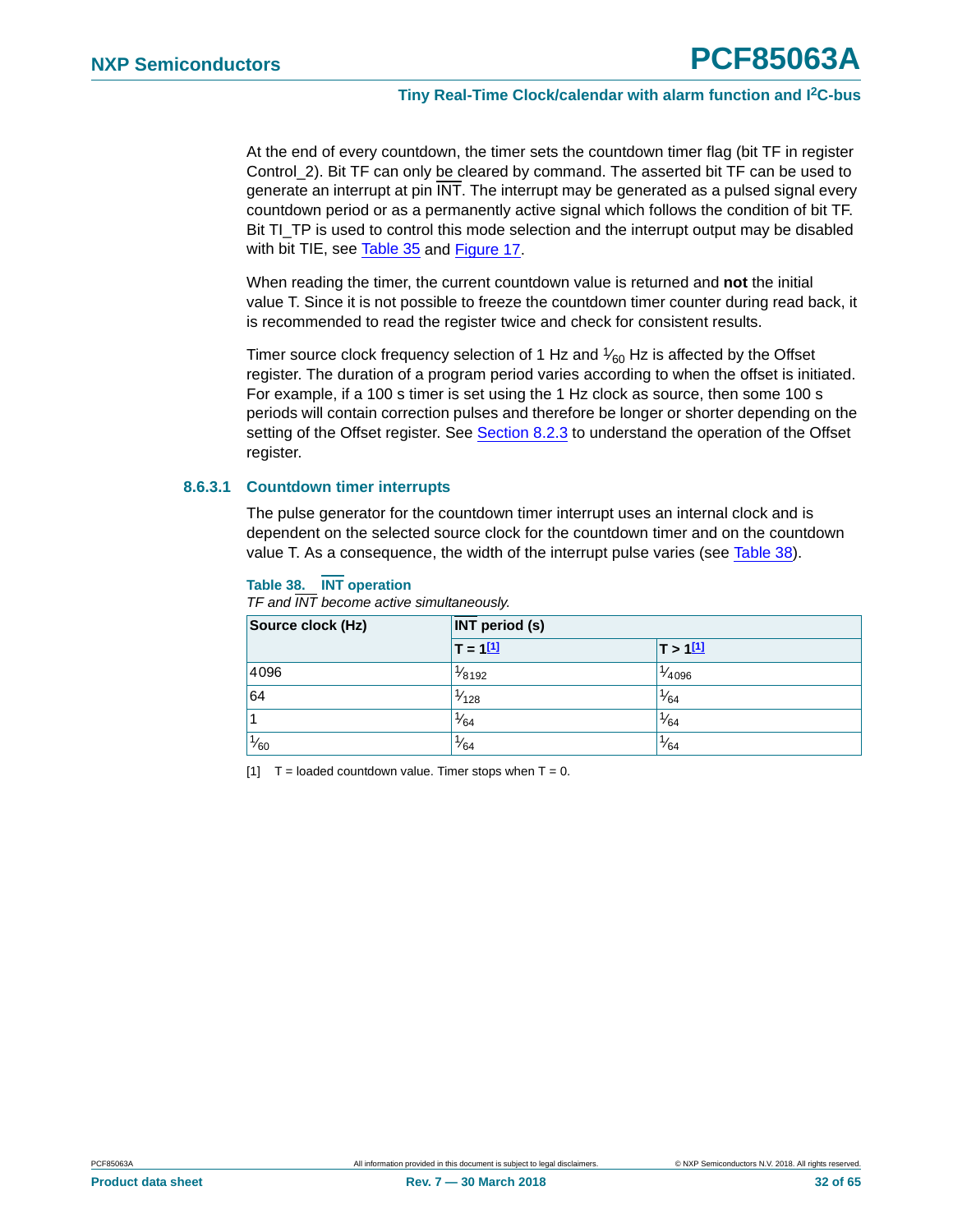## <span id="page-32-2"></span>**9. Characteristics of the I2C-bus interface**

The I<sup>2</sup>C-bus is for bidirectional, two-line communication between different ICs or modules. The two lines are a Serial DAta line (SDA) and a Serial CLock line (SCL). Both lines must be connected to a positive supply via a pull-up resistor. Data transfer may be initiated only when the bus is not busy.

### <span id="page-32-3"></span>**9.1 Bit transfer**

One data bit is transferred during each clock pulse. The data on the SDA line must remain stable during the HIGH period of the clock pulse, as changes in the data line at this time are interpreted as a control signal (see [Figure 18](#page-32-0)).



### <span id="page-32-4"></span><span id="page-32-0"></span>**9.2 START and STOP conditions**

Both data and clock lines remain HIGH when the bus is not busy.

A HIGH-to-LOW transition of the data line while the clock is HIGH is defined as the START condition - S.

A LOW-to-HIGH transition of the data line while the clock is HIGH is defined as the STOP condition - P (see [Figure 19](#page-32-1)).



### <span id="page-32-5"></span><span id="page-32-1"></span>**9.3 System configuration**

A device generating a message is a transmitter; a device receiving a message is a receiver. The device that controls the message is the master; and the devices which are controlled by the master are the slaves (see [Figure 20](#page-33-0)).

$$
\mathsf{PCF85063A} \qquad \qquad
$$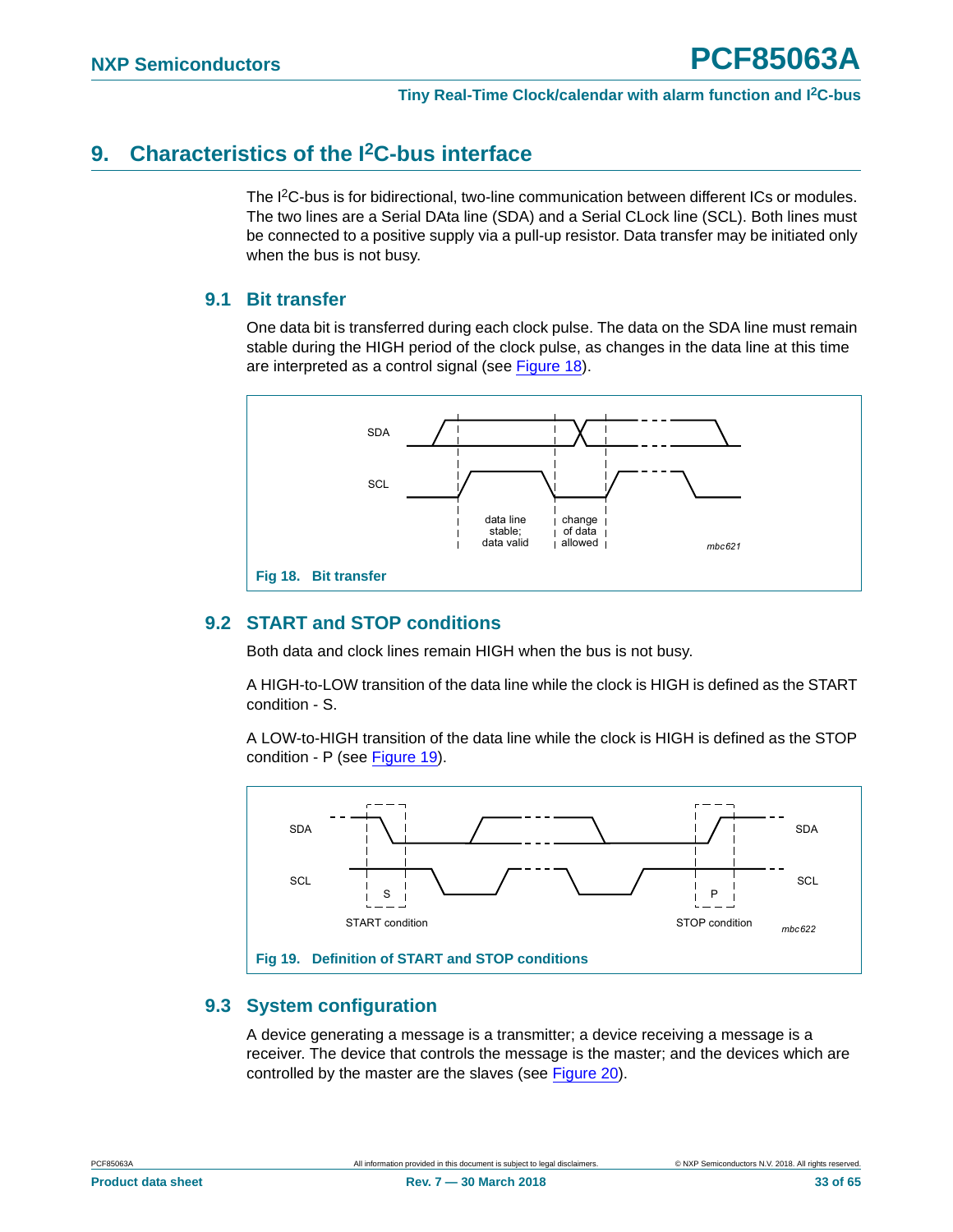

### <span id="page-33-2"></span><span id="page-33-0"></span>**9.4 Acknowledge**

The number of data bytes transferred between the START and STOP conditions from transmitter to receiver is unlimited. Each byte of 8 bits is followed by an acknowledge cycle.

- **•** A slave receiver, which is addressed, must generate an acknowledge after the reception of each byte
- **•** Also a master receiver must generate an acknowledge after the reception of each byte that has been clocked out of the slave transmitter
- **•** The device that acknowledges must pull-down the SDA line during the acknowledge clock pulse, so that the SDA line is stable LOW during the HIGH period of the acknowledge related clock pulse (set-up and hold times must be considered)
- **•** A master receiver must signal an end of data to the transmitter by not generating an acknowledge on the last byte that has been clocked out of the slave. In this event, the transmitter must leave the data line HIGH to enable the master to generate a STOP condition

Acknowledgement on the I<sup>2</sup>C-bus is shown in [Figure 21](#page-33-1).

<span id="page-33-1"></span>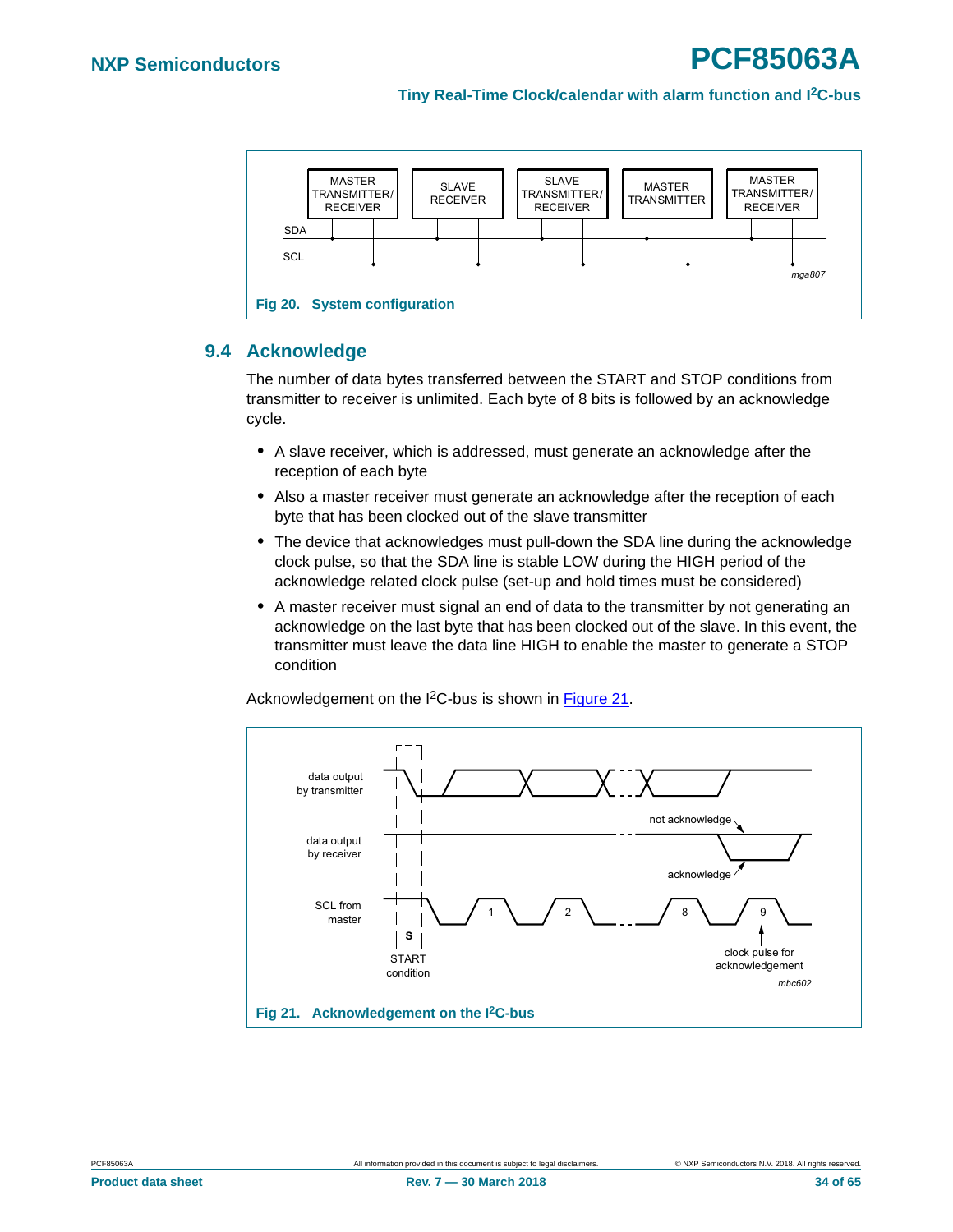### **9.5 I2C-bus protocol**

### <span id="page-34-3"></span><span id="page-34-2"></span>**9.5.1 Addressing**

One I<sup>2</sup>C-bus slave address (1010001) is reserved for the PCF85063A. The entire I<sup>2</sup>C-bus slave address byte is shown in [Table 39.](#page-34-0)

#### <span id="page-34-0"></span>**Table 39. I2C slave address byte**

|            | Slave address |  |  |  |   |  |  |            |
|------------|---------------|--|--|--|---|--|--|------------|
| <b>Bit</b> |               |  |  |  | w |  |  |            |
|            | <b>MSB</b>    |  |  |  |   |  |  | <b>LSB</b> |
|            |               |  |  |  |   |  |  | R/W        |

After a START condition, the  $1<sup>2</sup>C$  slave address has to be sent to the PCF85063A device.

The R/ $\overline{W}$  bit defines the direction of the following single or multiple byte data transfer  $(R/W = 0$  for writing,  $R/W = 1$  for reading). For the format and the timing of the START condition  $(S)$ , the STOP condition  $(P)$  and the acknowledge bit  $(A)$  refer to the  $I<sup>2</sup>C-bus$ characteristics (see [Ref. 16 "UM10204"](#page-58-0)). In the write mode, a data transfer is terminated by sending either the STOP condition or the START condition of the next data transfer.

### <span id="page-34-4"></span>**9.5.2 Clock and calendar READ or WRITE cycles**

The I<sup>2</sup>C-bus configuration for the different PCF85063A READ and WRITE cycles is shown in [Figure 22](#page-34-1) and [Figure 23.](#page-35-0) The register address is a 5-bit value that defines which register is to be accessed next. The upper 3 bits of the register address are not used.

<span id="page-34-1"></span>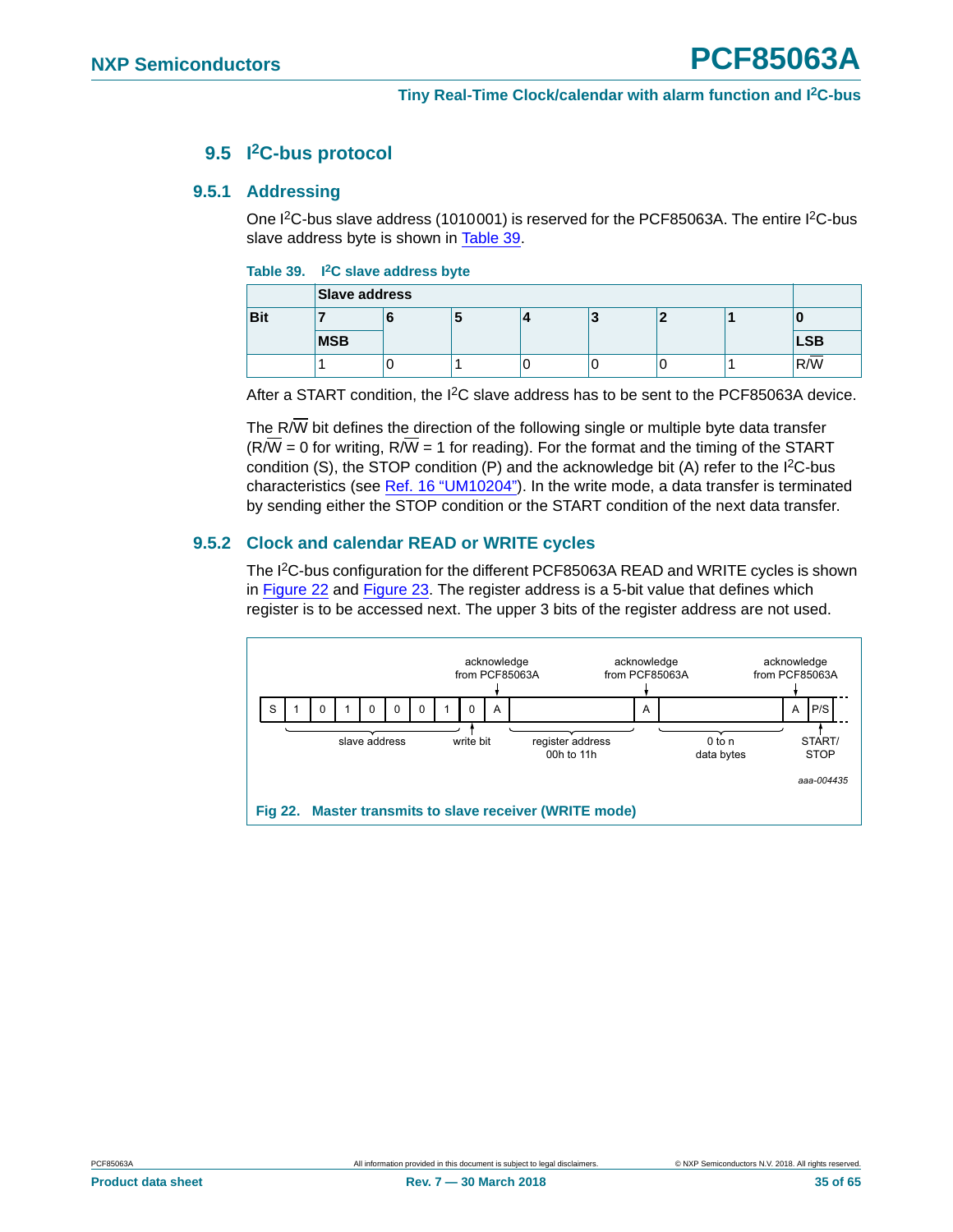

#### <span id="page-35-1"></span><span id="page-35-0"></span>**9.5.2.1 I2C-bus error recovery technique**

Slave devices like the PCF85063A use a state machine to implement the  $l^2C$  protocol and expect a certain sequence of events to occur to function properly. Unexpected events at the  $I<sup>2</sup>C$  master can wreak havoc with the slaves connected on the bus. However, it is usually possible to recover deterministically to a known bus state with careful protocol manipulation.

A deterministic method to clear this situation if SDA is stuck LOW (it effectively blocks any other I2C-bus transaction, once the master recognizes a 'stuck bus' state), is for the master to blindly transmit nine clocks on SCL. If the slave was transmitting data or acknowledging, nine or more clocks ensures the slave state machine returns to a known, idle state since the protocol calls for eight data bits and one ACK bit. It does not matter when the slave state machine finishes its transmission; extra clocks are recognized as STOP conditions.

With careful design of the bus master error recovery firmware, many I<sup>2</sup>C-bus protocol problems can be avoided.

S/W considerations: NXP recommends customers allow for S/W reset capability to enable the bus error recovery technique. The 9-clock pulse method as described above involves a bus-master capable of providing such a signal.

Further comments/additional information are available in [Ref. 17 "UM10301"](#page-58-1) and [Ref. 16](#page-58-0)  ["UM10204"](#page-58-0).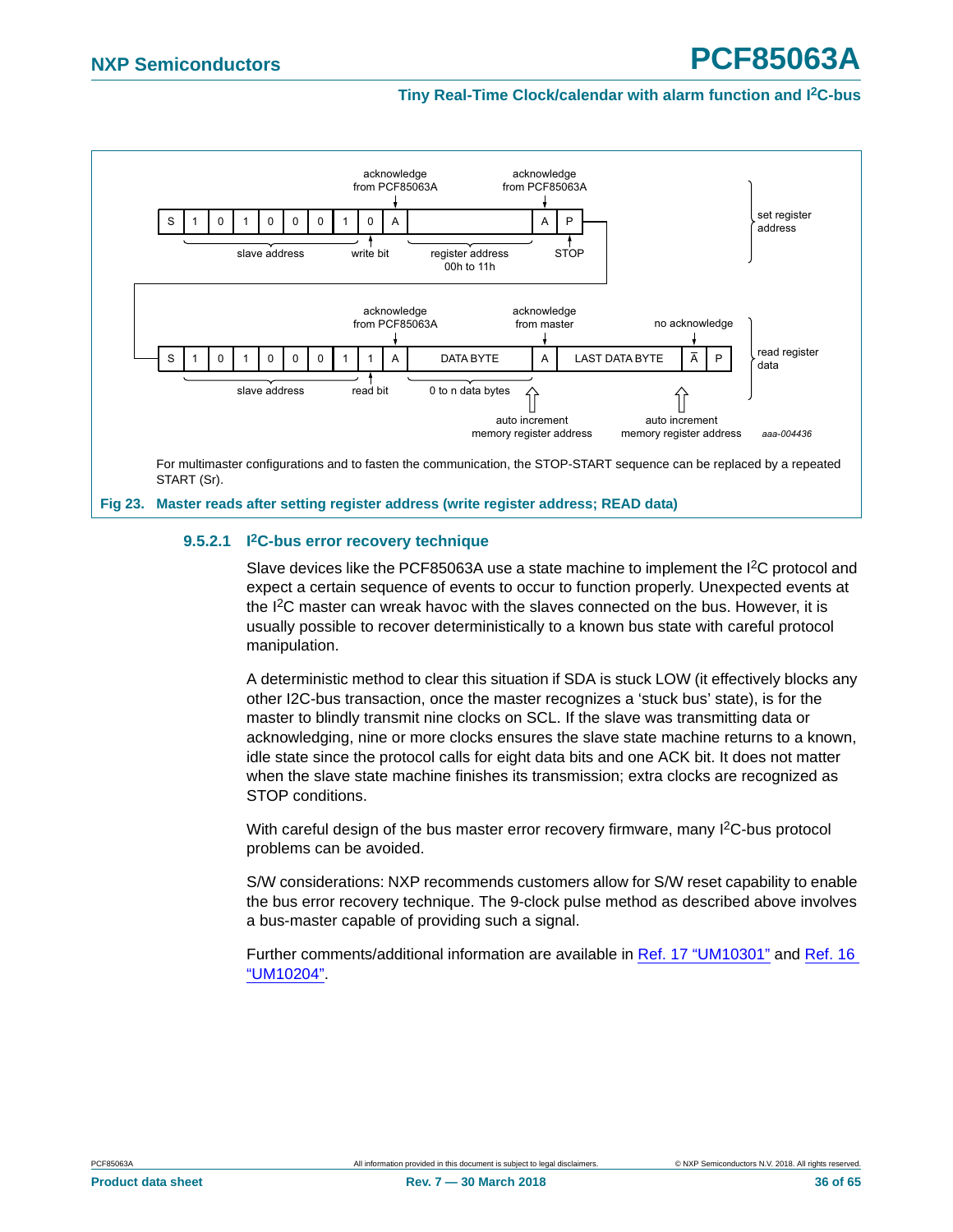## <span id="page-36-1"></span>**10. Internal circuitry**



## <span id="page-36-2"></span>**11. Safety notes**

#### **CAUTION**



<span id="page-36-0"></span>This device is sensitive to ElectroStatic Discharge (ESD). Observe precautions for handling electrostatic sensitive devices.

Such precautions are described in the *ANSI/ESD S20.20*, *IEC/ST 61340-5*, *JESD625-A* or equivalent standards.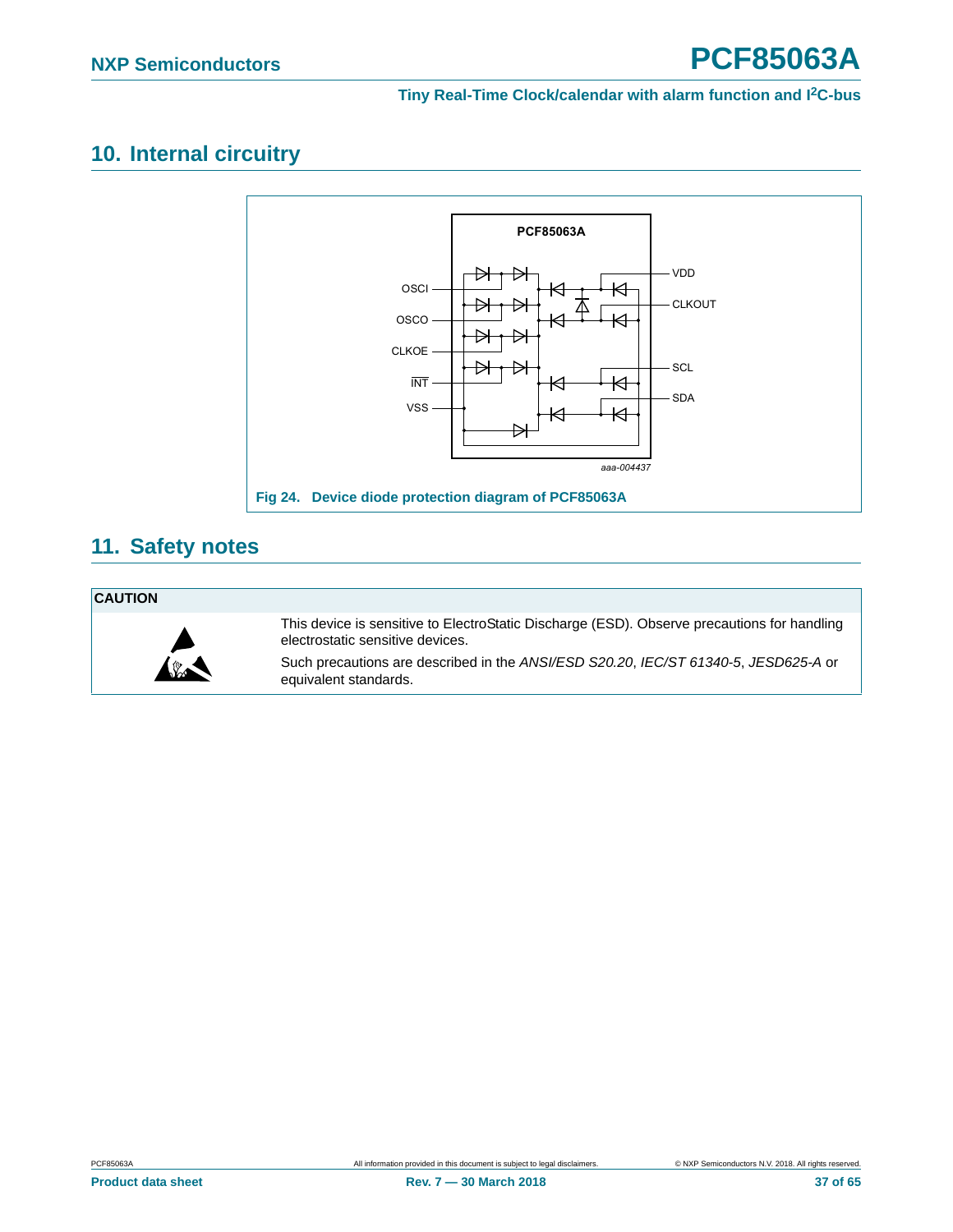## <span id="page-37-6"></span>**12. Limiting values**

| <b>Symbol</b>               | <b>Parameter</b>        | <b>Conditions</b>                       | <b>Min</b> | Max        | Unit        |
|-----------------------------|-------------------------|-----------------------------------------|------------|------------|-------------|
| <b>V<sub>DD</sub></b>       | supply voltage          |                                         | $-0.5$     | $+6.5$     | $\vee$      |
| l <sub>DD</sub>             | supply current          |                                         | -50        | $+50$      | mA          |
| $V_{I}$                     | input voltage           | on pins SCL, SDA, OSCI,<br><b>CLKOE</b> | $-0.5$     | $+6.5$     | $\vee$      |
| $V_{\rm O}$                 | output voltage          |                                         | $-0.5$     | $+6.5$     | $\vee$      |
| 4                           | input current           | at any input                            | $-10$      | $+10$      | mA          |
| l <sub>O</sub>              | output current          | at any output                           | $-10$      | $+10$      | mA          |
| $P_{\text{tot}}$            | total power dissipation |                                         |            | 300        | mW          |
| V <sub>ESD</sub>            | electrostatic discharge | <b>HBM</b>                              | $[2]$      | ±5000      | V           |
|                             | voltage                 | <b>CDM</b>                              | [3]        |            |             |
|                             |                         | <b>PCF85063ATL</b>                      |            | ±1750      | $\vee$      |
|                             |                         | PCF85063AT                              |            | $\pm 2000$ | $\vee$      |
|                             |                         | <b>PCF85063ATT</b>                      |            | ±2000      | $\vee$      |
| I <sub>lu</sub>             | latch-up current        |                                         | $[4]$      | 200        | mA          |
| $T_{\text{stg}}$            | storage temperature     |                                         | [5]<br>-65 | $+150$     | $^{\circ}C$ |
| $\mathsf{T}_{\mathsf{amb}}$ | ambient temperature     | operating device                        | -40        | $+85$      | $^{\circ}C$ |

#### <span id="page-37-5"></span>**Table 40. Limiting values[\[1\]](#page-37-0)**

*In accordance with the Absolute Maximum Rating System (IEC 60134).*

<span id="page-37-0"></span>[1] Remark: The PCF85063A part is not guaranteed (nor characterized) above the operating range as denoted in the datasheet. NXP recommends not to bias the PCF85063A device during reflow (e.g. if utilizing a 'coin' type battery in the assembly). If customer so chooses to continue to use this assembly method, there must be the allowance for a full `0 V' level Power supply `reset' to re-enable the device. Without a proper POR, the device may remain in an indeterminate state.

- <span id="page-37-1"></span>[2] Pass level; Human Body Model (HBM) according to [Ref. 7 "JESD22-A114".](#page-58-5)
- <span id="page-37-2"></span>[3] Pass level; Charged-Device Model (CDM), according to [Ref. 8 "JESD22-C101"](#page-58-2).
- <span id="page-37-3"></span>[4] Pass level; latch-up testing, according to [Ref. 9 "JESD78"](#page-58-3) at maximum ambient temperature (T<sub>amb(max</sub>).
- <span id="page-37-4"></span>[5] According to the store and transport requirements (see [Ref. 18 "UM10569"](#page-58-4)) the devices have to be stored at a temperature of  $+8$  °C to  $+45$  °C and a humidity of 25 % to 75 %.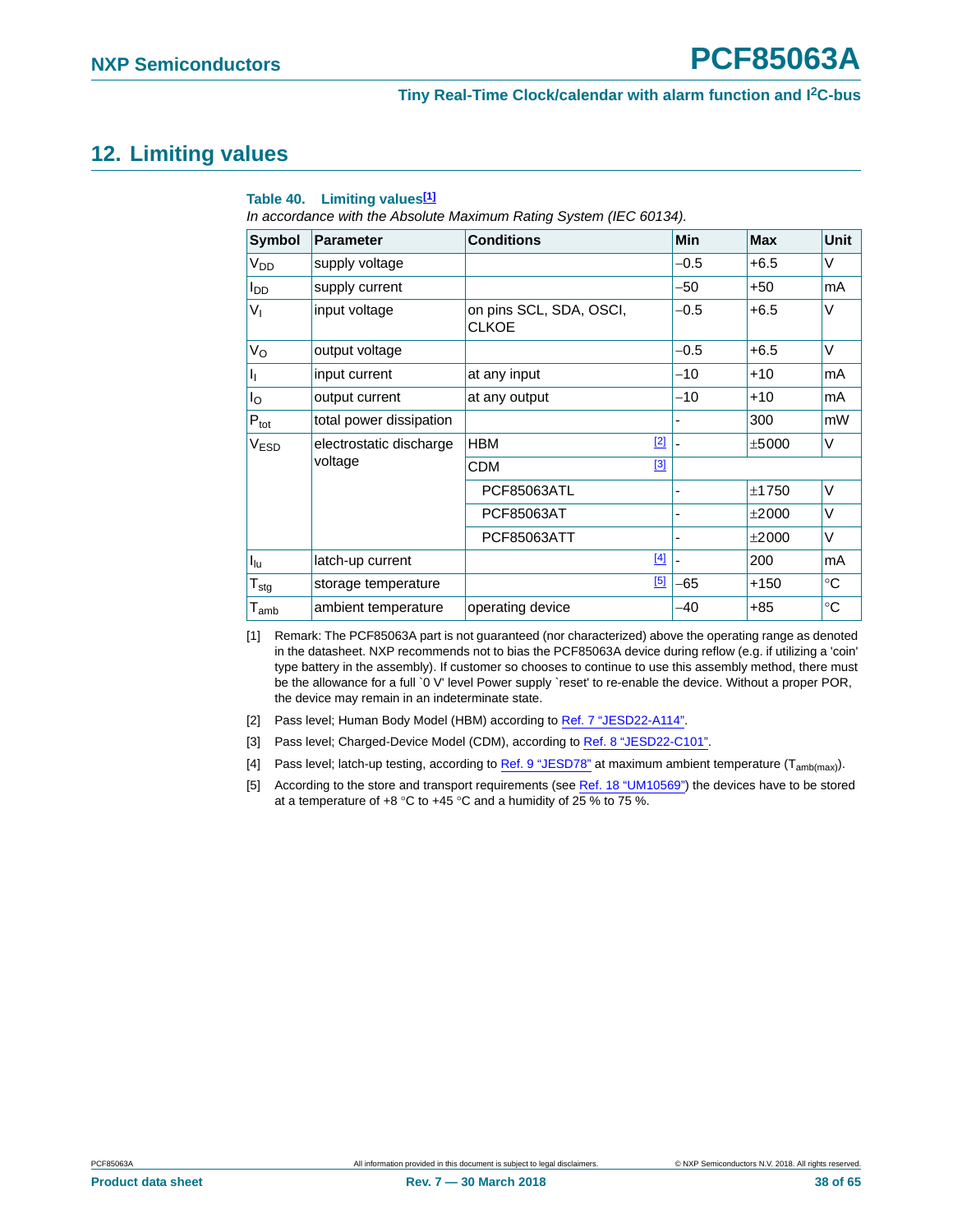## <span id="page-38-1"></span>**13. Characteristics**

### <span id="page-38-0"></span>**Table 41. Static characteristics**

 $V_{DD} = 0.9$  V to 5.5 V;  $V_{SS} = 0$  V;  $T_{amb} = -40$  °C to +85 °C;  $f_{osc} = 32.768$  kHz; quartz  $R_s = 60$  k $\Omega$ ;  $C_L = 7$  pF; unless otherwise *specified.*

| <b>Symbol</b>              | <b>Parameter</b>          | <b>Conditions</b>                                                                 |             | <b>Min</b>         | <b>Typ</b> | <b>Max</b>            | Unit        |
|----------------------------|---------------------------|-----------------------------------------------------------------------------------|-------------|--------------------|------------|-----------------------|-------------|
| <b>Supplies</b>            |                           |                                                                                   |             |                    |            |                       |             |
| V <sub>DD</sub>            | supply voltage            | interface inactive;<br>$f_{SCL} = 0$ Hz                                           | $\boxed{1}$ | 0.9                |            | 5.5                   | $\vee$      |
|                            |                           | interface active;<br>$f_{SCL} = 400$ kHz                                          | $[2]$       | 1.8                |            | 5.5                   | $\vee$      |
| l <sub>DD</sub>            | supply current            | CLKOUT disabled;<br>$V_{DD} = 3.3 V$                                              | $[3]$       |                    |            |                       |             |
|                            |                           | interface inactive;<br>$f_{SCL} = 0$ Hz                                           |             |                    |            |                       |             |
|                            |                           | $T_{amb}$ = 25 °C                                                                 |             |                    | 220        | 450                   | nA          |
|                            |                           | $T_{amb} = 50 °C$                                                                 | $[4]$       |                    | 250        | 500                   | nA          |
|                            |                           | $T_{amb}$ = 85 °C                                                                 |             |                    | 470        | 600                   | nA          |
|                            |                           | interface active;<br>$f_{SCL} = 400$ kHz                                          |             |                    | 18         | 50                    | $\mu$ A     |
| Inputs <sup>[5]</sup>      |                           |                                                                                   |             |                    |            |                       |             |
| $V_{I}$                    | input voltage             |                                                                                   |             | $-0.5$             |            | $+5.5$                | $\mathsf V$ |
| $V_{IL}$                   | LOW-level input voltage   |                                                                                   |             | $-0.5$             |            | $+0.3VDD$             | $\vee$      |
| $\mathsf{V}_{\mathsf{IH}}$ | HIGH-level input voltage  |                                                                                   |             | 0.7V <sub>DD</sub> |            | 5.5                   | V           |
| Ιu                         | input leakage current     | $V_1 = V_{SS}$ or $V_{DD}$                                                        |             |                    | 0          |                       | $\mu$ A     |
|                            |                           | post ESD event                                                                    |             | $-0.15$            |            | $+0.15$               | $\mu$ A     |
| $C_i$                      | input capacitance         |                                                                                   | [6]         |                    |            | $\overline{7}$        | pF          |
| <b>Outputs</b>             |                           |                                                                                   |             |                    |            |                       |             |
| V <sub>OH</sub>            | HIGH-level output voltage | on pin CLKOUT                                                                     |             | 0.8V <sub>DD</sub> |            | <b>V<sub>DD</sub></b> | $\mathsf V$ |
| $V_{OL}$                   | LOW-level output voltage  | on pins SDA, INT,<br><b>CLKOUT</b>                                                |             | $V_{SS}$           |            | 0.2V <sub>DD</sub>    | V           |
| $I_{OH}$                   | HIGH-level output current | output source current;<br>$V_{OH} = 2.9 V;$<br>$V_{DD} = 3.3 V;$<br>on pin CLKOUT |             | 1                  | 3          | $\overline{a}$        | mA          |
| $I_{OL}$                   | LOW-level output current  | output sink current;<br>$V_{OL} = 0.4 V;$<br>$V_{DD} = 3.3 V$                     |             |                    |            |                       |             |
|                            |                           | on pin SDA                                                                        |             | 3                  | 8.5        | ÷,                    | mA          |
|                            |                           | on pin INT                                                                        |             | 2                  | 6          |                       | mA          |
|                            |                           | on pin CLKOUT                                                                     |             | 1                  | 3          |                       | mA          |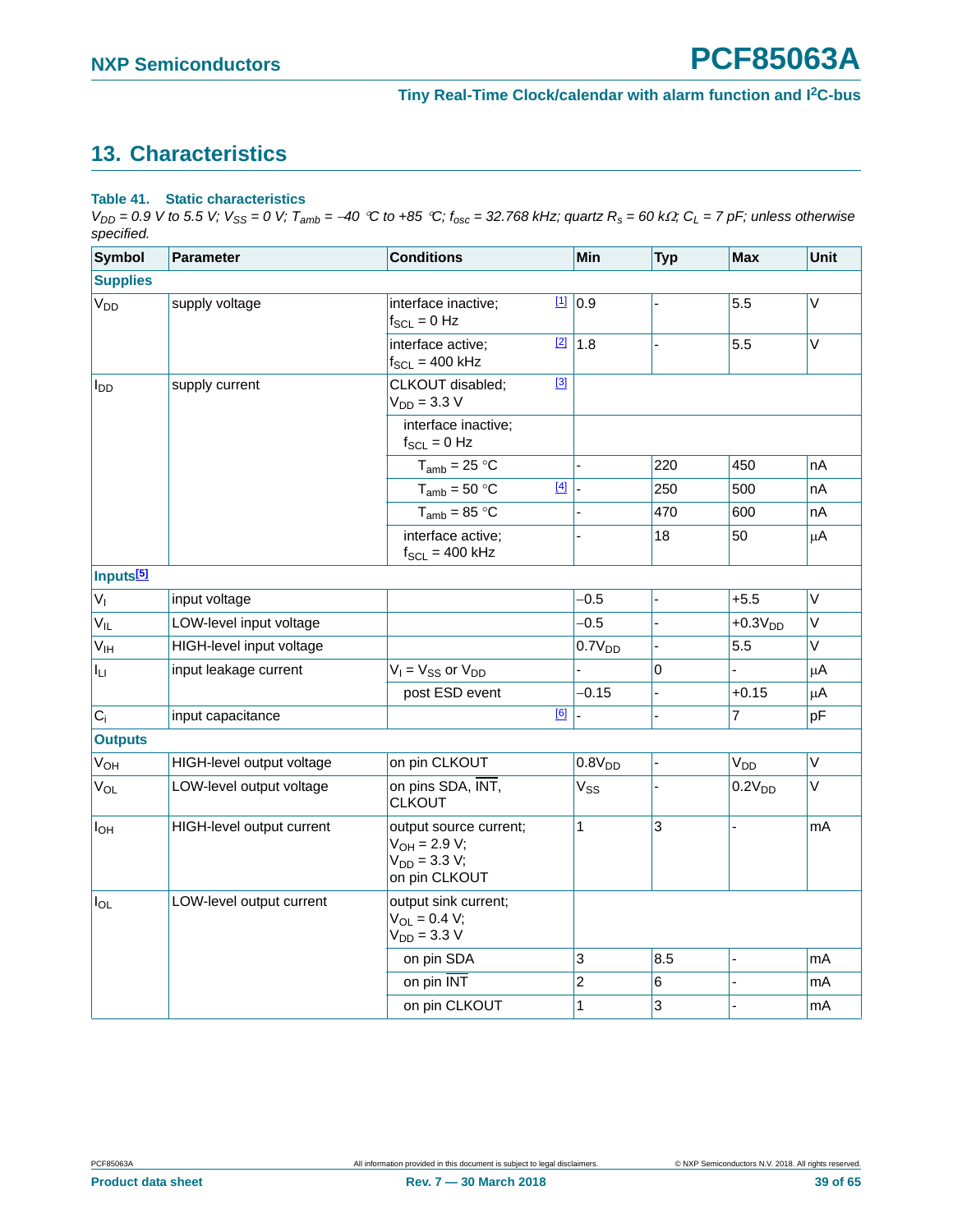#### **Table 41. Static characteristics** *…continued*

 $V_{DD}$  = 0.9 V to 5.5 V;  $V_{SS}$  = 0 V;  $T_{amb}$  = -40 °C to +85 °C;  $f_{osc}$  = 32.768 kHz; quartz  $R_s$  = 60 k $\Omega$ ;  $C_L$  = 7 pF; unless otherwise *specified.*

| Symbol                           | Parameter                                  | <b>Conditions</b>                              | Min | <b>Typ</b> | <b>Max</b> | Unit      |
|----------------------------------|--------------------------------------------|------------------------------------------------|-----|------------|------------|-----------|
| <b>Oscillator</b>                |                                            |                                                |     |            |            |           |
| $\Delta f_{\rm osc}/f_{\rm osc}$ | relative oscillator frequency<br>variation | $\Delta V_{DD} = 200$ mV;<br>$T_{amb}$ = 25 °C |     | 0.075      |            | ppm       |
| $ C_{L(itg)} $                   | integrated load capacitance                | $[7]$<br>on pins OSCO, OSCI                    |     |            |            |           |
|                                  |                                            | $C_1 = 7 pF$                                   | 4.2 |            | 9.8        | pF        |
|                                  |                                            | $C_L$ = 12.5 pF                                | 7.5 | 12.5       | 17.5       | pF        |
| $R_{\rm s}$                      | series resistance                          |                                                | -   |            | 100        | $k\Omega$ |

<span id="page-39-0"></span>[1] For reliable oscillator start-up at power-on use  $V_{DD}$  greater than 1.2 V. If powered up at 0.9 V the oscillator will start but it might be a bit slow, especially if at high temperature. Normally the power supply is not 0.9 V at start-up and only comes at the end of battery discharge.  $V_{DD}$  min of 0.9 V is specified so that the customer can calculate how large a battery or capacitor they need for their application. V<sub>DD</sub> min of 1.2 V or greater is needed to ensure speedy oscillator start-up time. For a restart condition, NXP recommends a full '0 V'  $V_{DD}$  value upon re-biasing.

<span id="page-39-1"></span>[2] 400 kHz I2C operation is production tested at 1.8 V. Design methodology allows I2C operation at 1.8 V - 5 % (1.71 V) which has been verified during product characterization on a limited number of devices.

<span id="page-39-2"></span>[3] Timer source clock =  $\frac{1}{60}$  Hz, level of pins SCL and SDA is  $V_{DD}$  or  $V_{SS}$ .

<span id="page-39-3"></span>[4] Tested on sample basis.

<span id="page-39-4"></span>[5] The I<sup>2</sup>C-bus interface of PCF85063A is 5 V tolerant.

<span id="page-39-6"></span><span id="page-39-5"></span>[6] Implicit by design.

[7] Integrated load capacitance,  $C_{L(itg)}$ , is a calculation of  $C_{\rm OSCO}$  and  $C_{\rm OSCO}$  in series:  $C_{L(itg)} = \frac{(C_{\rm OSCI} \cdot C_{\rm OSCO})}{(C_{\rm OSCI} + C_{\rm OSCO})}$ .

<span id="page-39-7"></span>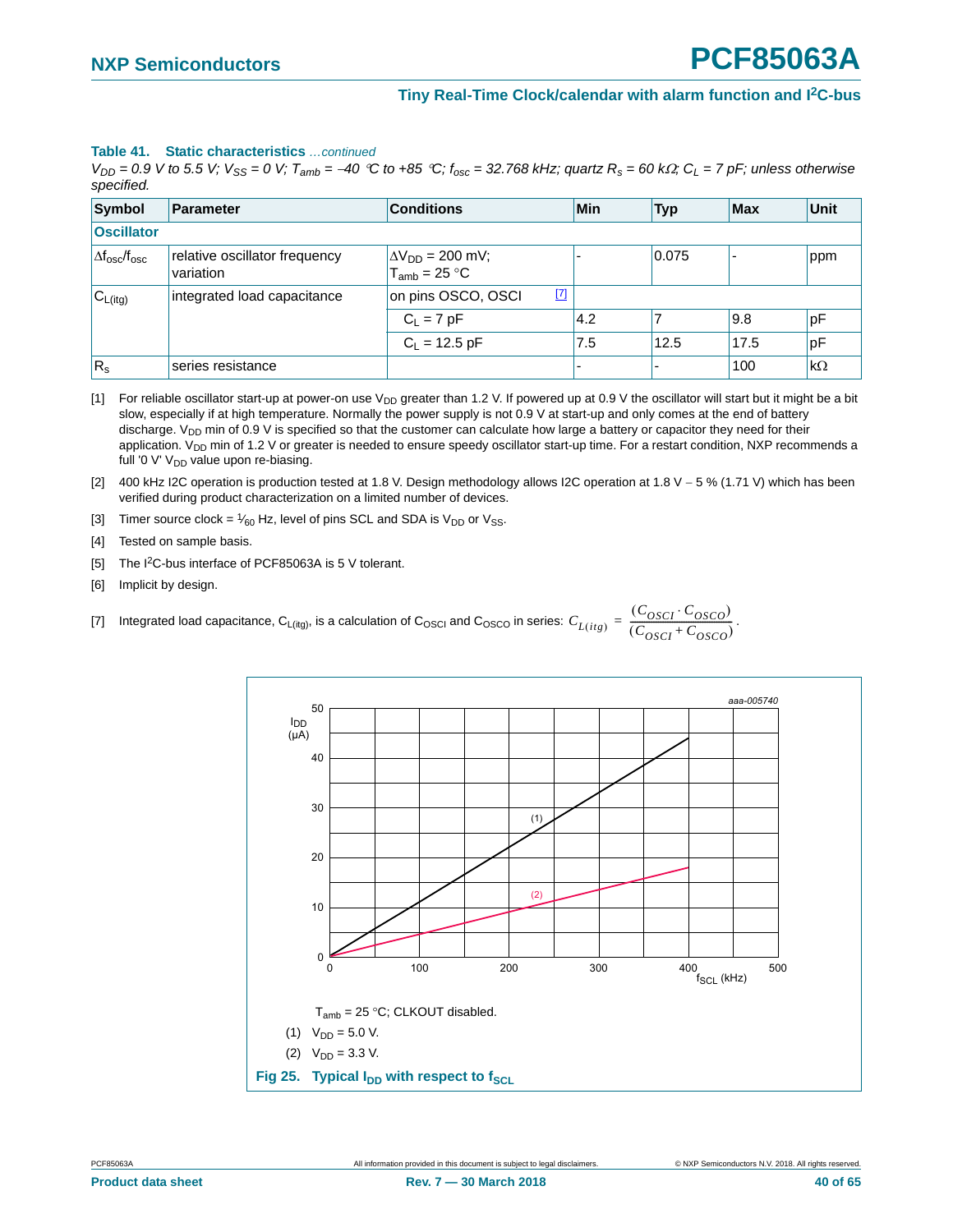<span id="page-40-0"></span>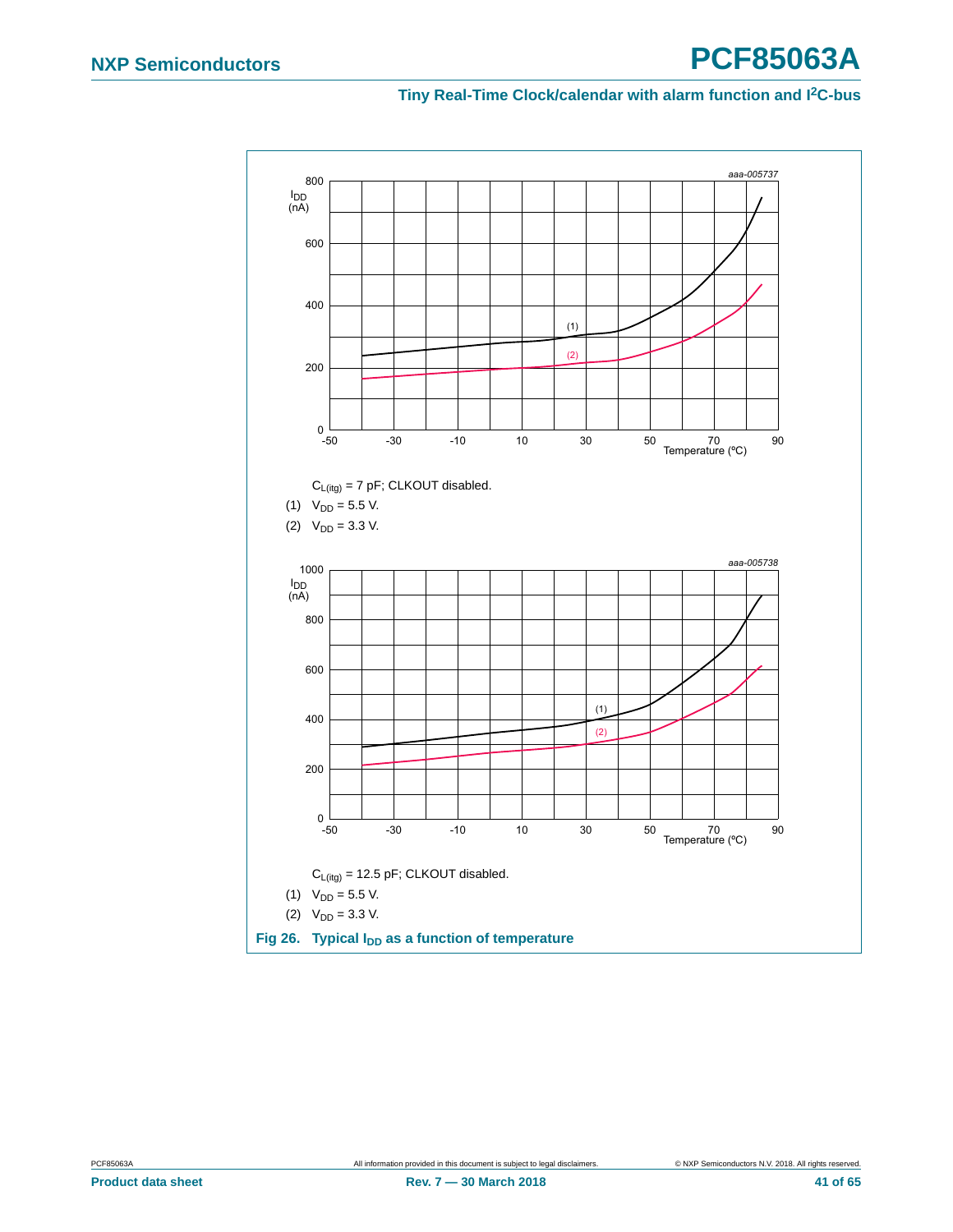# **NXP Semiconductors PCF85063A**

<span id="page-41-0"></span>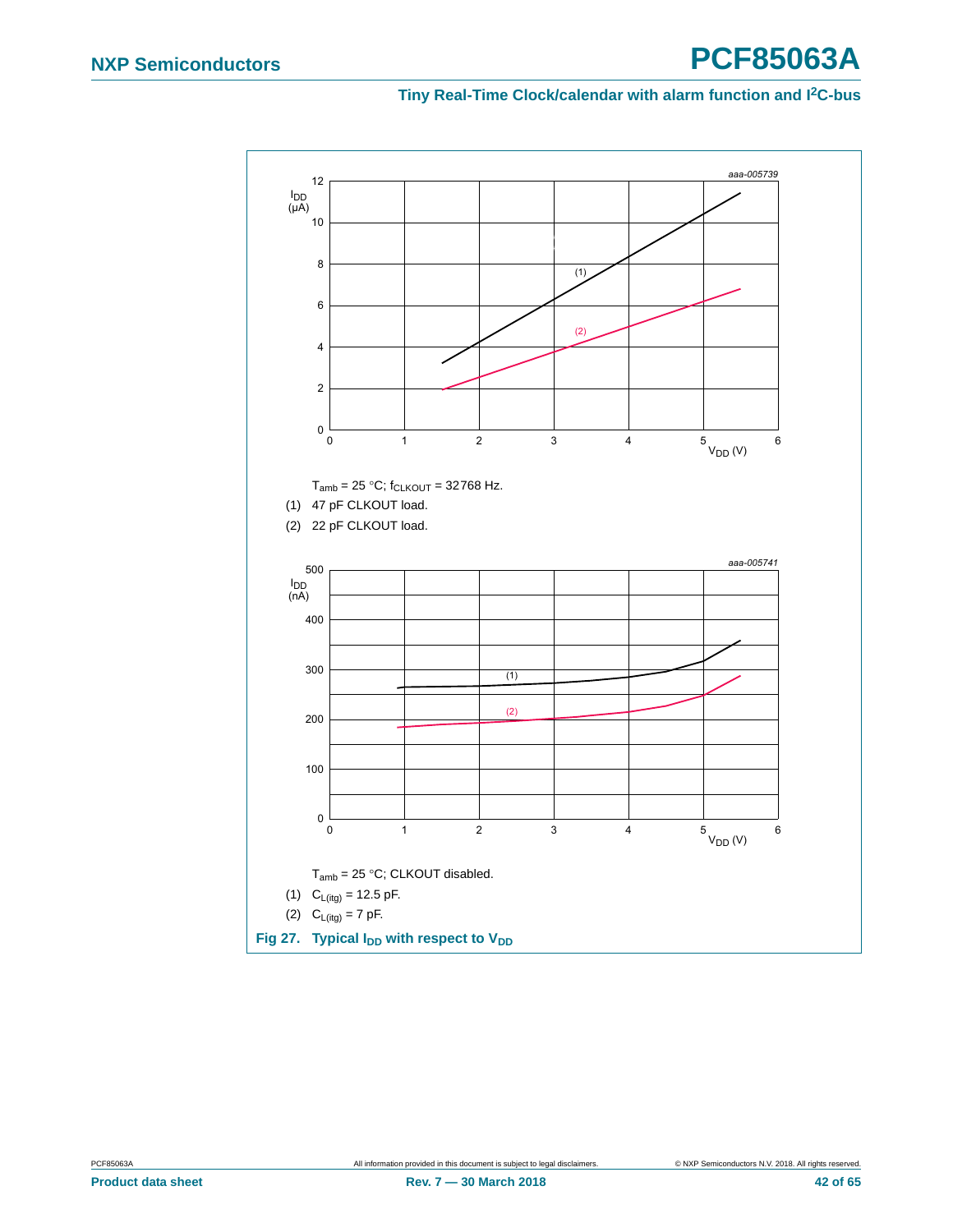

<span id="page-42-1"></span><span id="page-42-0"></span>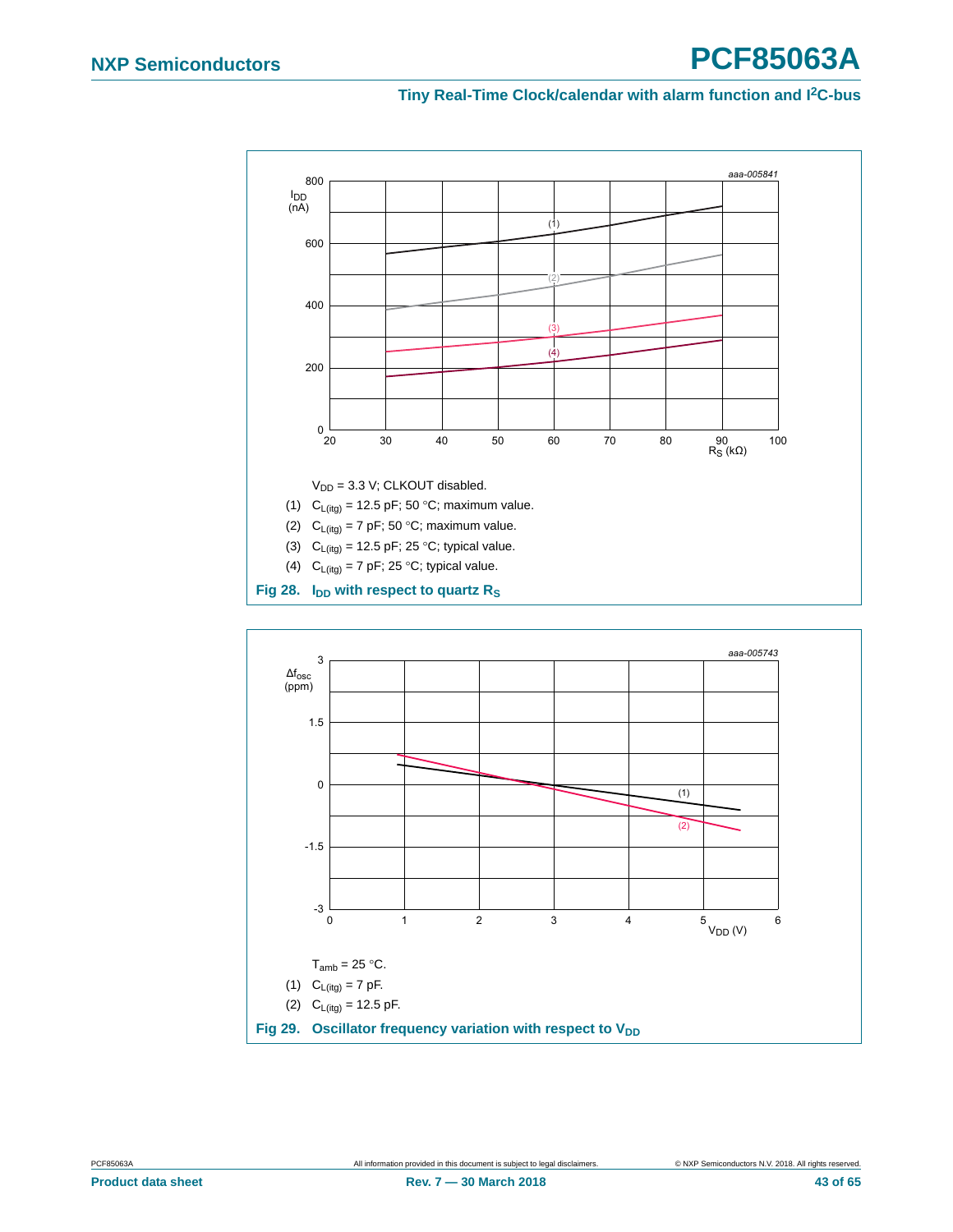#### <span id="page-43-4"></span>**Table 42. I2C-bus characteristics**

 $V_{DD}$  = 1.8 V to 5.5 V;  $V_{SS}$  = 0 V;  $T_{amb}$  = -40 °C to +85 °C;  $f_{osc}$  = 32.768 kHz; quartz  $R_s$  = 60 k $\Omega$ ;  $C_L$  = 7 pF; unless otherwise specified. All timing values are valid within the operating supply voltage and temperature range and referenced to V<sub>IL</sub> and V<sub>IH</sub> *with an input voltage swing of*  $V_{SS}$  *to*  $V_{DD}$ *[1].* 

| <b>Symbol</b>       | <b>Parameter</b>                                                           | <b>Conditions</b> | Min                                            | <b>Max</b> | Unit       |
|---------------------|----------------------------------------------------------------------------|-------------------|------------------------------------------------|------------|------------|
| $C_b$               | capacitive load for<br>each bus line                                       |                   |                                                | 400        | pF         |
| $f_{\text{SCL}}$    | <b>SCL clock frequency</b>                                                 | $\boxed{2}$ 0     |                                                | 400        | <b>kHz</b> |
| t <sub>HD;STA</sub> | hold time (repeated)<br><b>START</b> condition                             |                   | 0.6                                            |            | $\mu$ s    |
| $t_{\text{SU;STA}}$ | set-up time for a<br>repeated START<br>condition                           |                   | 0.6                                            |            | μS         |
| t <sub>LOW</sub>    | LOW period of the<br>SCL clock                                             |                   | 1.3                                            |            | $\mu$ s    |
| t <sub>HIGH</sub>   | HIGH period of the<br>SCL clock                                            |                   | 0.6                                            |            | μS         |
| $ t_r $             | rise time of both SDA<br>and SCL signals                                   |                   | 20                                             | 300        | ns         |
| $ t_f $             | fall time of both SDA<br>and SCL signals                                   |                   | $\frac{314}{1}$ 20 × (V <sub>DD</sub> / 5.5 V) | 300        | ns         |
| t <sub>BUF</sub>    | bus free time between<br>a STOP and START<br>condition                     |                   | 1.3                                            |            | μS         |
| $t_{\text{SU;DAT}}$ | data set-up time                                                           |                   | 100                                            |            | ns         |
| t <sub>HD;DAT</sub> | data hold time                                                             |                   | 0                                              |            | ns         |
| $t_{\text{SU;STO}}$ | set-up time for STOP<br>condition                                          |                   | 0.6                                            |            | $\mu$ s    |
| t <sub>VD;DAT</sub> | data valid time                                                            |                   | 0                                              | 0.9        | $\mu$ s    |
| t <sub>VD;ACK</sub> | data valid<br>acknowledge time                                             |                   | 0                                              | 0.9        | μS         |
| $t_{SP}$            | pulse width of spikes<br>that must be<br>suppressed by the<br>input filter |                   | 0                                              | 50         | ns         |

<span id="page-43-0"></span>[1] A detailed description of the I<sup>2</sup>C-bus specification is given in [Ref. 16 "UM10204"](#page-58-0).

<span id="page-43-1"></span>[2] I<sup>2</sup>C-bus access time between two STARTs or between a START and a STOP condition to this device must be less than one second.

<span id="page-43-2"></span>[3] A device must internally provide a hold time of at least 300 ns for the SDA signal (with respect to the V<sub>IH(min)</sub> of the SCL signal) to bridge the undefined region of the falling edge of SCL.

<span id="page-43-3"></span>[4] The maximum  $t_f$  for the SDA and SCL bus lines is specified at 300 ns. The maximum fall time for the SDA output stage  $t_f$  is specified at 250 ns. This allows series protection resistors to be connected in between the SDA and the SCL pins and the SDA/SCL bus lines without exceeding the maximum specified tf.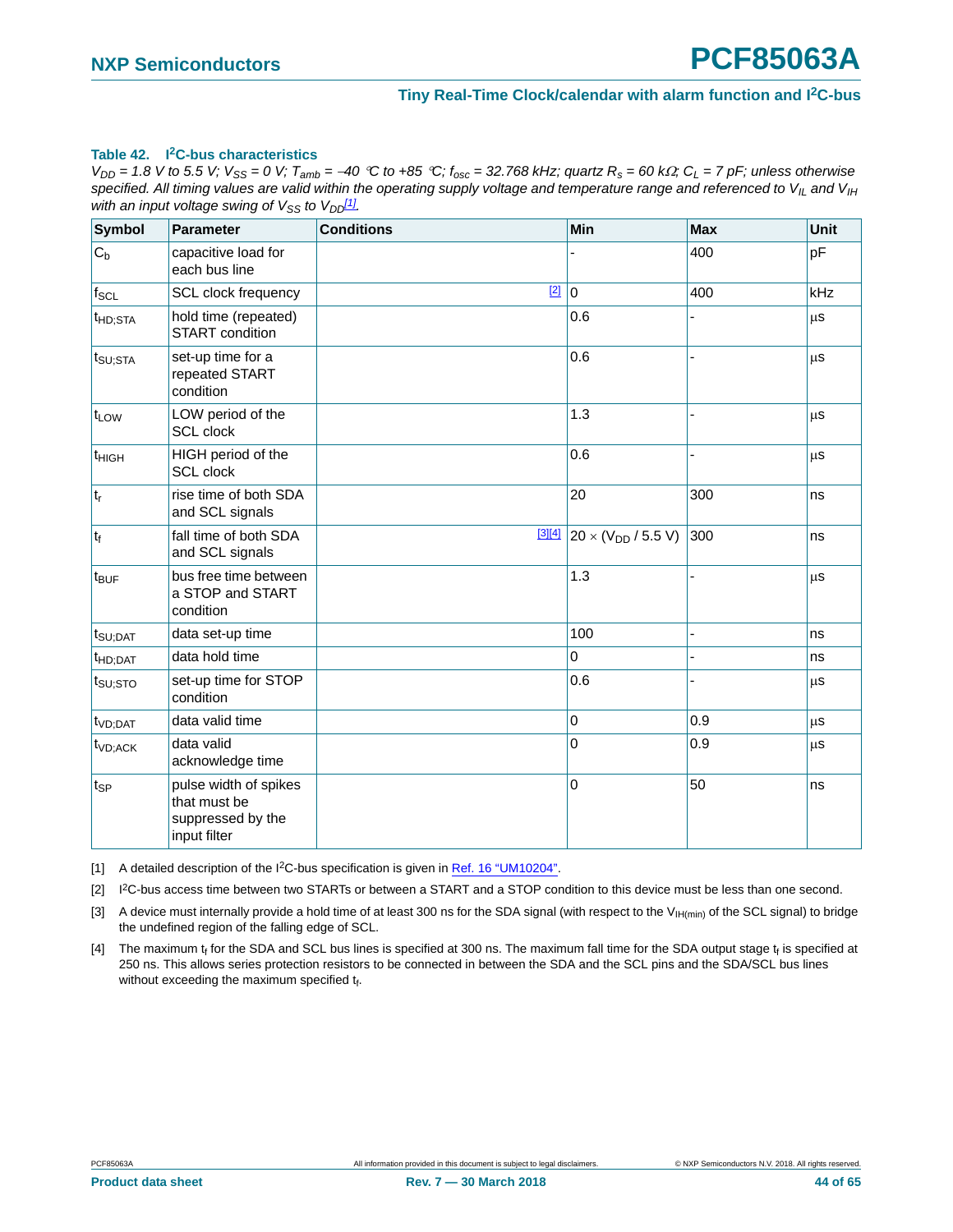<span id="page-44-0"></span>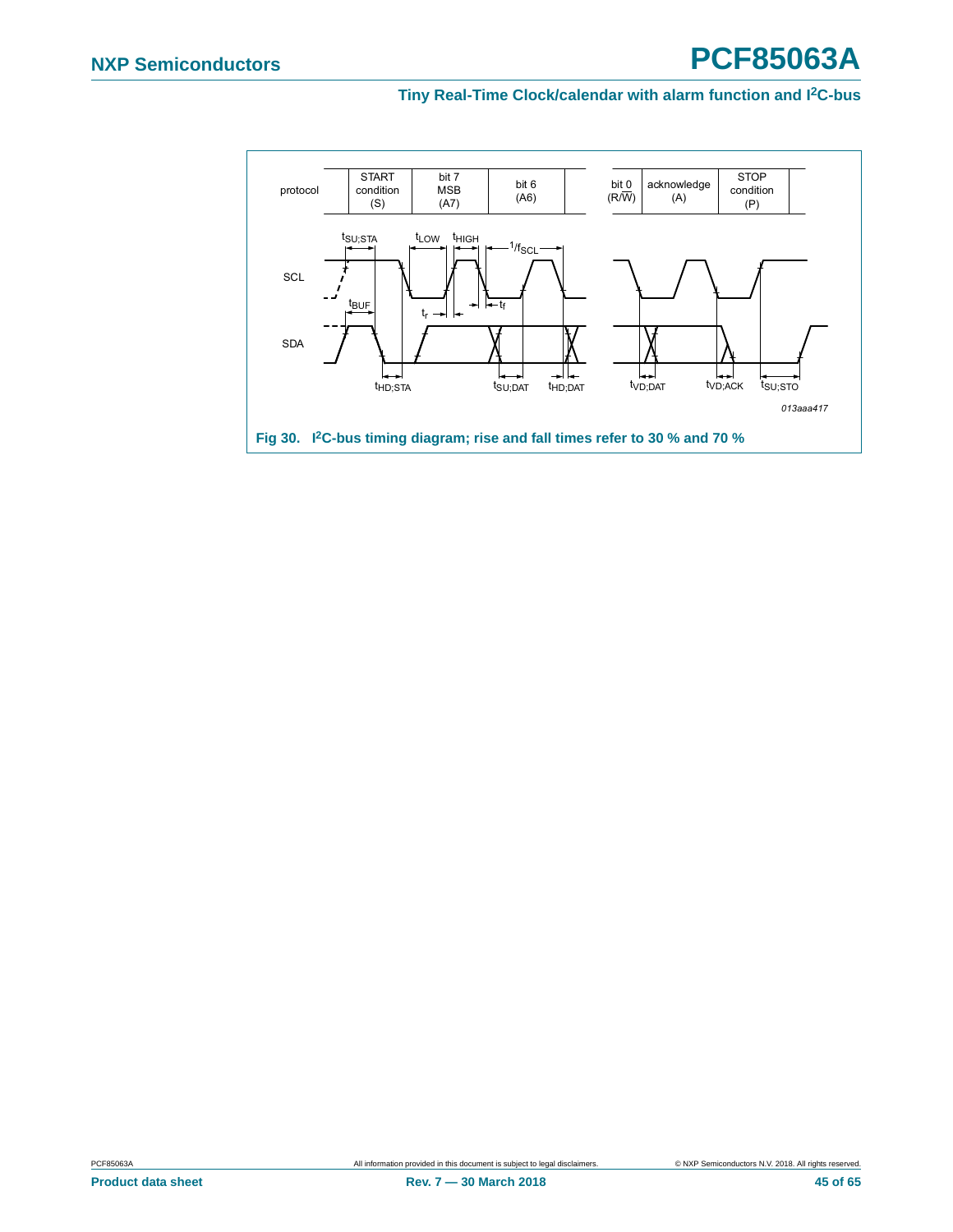## <span id="page-45-0"></span>**14. Application information**

The data sheet values were obtained using a crystal with an ESR of 60 k $\Omega$ . If a crystal with an ESR of 70 k $\Omega$  is used then the power consumption would increase by a few nA and the start-up time will increase slightly.

<span id="page-45-3"></span><span id="page-45-2"></span><span id="page-45-1"></span>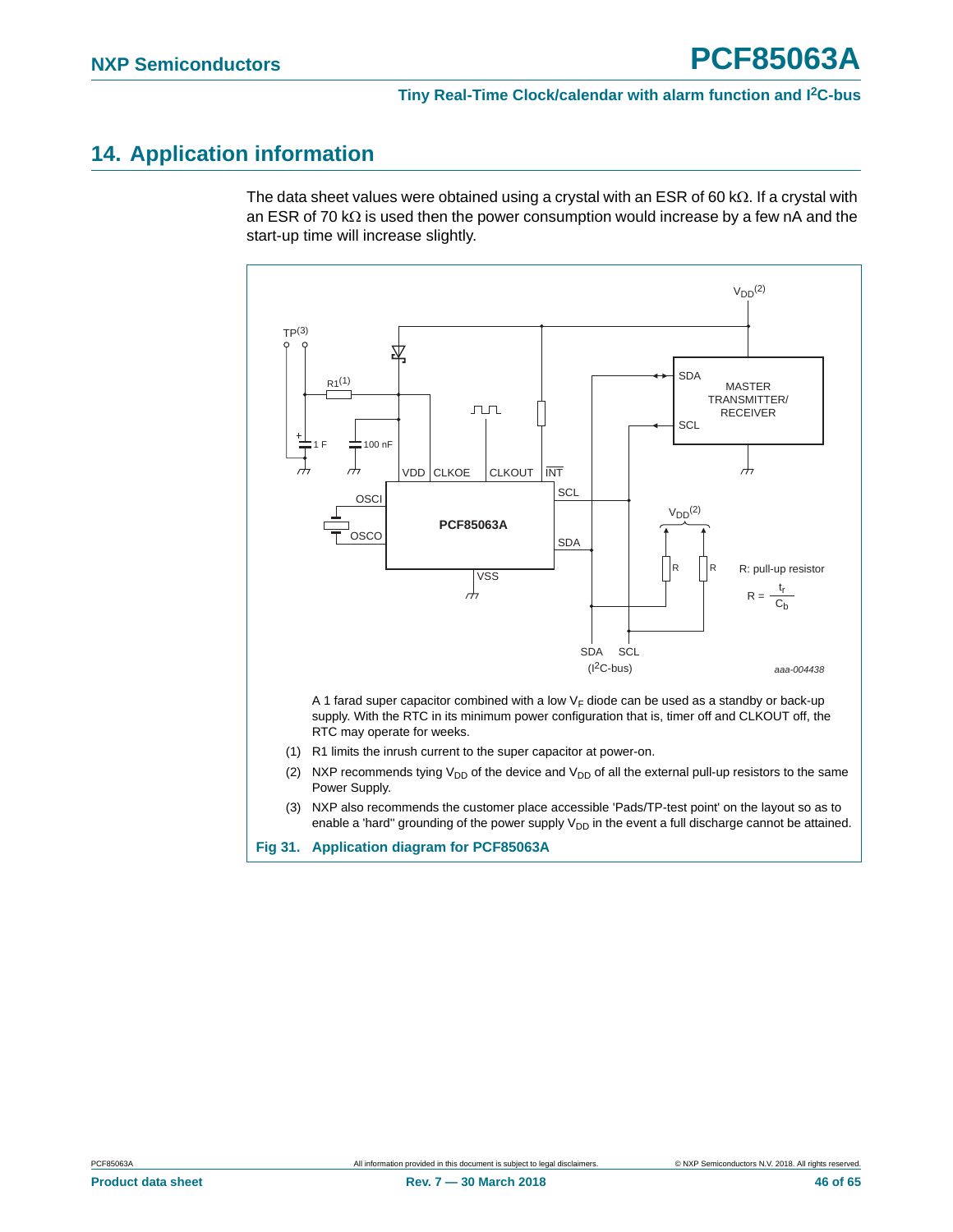## <span id="page-46-1"></span>**15. Package outline**



<span id="page-46-0"></span>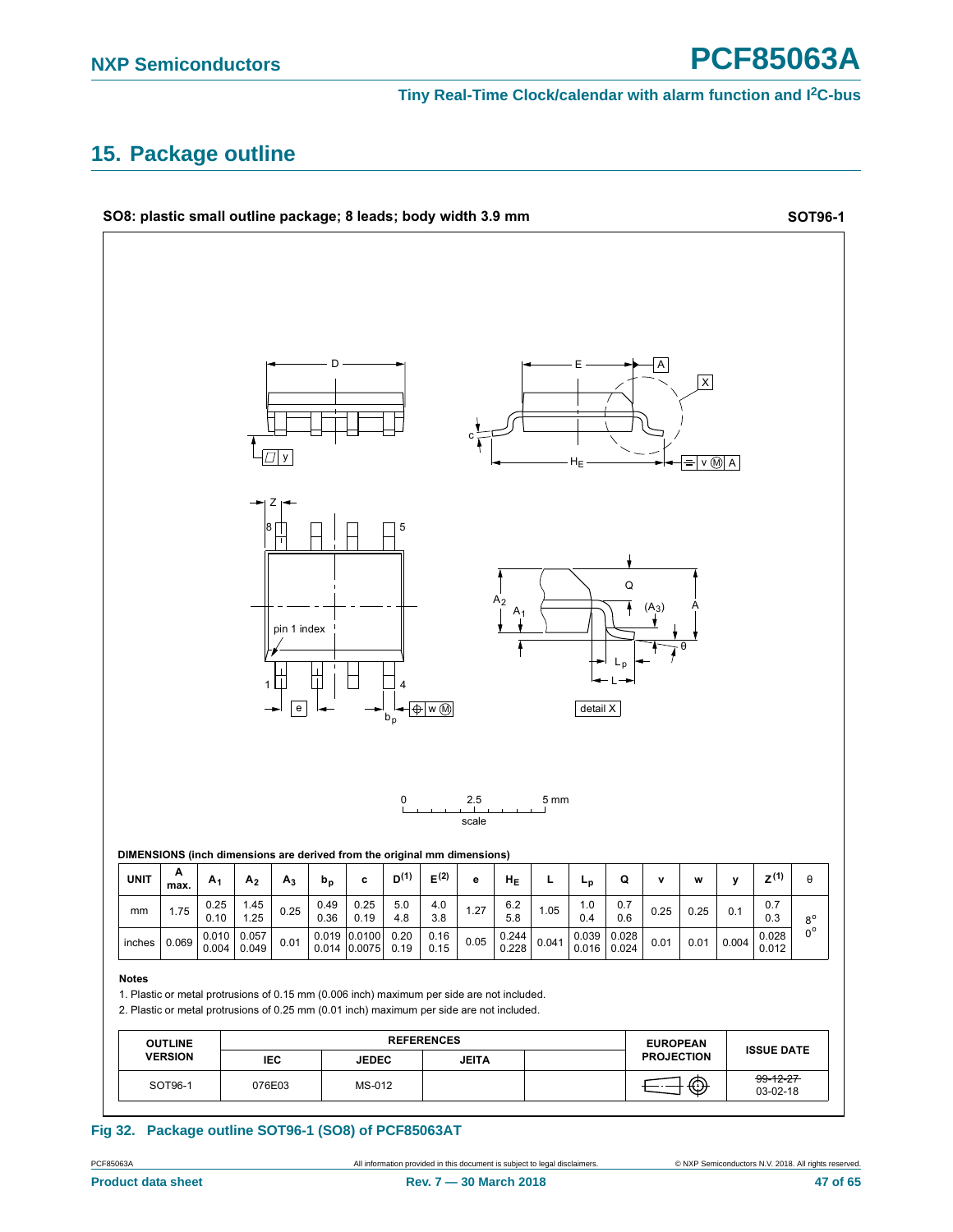

DFN2626-10: plastic thermal enhanced extremely thin small outline package; no leads;

#### <span id="page-47-0"></span>**Fig 33. Package outline SOT1197-1 (DFN2626-10) of PCF85063ATL**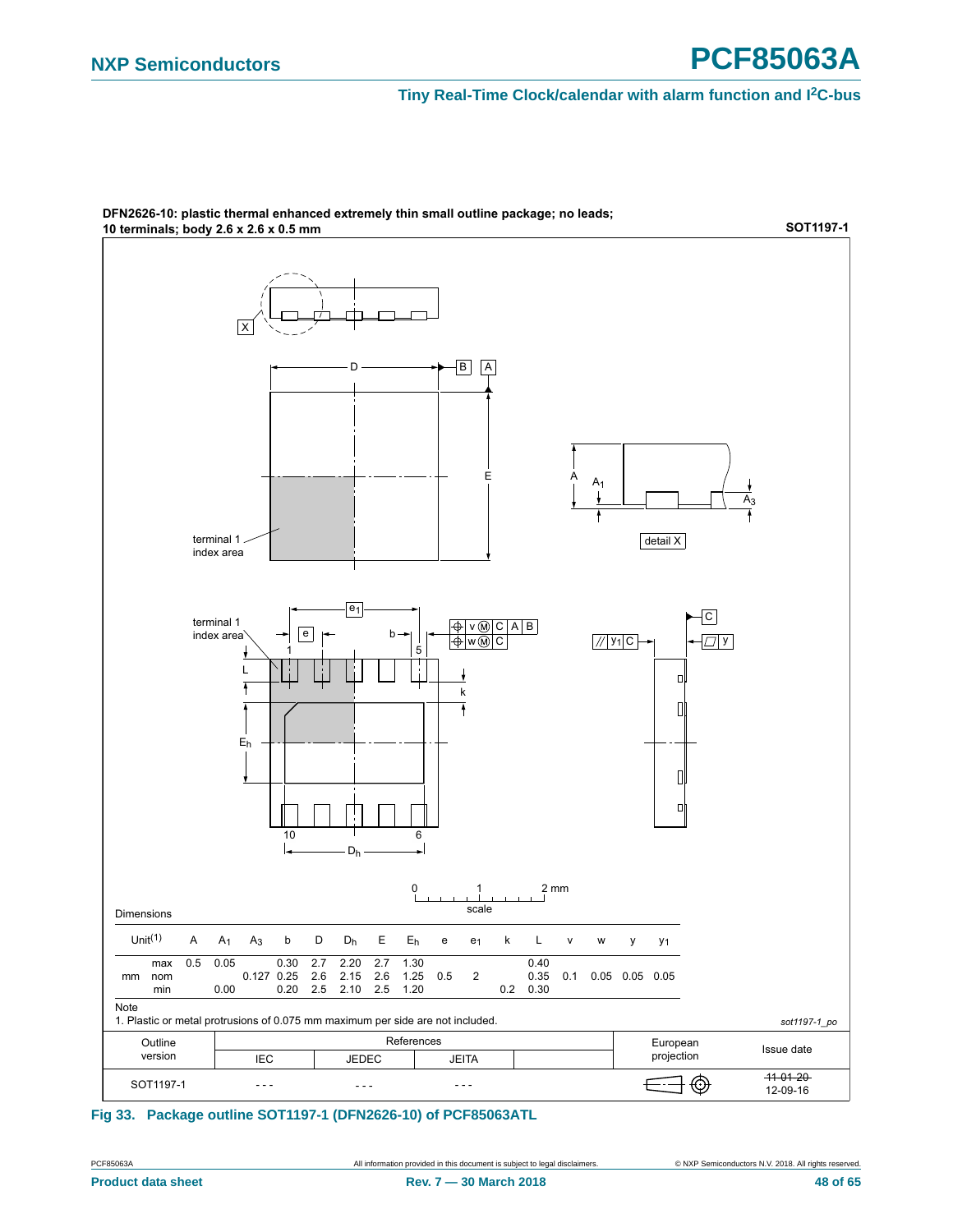## **NXP Semiconductors PCF85063A**



<span id="page-48-0"></span>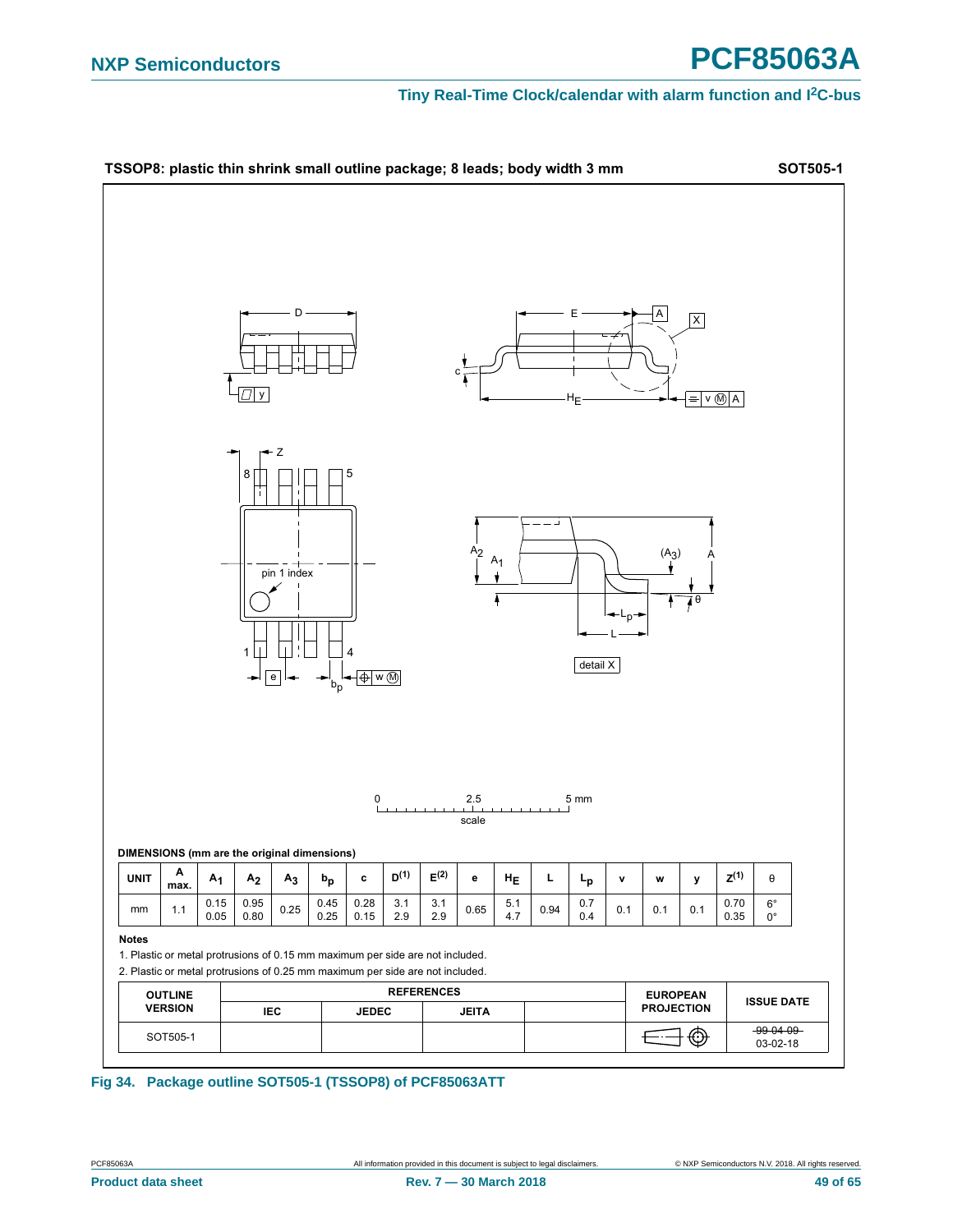## <span id="page-49-0"></span>**16. Handling information**

All input and output pins are protected against ElectroStatic Discharge (ESD) under normal handling. When handling Metal-Oxide Semiconductor (MOS) devices ensure that all normal precautions are taken as described in *JESD625-A*, *IEC 61340-5* or equivalent standards.

## <span id="page-49-2"></span><span id="page-49-1"></span>**17. Packing information**

### **17.1 Tape and reel information**

For tape and reel packing information, please see for

**PCF85063AT —** [Ref. 12 "SOT96-1\\_515"](#page-58-8) and [Ref. 13 "SOT96-1\\_518"](#page-58-9) **PCF85063ATL —** [Ref. 15 "SOT1197-1\\_115"](#page-58-7) **PCF85063ATT —** [Ref. 14 "SOT505-1\\_118"](#page-58-6)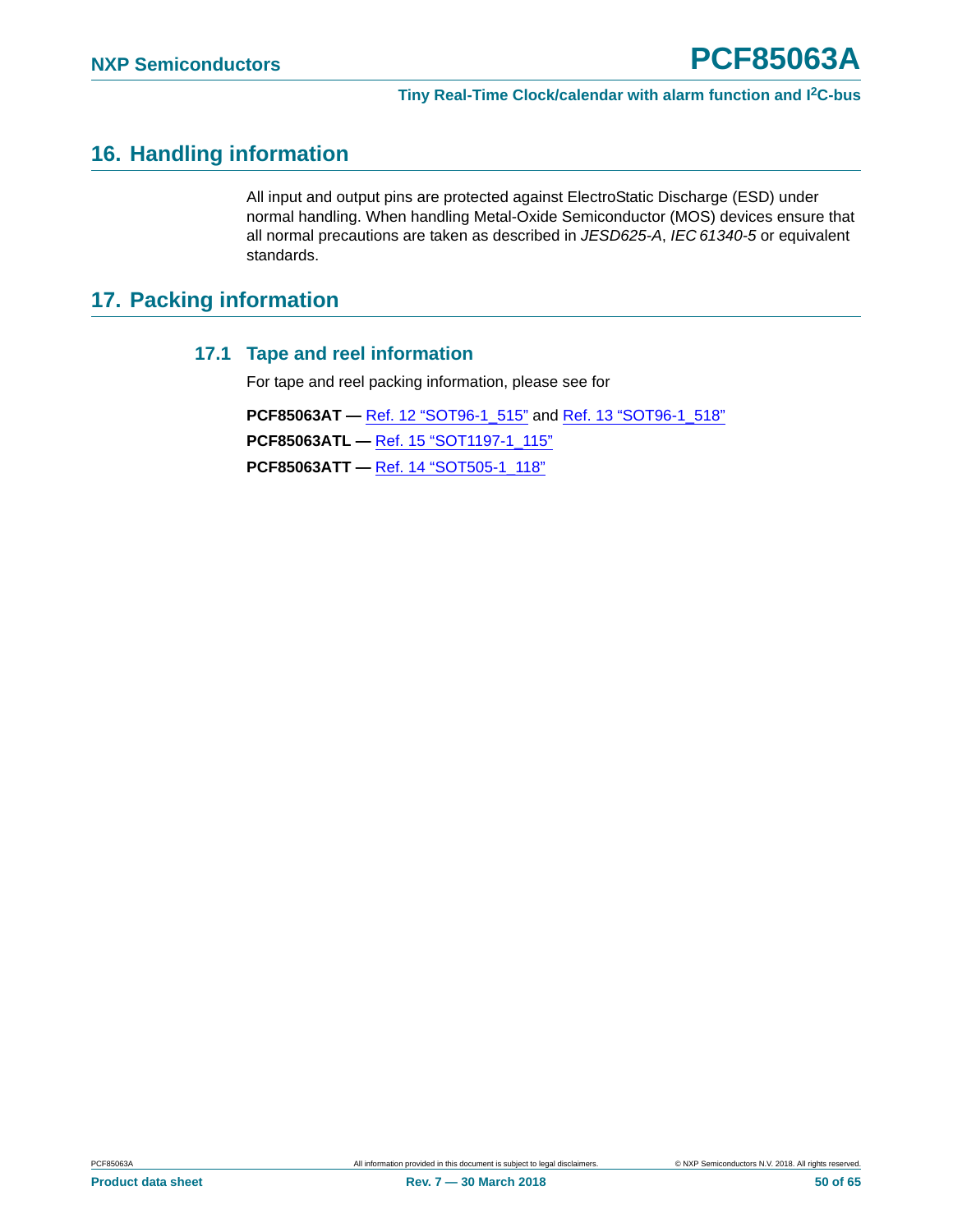## <span id="page-50-0"></span>**18. Soldering of SMD packages**

This text provides a very brief insight into a complex technology. A more in-depth account of soldering ICs can be found in Application Note *AN10365 "Surface mount reflow soldering description"*.

### <span id="page-50-1"></span>**18.1 Introduction to soldering**

Soldering is one of the most common methods through which packages are attached to Printed Circuit Boards (PCBs), to form electrical circuits. The soldered joint provides both the mechanical and the electrical connection. There is no single soldering method that is ideal for all IC packages. Wave soldering is often preferred when through-hole and Surface Mount Devices (SMDs) are mixed on one printed wiring board; however, it is not suitable for fine pitch SMDs. Reflow soldering is ideal for the small pitches and high densities that come with increased miniaturization.

### <span id="page-50-2"></span>**18.2 Wave and reflow soldering**

Wave soldering is a joining technology in which the joints are made by solder coming from a standing wave of liquid solder. The wave soldering process is suitable for the following:

- **•** Through-hole components
- **•** Leaded or leadless SMDs, which are glued to the surface of the printed circuit board

Not all SMDs can be wave soldered. Packages with solder balls, and some leadless packages which have solder lands underneath the body, cannot be wave soldered. Also, leaded SMDs with leads having a pitch smaller than ~0.6 mm cannot be wave soldered, due to an increased probability of bridging.

The reflow soldering process involves applying solder paste to a board, followed by component placement and exposure to a temperature profile. Leaded packages, packages with solder balls, and leadless packages are all reflow solderable.

Key characteristics in both wave and reflow soldering are:

- **•** Board specifications, including the board finish, solder masks and vias
- **•** Package footprints, including solder thieves and orientation
- **•** The moisture sensitivity level of the packages
- **•** Package placement
- **•** Inspection and repair
- **•** Lead-free soldering versus SnPb soldering

#### <span id="page-50-3"></span>**18.3 Wave soldering**

Key characteristics in wave soldering are:

- **•** Process issues, such as application of adhesive and flux, clinching of leads, board transport, the solder wave parameters, and the time during which components are exposed to the wave
- **•** Solder bath specifications, including temperature and impurities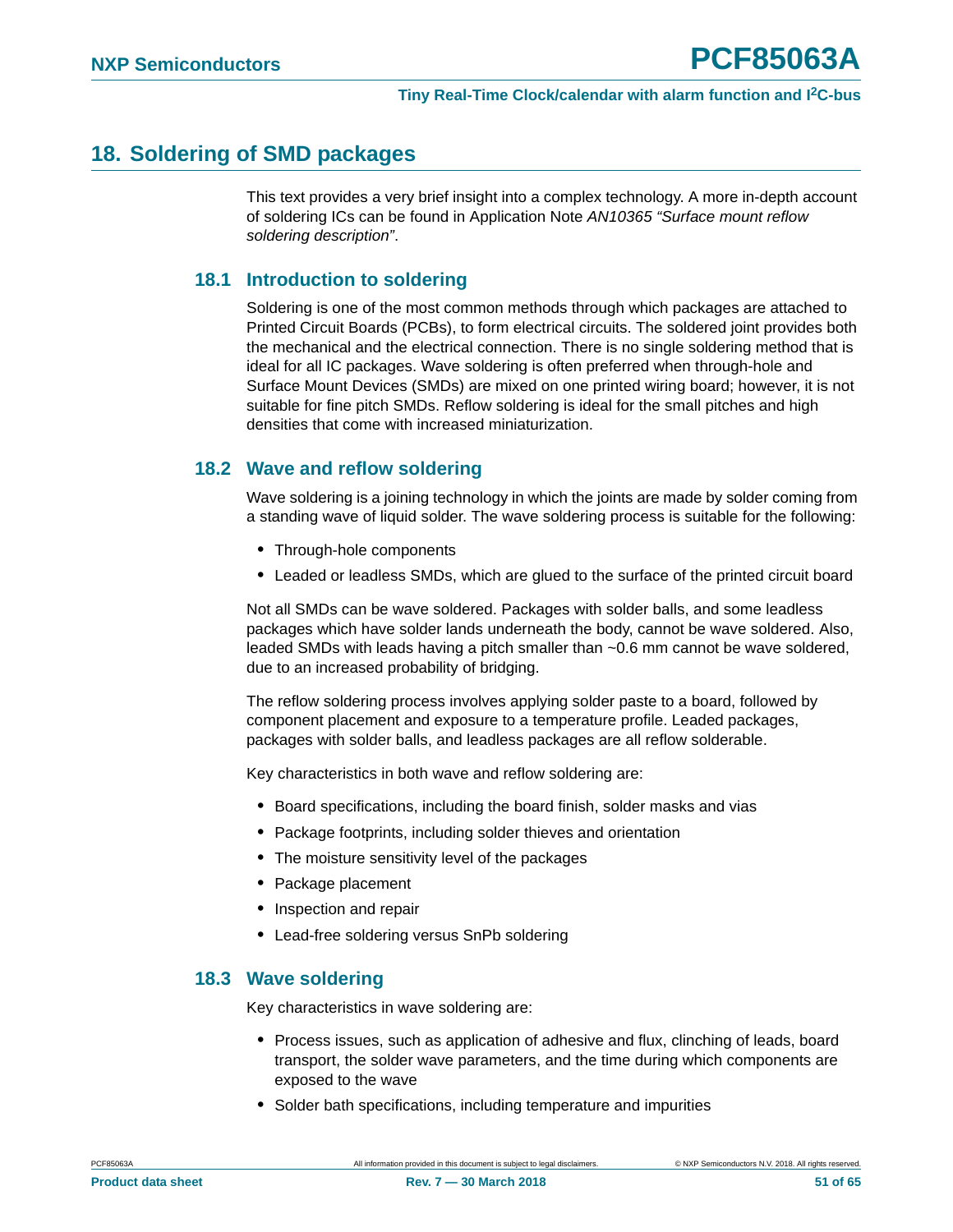### <span id="page-51-2"></span>**18.4 Reflow soldering**

Key characteristics in reflow soldering are:

- **•** Lead-free versus SnPb soldering; note that a lead-free reflow process usually leads to higher minimum peak temperatures (see [Figure 35\)](#page-52-0) than a SnPb process, thus reducing the process window
- **•** Solder paste printing issues including smearing, release, and adjusting the process window for a mix of large and small components on one board
- **•** Reflow temperature profile; this profile includes preheat, reflow (in which the board is heated to the peak temperature) and cooling down. It is imperative that the peak temperature is high enough for the solder to make reliable solder joints (a solder paste characteristic). In addition, the peak temperature must be low enough that the packages and/or boards are not damaged. The peak temperature of the package depends on package thickness and volume and is classified in accordance with [Table 43](#page-51-0) and [44](#page-51-1)

| Package thickness (mm) | <b>Package reflow temperature (<math>\degree</math>C)</b> |            |  |
|------------------------|-----------------------------------------------------------|------------|--|
|                        | Volume (mm <sup>3</sup> )                                 |            |  |
|                        | < 350                                                     | $\geq 350$ |  |
| < 2.5                  | 235                                                       | 220        |  |
| > 2.5                  | 220                                                       | 220        |  |

#### <span id="page-51-0"></span>**Table 43. SnPb eutectic process (from J-STD-020D)**

#### <span id="page-51-1"></span>**Table 44. Lead-free process (from J-STD-020D)**

| Package thickness (mm) | Package reflow temperature $(^\circ \mathsf{C})$ |             |        |  |  |  |
|------------------------|--------------------------------------------------|-------------|--------|--|--|--|
|                        | Volume (mm <sup>3</sup> )                        |             |        |  |  |  |
|                        | $ $ < 350                                        | 350 to 2000 | > 2000 |  |  |  |
| 1 < 1.6                | 260                                              | 260         | 260    |  |  |  |
| 1.6 to 2.5             | 260                                              | 250         | 245    |  |  |  |
| > 2.5                  | 250                                              | 245         | 245    |  |  |  |

Moisture sensitivity precautions, as indicated on the packing, must be respected at all times.

Studies have shown that small packages reach higher temperatures during reflow soldering, see [Figure 35.](#page-52-0)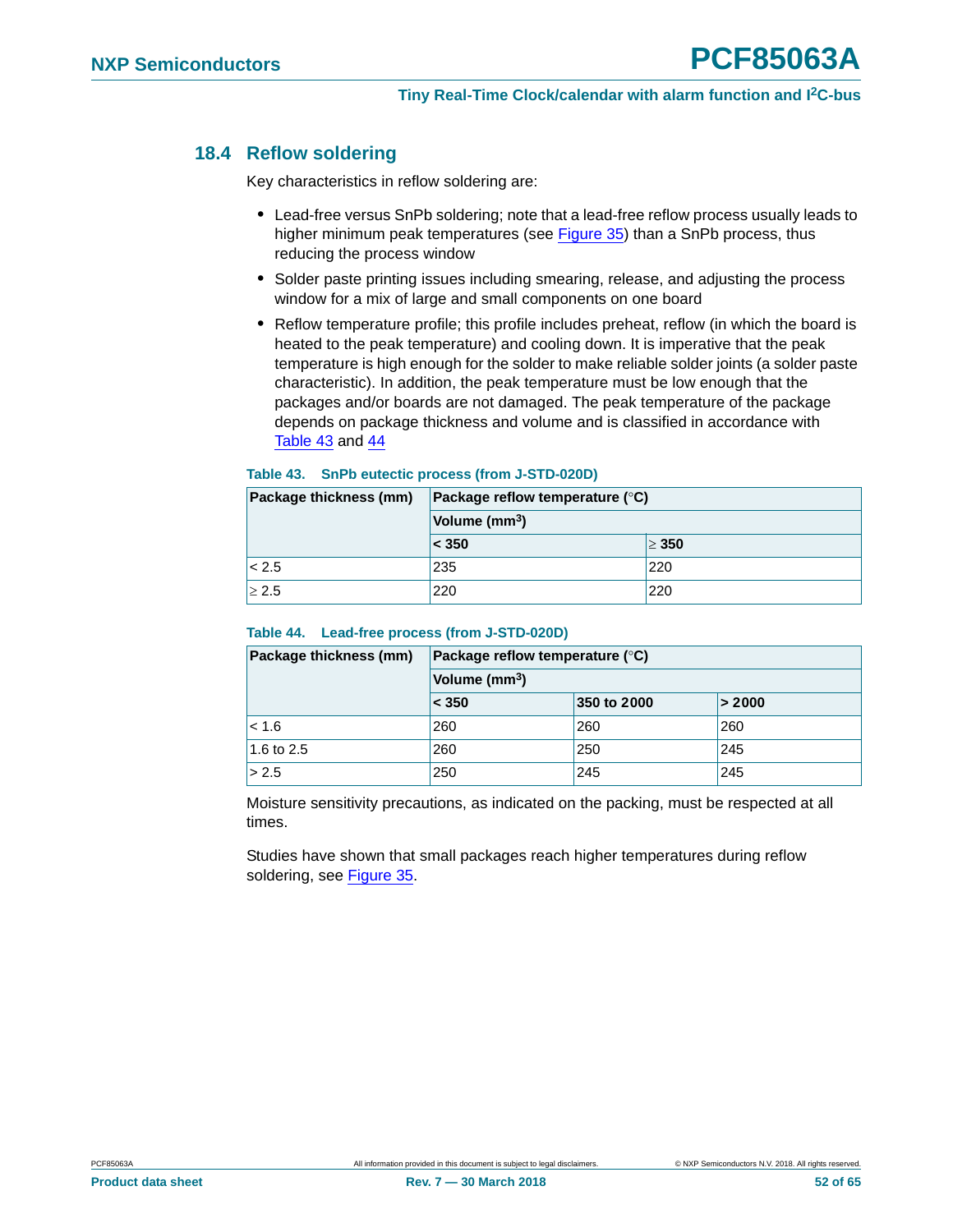

<span id="page-52-0"></span>For further information on temperature profiles, refer to Application Note *AN10365 "Surface mount reflow soldering description"*.

## <span id="page-52-2"></span>**19. Footprint information**

<span id="page-52-1"></span>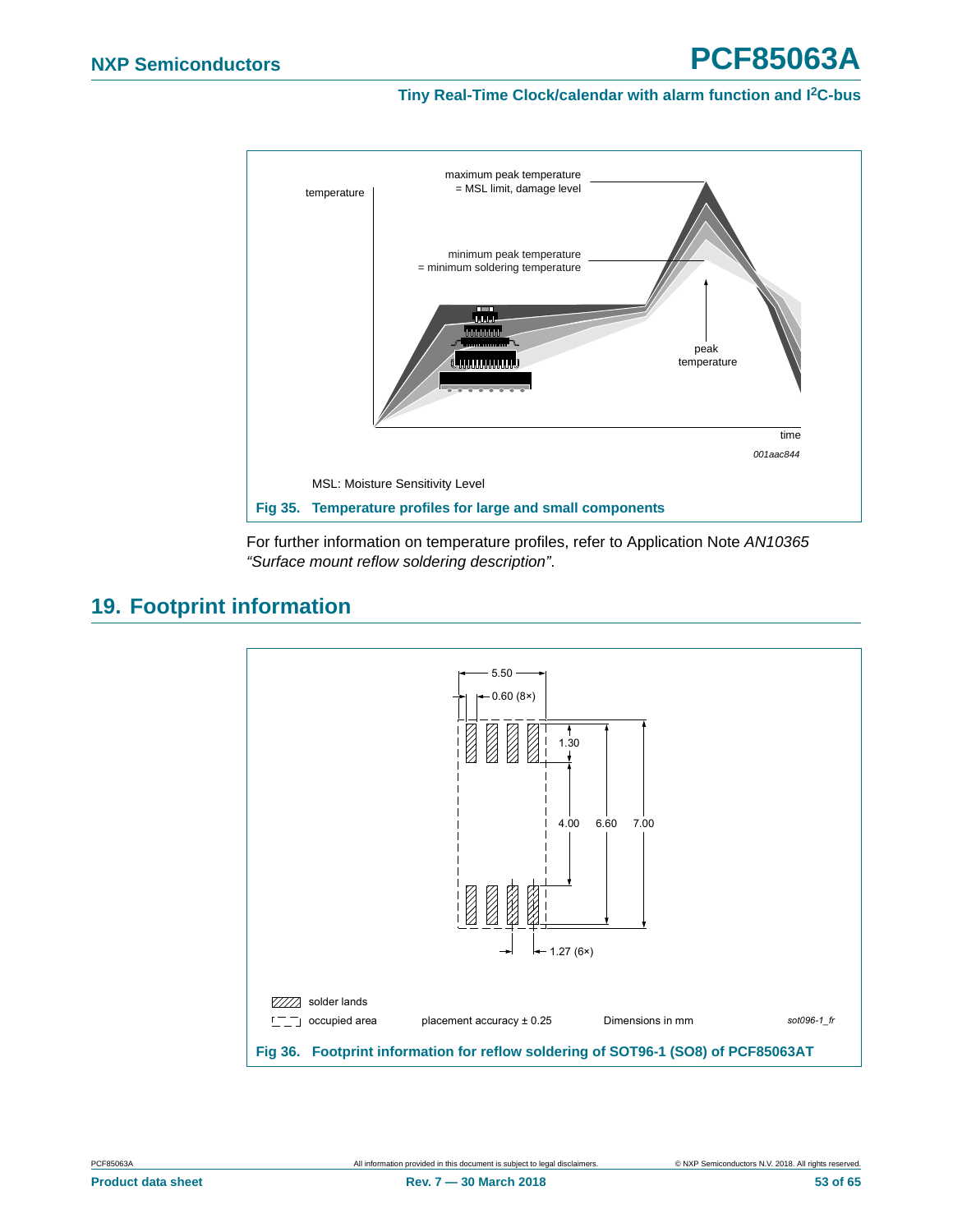# **NXP Semiconductors PCF85063A**



<span id="page-53-0"></span>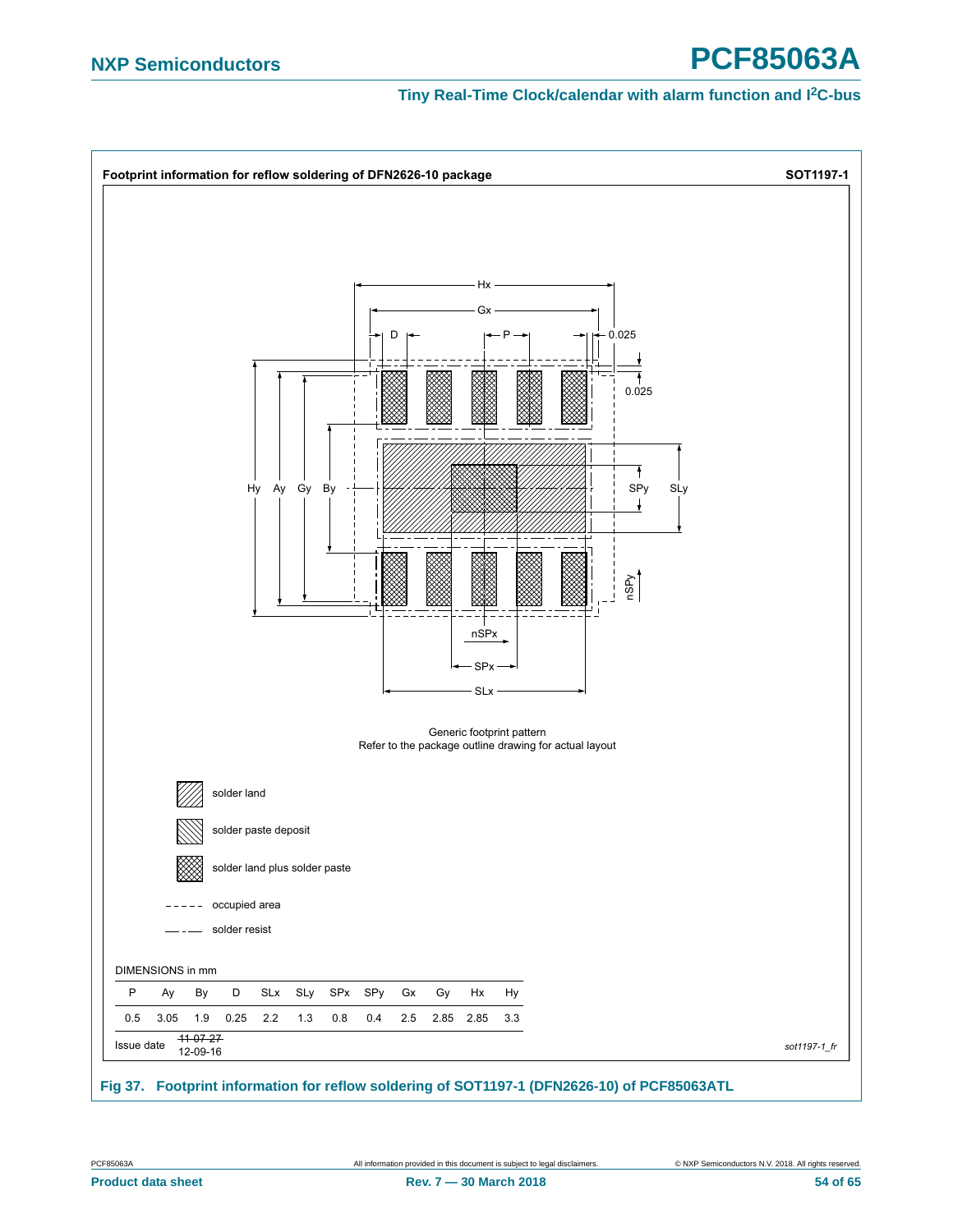<span id="page-54-0"></span>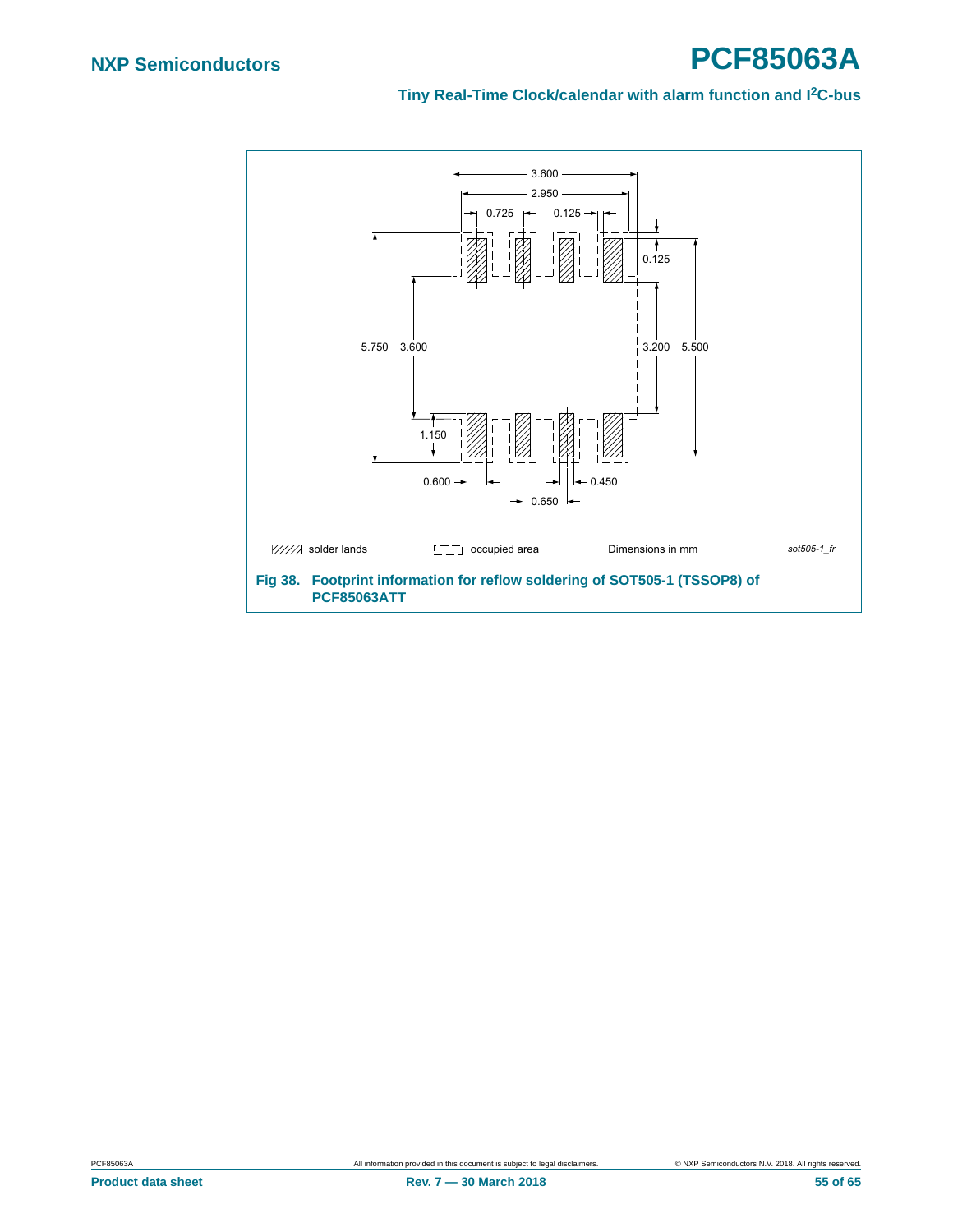## **20. Appendix**

## **20.1 Real-Time Clock selection**

#### **Table 45. Selection of Real-Time Clocks**

|                   | Type name         | Alarm, Timer,<br>Watchdog | Interrupt<br>output | Interface  | l <sub>DD</sub> ,<br>typical (nA) | <b>Battery</b><br>backup | Timestamp,<br>tamper input | <b>AEC-Q100</b><br>compliant | <b>Special features</b>                                                    | <b>Packages</b>                        |
|-------------------|-------------------|---------------------------|---------------------|------------|-----------------------------------|--------------------------|----------------------------|------------------------------|----------------------------------------------------------------------------|----------------------------------------|
|                   | <b>PCF85063TP</b> |                           |                     | $I^2C$     | 220                               |                          |                            |                              | basic functions only, no<br>alarm                                          | HXSON8                                 |
|                   | PCF85063A         | $\pmb{\times}$            | 1                   | 12C        | 220                               |                          |                            |                              | tiny package                                                               | SO8, DFN2626-10,<br>TSSOP8             |
|                   | PCF85063B         | X                         | 1                   | SPI        | 220                               |                          |                            |                              | tiny package                                                               | DFN2626-10                             |
|                   | PCF85263A         | X                         | $\overline{c}$      | ${}^{12}C$ | 230                               | X                        | $\mathsf{X}$               |                              | time stamp, battery<br>backup, stopwatch $\frac{1}{100}$ s                 | SO8, TSSOP10,<br>TSSOP8.<br>DFN2626-10 |
|                   | PCF85263B         | X                         | $\overline{2}$      | SPI        | 230                               | X                        | X                          |                              | time stamp, battery<br>backup, stopwatch $\frac{1}{100}$ s                 | TSSOP10,<br>DFN2626-10                 |
| ument is          | PCF85363A         | X                         | $\overline{2}$      | 12C        | 230                               | X                        | X                          |                              | time stamp, battery<br>backup, stopwatch $\frac{1}{100}$ s,<br>64 Byte RAM | TSSOP10, TSSOP8,<br>DFN2626-10         |
| bject to legal di | PCF85363B         | $\mathsf{x}$              | $\overline{2}$      | SPI        | 230                               | $\pmb{\times}$           | X                          |                              | time stamp, battery<br>backup, stopwatch $\frac{1}{100}$ s,<br>64 Byte RAM | TSSOP10,<br>DFN2626-10                 |
|                   | PCF2123           | X                         | 1                   | SPI        | 100                               |                          |                            |                              | lowest power 100 nA in<br>operation                                        | TSSOP14, HVQFN16                       |
|                   | <b>PCF8523</b>    | X                         | $\overline{c}$      | 12C        | 150                               | X                        |                            |                              | lowest power 150 nA in<br>operation, FM+ 1 MHz                             | SO8, HVSON8,<br>TSSOP14, WLCSP         |
|                   | PCF8563           | X                         | 1                   | 12C        | 250                               |                          |                            |                              |                                                                            | SO8, TSSOP8,<br>HVSON10                |
| <b>NXP Semi</b>   | <b>PCA8565</b>    | $\pmb{\times}$            | 1                   | $I^2C$     | 600                               |                          |                            | grade 1                      | high robustness,<br>$T_{amb} = -40$ °C to 125 °C                           | TSSOP8, HVSON10                        |
|                   | <b>PCA8565A</b>   | X                         | 1                   | $I^2C$     | 600                               |                          |                            |                              | integrated oscillator caps,<br>T <sub>amb</sub> = $-40$ °C to 125 °C       | <b>WLCSP</b>                           |
|                   | <b>PCF8564A</b>   | X                         | 1                   | $I^2C$     | 250                               |                          |                            |                              | integrated oscillator caps                                                 | <b>WLCSP</b>                           |

**Product data sheet Product data sheet** PCF85063A PCF85063A

<span id="page-55-2"></span><span id="page-55-1"></span><span id="page-55-0"></span>© NXP Semiconductors N.V. 2018. All rights reserved.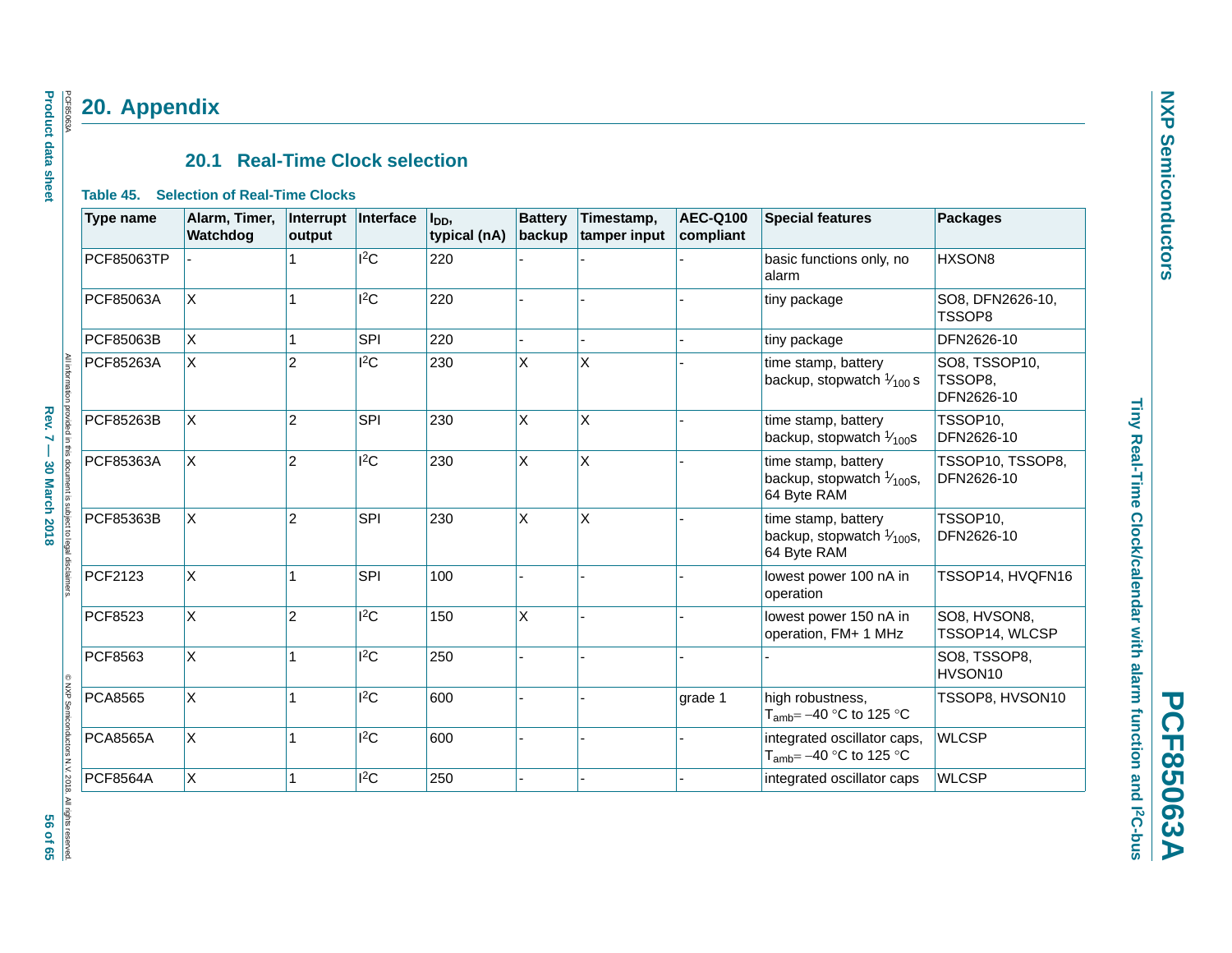#### **Table 45. Selection of Real-Time Clocks** *…continued*

| <b>Type name</b> | Alarm, Timer,<br>Watchdog | Interrupt<br>output | Interface                          | l <sub>DD</sub> ,<br>typical (nA) | <b>Battery</b><br>backup | Timestamp,<br>tamper input | <b>AEC-Q100</b><br>compliant | <b>Special features</b>                                                            | <b>Packages</b>  |
|------------------|---------------------------|---------------------|------------------------------------|-----------------------------------|--------------------------|----------------------------|------------------------------|------------------------------------------------------------------------------------|------------------|
| PCF2127          | $\mathsf{x}$              |                     | <sup>2</sup> C and<br><b>SPI</b>   | 500                               | X                        | Χ                          |                              | temperature<br>compensated, quartz built<br>in, calibrated, 512 Byte<br>RAM        | SO16             |
| <b>PCF2127A</b>  | <b>X</b>                  |                     | <sup>2</sup> C and<br>SPI          | 500                               | X                        | X                          |                              | temperature<br>compensated, quartz built<br>in, calibrated, 512 Byte<br><b>RAM</b> | SO <sub>20</sub> |
| PCF2129          | $\mathsf{x}$              |                     | I <sup>2</sup> C and<br><b>SPI</b> | 500                               | X                        | X                          |                              | temperature<br>compensated, quartz built<br>in, calibrated                         | SO16             |
| <b>PCF2129A</b>  | $\mathsf{x}$              |                     | I <sup>2</sup> C and<br><b>SPI</b> | 500                               | X                        | X                          |                              | temperature<br>compensated, quartz built<br>in, calibrated                         | SO <sub>20</sub> |
| PCA2129          | X                         |                     | <sup>2</sup> C and<br><b>SPI</b>   | 500                               | X                        | X                          | grade 3                      | temperature<br>compensated, quartz built<br>in, calibrated                         | SO16             |
| PCA21125         | $\mathsf{x}$              |                     | <b>SPI</b>                         | 820                               |                          |                            | grade 1                      | high robustness,<br>$T_{amb} = -40$ °C to 125 °C                                   | TSSOP14          |

provided in this document is subject to legal disclaimers<br>Rev. 7 — 30 March 2018

Tiny Real-Time Clock/calendar with alarm function and PC-bus **Tiny Real-Time Clock/calendar with alarm function and I2C-bus PCF85063A** 

**PCF85063A**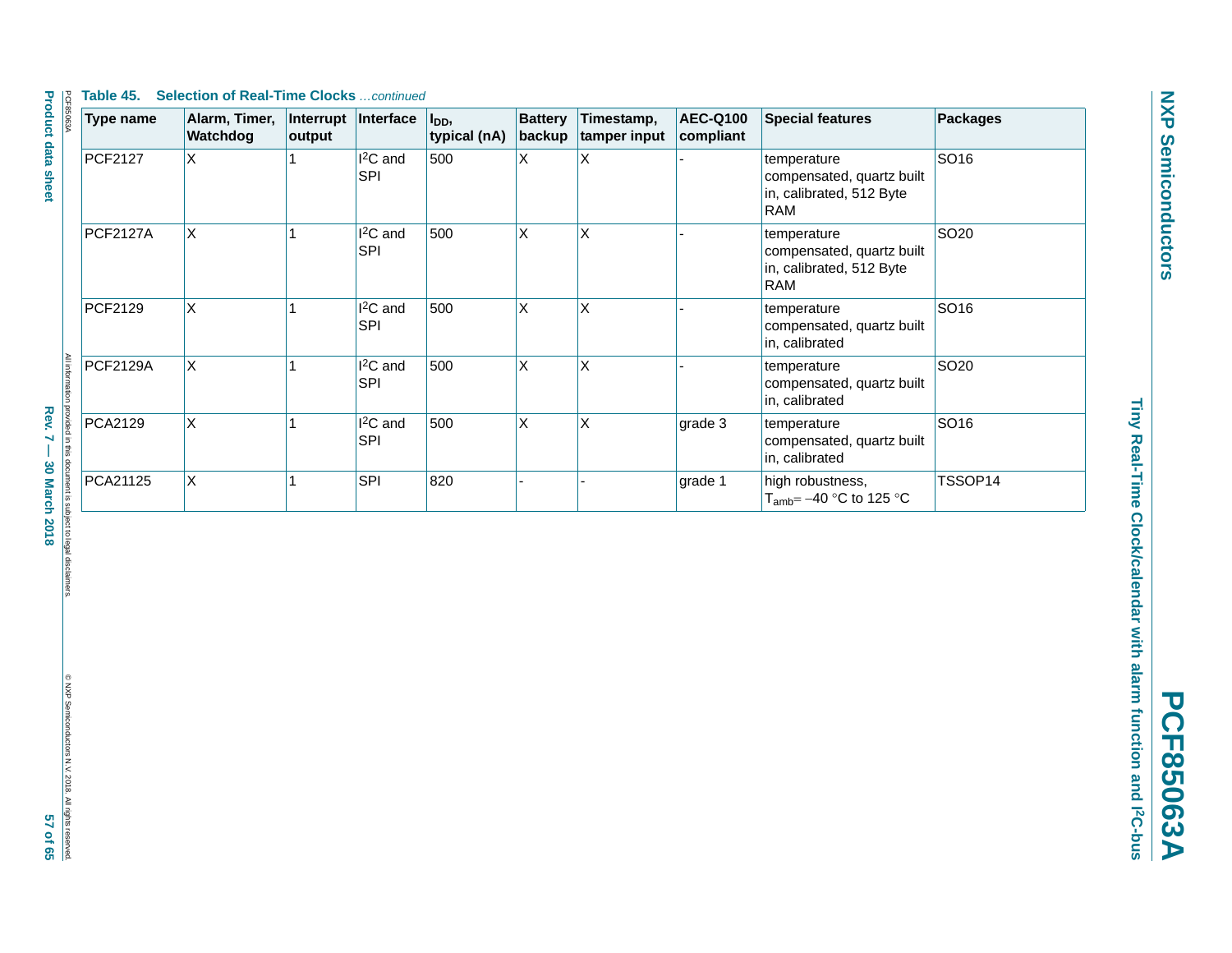## <span id="page-57-0"></span>**21. Abbreviations**

<span id="page-57-1"></span>

| <b>Table 46. Abbreviations</b> |                                         |
|--------------------------------|-----------------------------------------|
| Acronym                        | <b>Description</b>                      |
| BCD.                           | <b>Binary Coded Decimal</b>             |
| <b>CMOS</b>                    | Complementary Metal Oxide Semiconductor |
| ESD                            | ElectroStatic Discharge                 |
| <b>HBM</b>                     | Human Body Model                        |
| ${}^{12}C$                     | Inter-Integrated Circuit                |
| IC.                            | <b>Integrated Circuit</b>               |
| <b>LSB</b>                     | Least Significant Bit                   |
| <b>MSB</b>                     | Most Significant Bit                    |
| MSL                            | Moisture Sensitivity Level              |
| <b>PCB</b>                     | <b>Printed-Circuit Board</b>            |
| <b>POR</b>                     | Power-On Reset                          |
| <b>RTC</b>                     | Real-Time Clock                         |
| <b>SCL</b>                     | Serial CLock line                       |
| SDA.                           | Serial DAta line                        |
| SMD                            | Surface Mount Device                    |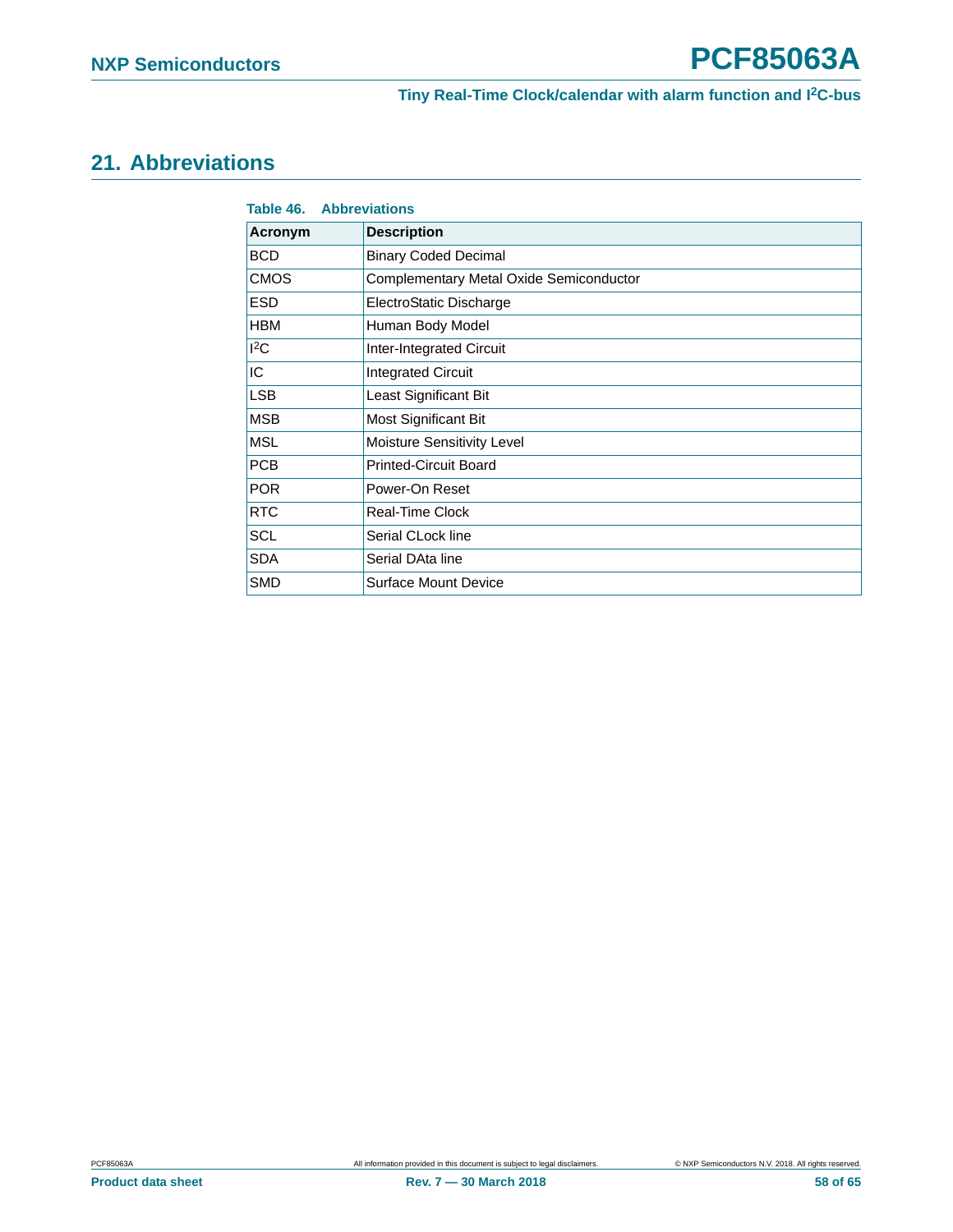### <span id="page-58-10"></span>**22. References**

- **[1] AN10365** Surface mount reflow soldering description
- **[2] AN10366** HVQFN application information
- **[3] AN11247** Improved timekeeping accuracy with PCF85063, PCF8523 and PCF2123 using an external temperature sensor
- **[4] IEC 60134** Rating systems for electronic tubes and valves and analogous semiconductor devices
- **[5] IEC 61340-5** Protection of electronic devices from electrostatic phenomena
- **[6] IPC/JEDEC J-STD-020** Moisture/Reflow Sensitivity Classification for Nonhermetic Solid State Surface Mount Devices
- <span id="page-58-5"></span>**[7] JESD22-A114 —** Electrostatic Discharge (ESD) Sensitivity Testing Human Body Model (HBM)
- <span id="page-58-2"></span>**[8] JESD22-C101 —** Field-Induced Charged-Device Model Test Method for Electrostatic-Discharge-Withstand Thresholds of Microelectronic Components
- <span id="page-58-3"></span>**[9] JESD78 —** IC Latch-Up Test
- **[10] JESD625-A** Requirements for Handling Electrostatic-Discharge-Sensitive (ESDS) Devices
- **[11] SNV-FA-01-02** Marking Formats Integrated Circuits
- <span id="page-58-8"></span>**[12] SOT96-1\_515 —** SO8; Reel pack; SMD, 7", packing information
- <span id="page-58-9"></span>**[13] SOT96-1\_518 —** SO8; Reel pack; SMD, 13", packing information
- <span id="page-58-6"></span>**[14] SOT505-1\_118 —** TSSOP8; Reel pack; SMD, 13", packing information
- <span id="page-58-7"></span>**[15] SOT1197-1\_115 —** DFN2626-10; Reel pack; SMD, 7", packing information
- <span id="page-58-0"></span>**[16] UM10204 —** I 2C-bus specification and user manual
- <span id="page-58-1"></span>**[17] UM10301 —** User Manual for NXP Real Time Clocks PCF85x3, PCA8565 and PCF2123, PCA2125
- <span id="page-58-4"></span>**[18] UM10569 —** Store and transport requirements
- **[19] UM10788** User manual for I2C-bus RTC demo board OM13515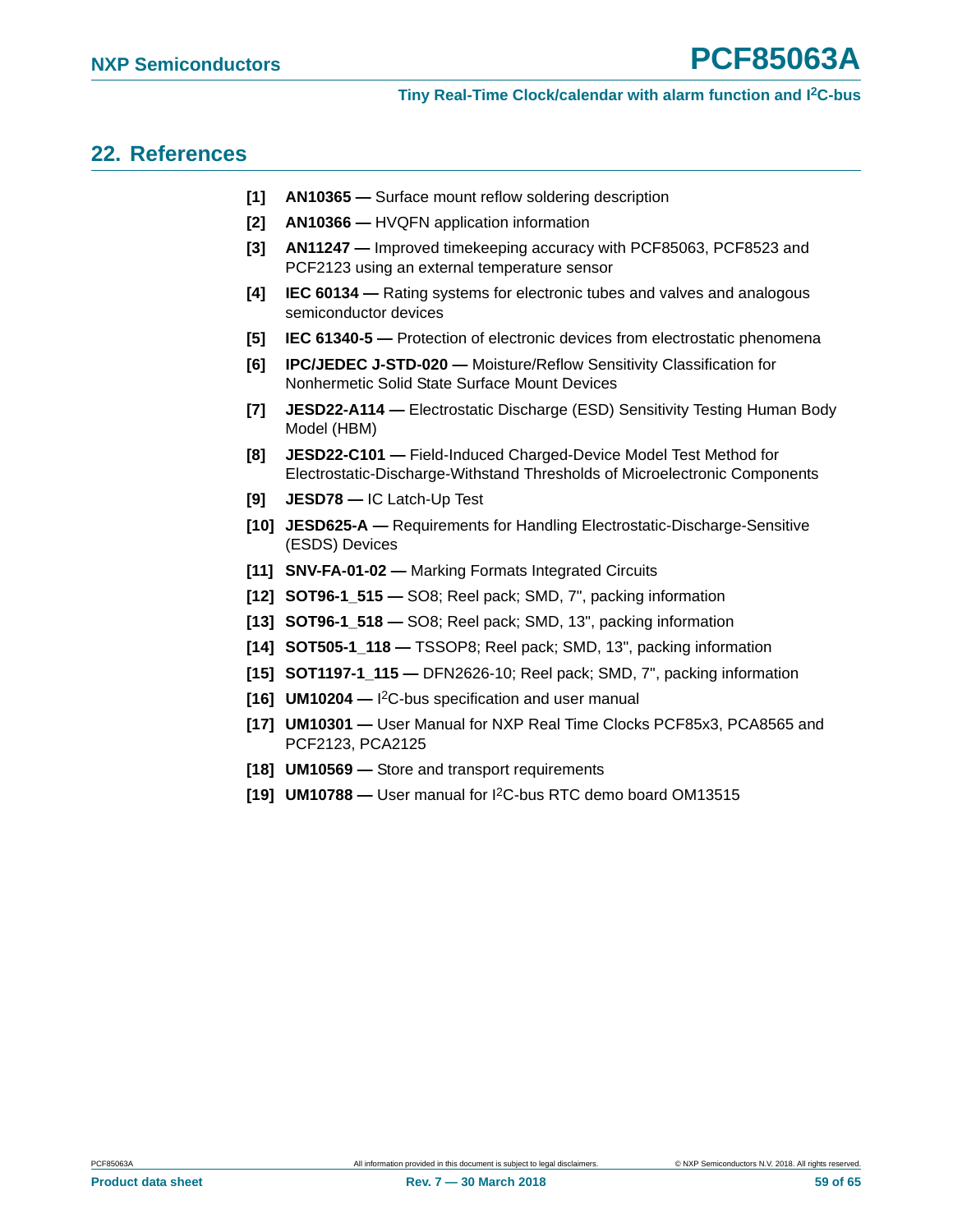## <span id="page-59-1"></span>**23. Revision history**

#### <span id="page-59-0"></span>**Table 47. Revision history**

| <b>Document ID</b> | Release date                                                          | Data sheet status                                                                     | <b>Change notice</b> | <b>Supersedes</b> |  |  |  |
|--------------------|-----------------------------------------------------------------------|---------------------------------------------------------------------------------------|----------------------|-------------------|--|--|--|
| PCF85063A v.7      | 20180330                                                              | Product data sheet                                                                    | 201801014IU01        | PCF85063A v.6     |  |  |  |
| Modifications:     | Table 4 "Pin description": Added Table note 2 to INT, SDA, and SCL    |                                                                                       |                      |                   |  |  |  |
|                    | Added Section 9.5.2.1 "I <sup>2</sup> C-bus error recovery technique" |                                                                                       |                      |                   |  |  |  |
|                    |                                                                       | Table 41 "Static characteristics": Updated Table note 1                               |                      |                   |  |  |  |
|                    | note 3                                                                | Updated Figure 31 "Application diagram for PCF85063A"; added Figure note 2 and Figure |                      |                   |  |  |  |
|                    |                                                                       | Table 40 "Limiting values <sup>[1]</sup> ": Added Table note 1                        |                      |                   |  |  |  |
|                    | Clarified reset information in Section 8.2 and Section 8.2.1.3.       |                                                                                       |                      |                   |  |  |  |
| PCF85063A v.6      | 20151118                                                              | Product data sheet                                                                    |                      | PCF85063A v.5     |  |  |  |
| Modifications:     |                                                                       | Updated Table 4 "Pin description" Table note 1                                        |                      |                   |  |  |  |
|                    | Adjusted Section 8.2.2.4 paragraph 2                                  |                                                                                       |                      |                   |  |  |  |
|                    | Updated Table 11 "CLKOUT frequency selection" Table note 2            |                                                                                       |                      |                   |  |  |  |
|                    | Table 41 "Static characteristics":                                    |                                                                                       |                      |                   |  |  |  |
|                    | - Corrected $V_1$ min from $V_{SS}$ to -0.5 V                         |                                                                                       |                      |                   |  |  |  |
|                    | Corrected $V_{\text{IL}}$ min from $V_{SS}$ to -0.5 V                 |                                                                                       |                      |                   |  |  |  |
|                    | Corrected $V_{\text{IH}}$ max from $V_{\text{DD}}$ to 5.5 V           |                                                                                       |                      |                   |  |  |  |
|                    | Corrected Table note 1                                                |                                                                                       |                      |                   |  |  |  |
|                    | Added Table note 2                                                    |                                                                                       |                      |                   |  |  |  |
|                    | Added text to Section 14 "Application information"                    |                                                                                       |                      |                   |  |  |  |
| PCF85063A v.5      | 20150506                                                              | Product data sheet                                                                    |                      | PCF85063A v.4     |  |  |  |
| Modifications:     |                                                                       | Added the 7" reel delivery form for PCF85063AT                                        |                      |                   |  |  |  |
|                    | <b>Adjusted Section 8.2.2.2</b>                                       |                                                                                       |                      |                   |  |  |  |
| PCF85063A v.4      | 20141124                                                              | Product data sheet                                                                    |                      | PCF85063A v.3     |  |  |  |
| PCF85063A v.3      | 20140604                                                              | Product data sheet                                                                    |                      | PCF85063A v.2     |  |  |  |
| PCF85063ATL v.2    | 20130415                                                              | Product data sheet                                                                    |                      | PCF85063ATL v.1   |  |  |  |
| PCF85063ATL v.1    | 20130225                                                              | Product data sheet                                                                    |                      |                   |  |  |  |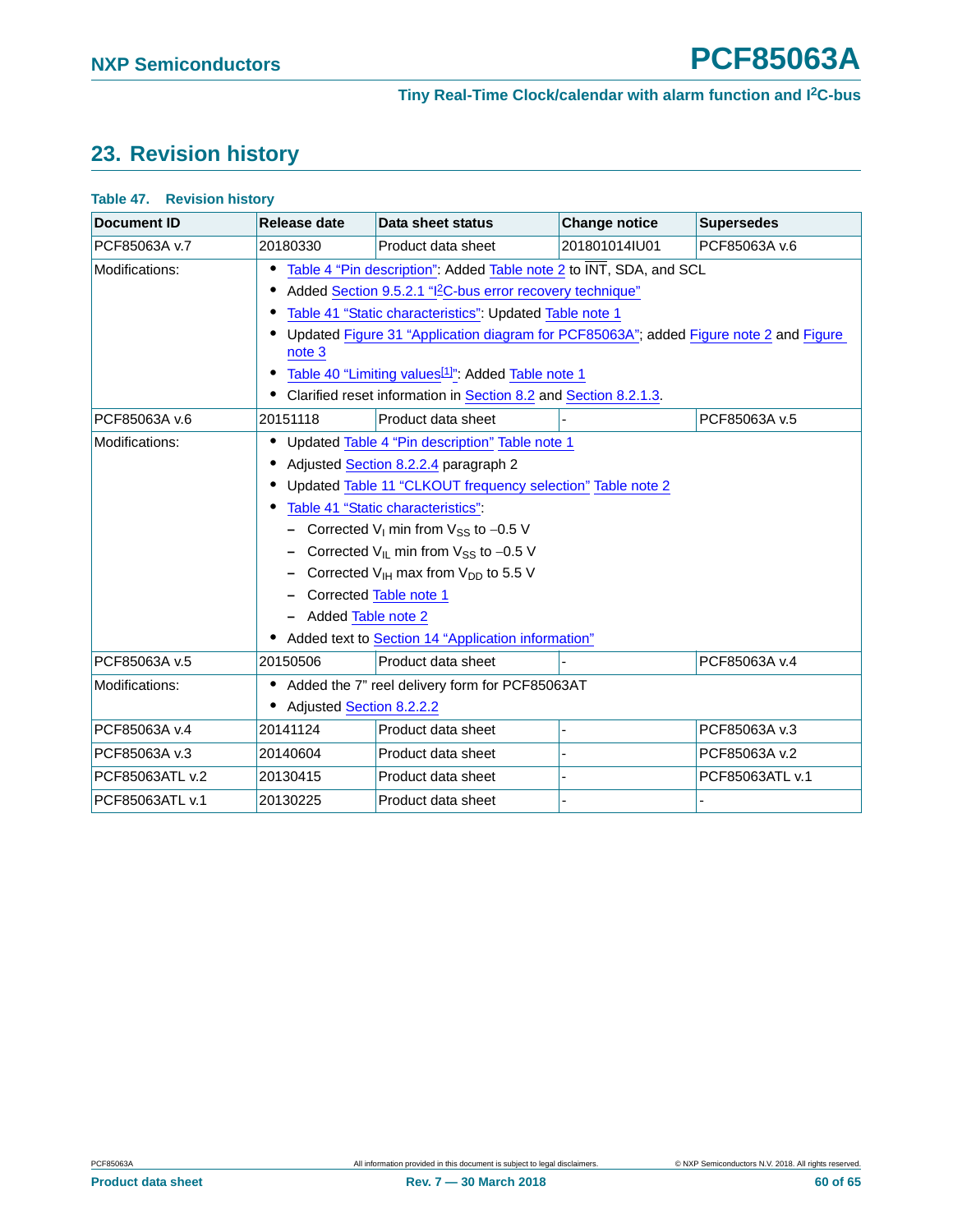## <span id="page-60-3"></span>**24. Legal information**

### <span id="page-60-4"></span>**24.1 Data sheet status**

| Document status[1][2]          | <b>Product status</b> <sup>[3]</sup> | <b>Definition</b>                                                                     |
|--------------------------------|--------------------------------------|---------------------------------------------------------------------------------------|
| Objective [short] data sheet   | Development                          | This document contains data from the objective specification for product development. |
| Preliminary [short] data sheet | Qualification                        | This document contains data from the preliminary specification.                       |
| Product [short] data sheet     | Production                           | This document contains the product specification.                                     |

<span id="page-60-0"></span>[1] Please consult the most recently issued document before initiating or completing a design.

<span id="page-60-1"></span>[2] The term 'short data sheet' is explained in section "Definitions"

<span id="page-60-2"></span>[3] The product status of device(s) described in this document may have changed since this document was published and may differ in case of multiple devices. The latest product status information is available on the Internet at URL [http://www.nxp.com.](http://www.nxp.com)

### <span id="page-60-5"></span>**24.2 Definitions**

**Draft —** The document is a draft version only. The content is still under internal review and subject to formal approval, which may result in modifications or additions. NXP Semiconductors does not give any representations or warranties as to the accuracy or completeness of information included herein and shall have no liability for the consequences of use of such information.

**Short data sheet —** A short data sheet is an extract from a full data sheet with the same product type number(s) and title. A short data sheet is intended for quick reference only and should not be relied upon to contain detailed and full information. For detailed and full information see the relevant full data sheet, which is available on request via the local NXP Semiconductors sales office. In case of any inconsistency or conflict with the short data sheet, the full data sheet shall prevail.

**Product specification —** The information and data provided in a Product data sheet shall define the specification of the product as agreed between NXP Semiconductors and its customer, unless NXP Semiconductors and customer have explicitly agreed otherwise in writing. In no event however, shall an agreement be valid in which the NXP Semiconductors product is deemed to offer functions and qualities beyond those described in the Product data sheet.

### <span id="page-60-6"></span>**24.3 Disclaimers**

**Limited warranty and liability —** Information in this document is believed to be accurate and reliable. However, NXP Semiconductors does not give any representations or warranties, expressed or implied, as to the accuracy or completeness of such information and shall have no liability for the consequences of use of such information. NXP Semiconductors takes no responsibility for the content in this document if provided by an information source outside of NXP Semiconductors.

In no event shall NXP Semiconductors be liable for any indirect, incidental, punitive, special or consequential damages (including - without limitation - lost profits, lost savings, business interruption, costs related to the removal or replacement of any products or rework charges) whether or not such damages are based on tort (including negligence), warranty, breach of contract or any other legal theory.

Notwithstanding any damages that customer might incur for any reason whatsoever, NXP Semiconductors' aggregate and cumulative liability towards customer for the products described herein shall be limited in accordance with the *Terms and conditions of commercial sale* of NXP Semiconductors.

**Right to make changes —** NXP Semiconductors reserves the right to make changes to information published in this document, including without limitation specifications and product descriptions, at any time and without notice. This document supersedes and replaces all information supplied prior to the publication hereof.

**Suitability for use —** NXP Semiconductors products are not designed, authorized or warranted to be suitable for use in life support, life-critical or safety-critical systems or equipment, nor in applications where failure or malfunction of an NXP Semiconductors product can reasonably be expected to result in personal injury, death or severe property or environmental damage. NXP Semiconductors and its suppliers accept no liability for inclusion and/or use of NXP Semiconductors products in such equipment or applications and therefore such inclusion and/or use is at the customer's own risk.

**Applications —** Applications that are described herein for any of these products are for illustrative purposes only. NXP Semiconductors makes no representation or warranty that such applications will be suitable for the specified use without further testing or modification.

Customers are responsible for the design and operation of their applications and products using NXP Semiconductors products, and NXP Semiconductors accepts no liability for any assistance with applications or customer product design. It is customer's sole responsibility to determine whether the NXP Semiconductors product is suitable and fit for the customer's applications and products planned, as well as for the planned application and use of customer's third party customer(s). Customers should provide appropriate design and operating safeguards to minimize the risks associated with their applications and products.

NXP Semiconductors does not accept any liability related to any default, damage, costs or problem which is based on any weakness or default in the customer's applications or products, or the application or use by customer's third party customer(s). Customer is responsible for doing all necessary testing for the customer's applications and products using NXP Semiconductors products in order to avoid a default of the applications and the products or of the application or use by customer's third party customer(s). NXP does not accept any liability in this respect.

**Limiting values —** Stress above one or more limiting values (as defined in the Absolute Maximum Ratings System of IEC 60134) will cause permanent damage to the device. Limiting values are stress ratings only and (proper) operation of the device at these or any other conditions above those given in the Recommended operating conditions section (if present) or the Characteristics sections of this document is not warranted. Constant or repeated exposure to limiting values will permanently and irreversibly affect the quality and reliability of the device.

**Terms and conditions of commercial sale —** NXP Semiconductors products are sold subject to the general terms and conditions of commercial sale, as published at [http://www.nxp.com/profile/terms,](http://www.nxp.com/profile/terms) unless otherwise agreed in a valid written individual agreement. In case an individual agreement is concluded only the terms and conditions of the respective agreement shall apply. NXP Semiconductors hereby expressly objects to applying the customer's general terms and conditions with regard to the purchase of NXP Semiconductors products by customer.

**No offer to sell or license —** Nothing in this document may be interpreted or construed as an offer to sell products that is open for acceptance or the grant, conveyance or implication of any license under any copyrights, patents or other industrial or intellectual property rights.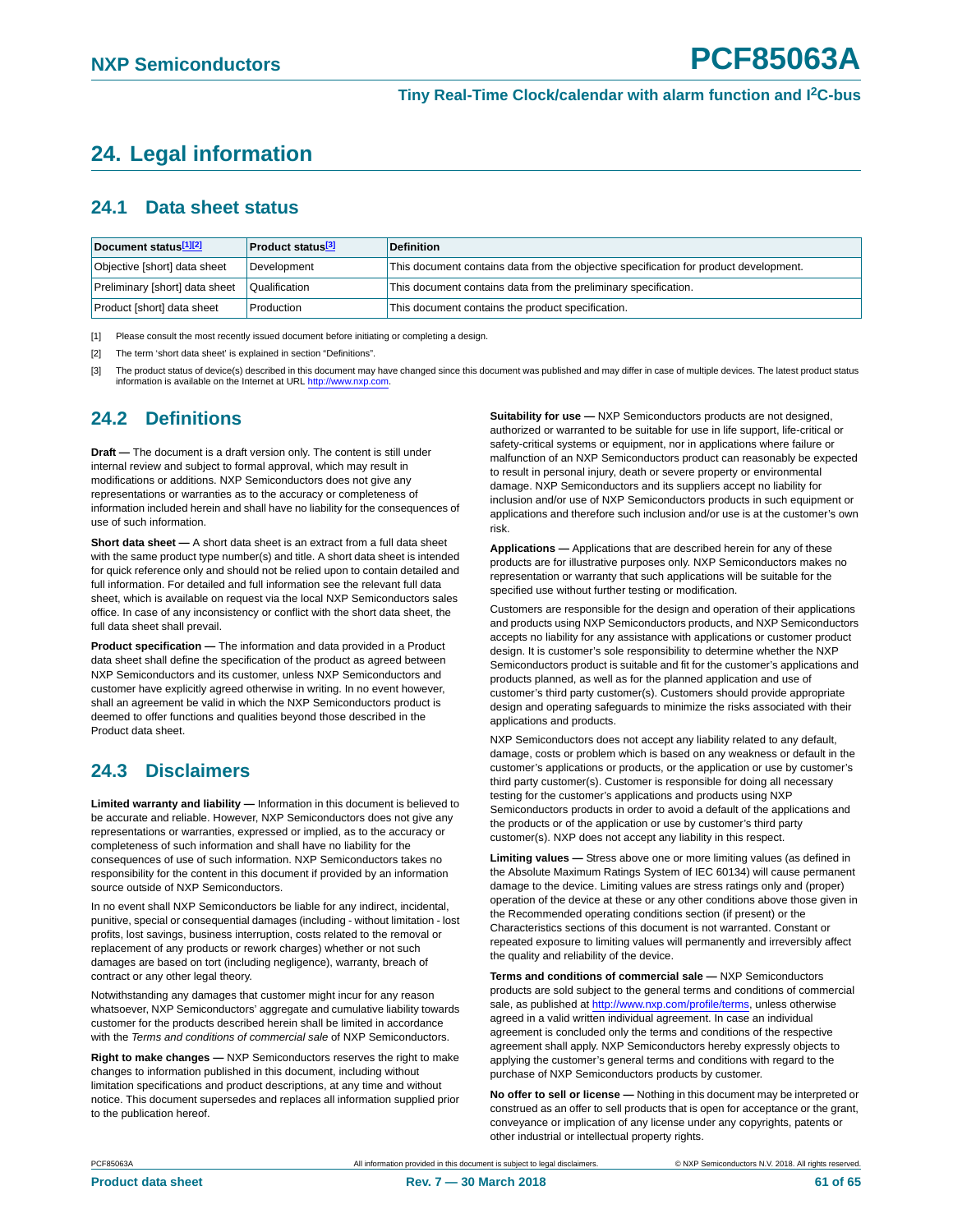**Export control —** This document as well as the item(s) described herein may be subject to export control regulations. Export might require a prior authorization from competent authorities.

**Non-automotive qualified products —** Unless this data sheet expressly states that this specific NXP Semiconductors product is automotive qualified, the product is not suitable for automotive use. It is neither qualified nor tested in accordance with automotive testing or application requirements. NXP Semiconductors accepts no liability for inclusion and/or use of non-automotive qualified products in automotive equipment or applications.

In the event that customer uses the product for design-in and use in automotive applications to automotive specifications and standards, customer (a) shall use the product without NXP Semiconductors' warranty of the product for such automotive applications, use and specifications, and (b) whenever customer uses the product for automotive applications beyond NXP Semiconductors' specifications such use shall be solely at customer's

own risk, and (c) customer fully indemnifies NXP Semiconductors for any liability, damages or failed product claims resulting from customer design and use of the product for automotive applications beyond NXP Semiconductors' standard warranty and NXP Semiconductors' product specifications.

**Translations —** A non-English (translated) version of a document is for reference only. The English version shall prevail in case of any discrepancy between the translated and English versions.

### <span id="page-61-0"></span>**24.4 Trademarks**

Notice: All referenced brands, product names, service names and trademarks are the property of their respective owners.

**I 2C-bus —** logo is a trademark of NXP Semiconductors N.V.

## <span id="page-61-1"></span>**25. Contact information**

For more information, please visit: **http://www.nxp.com**

For sales office addresses, please send an email to: **salesaddresses@nxp.com**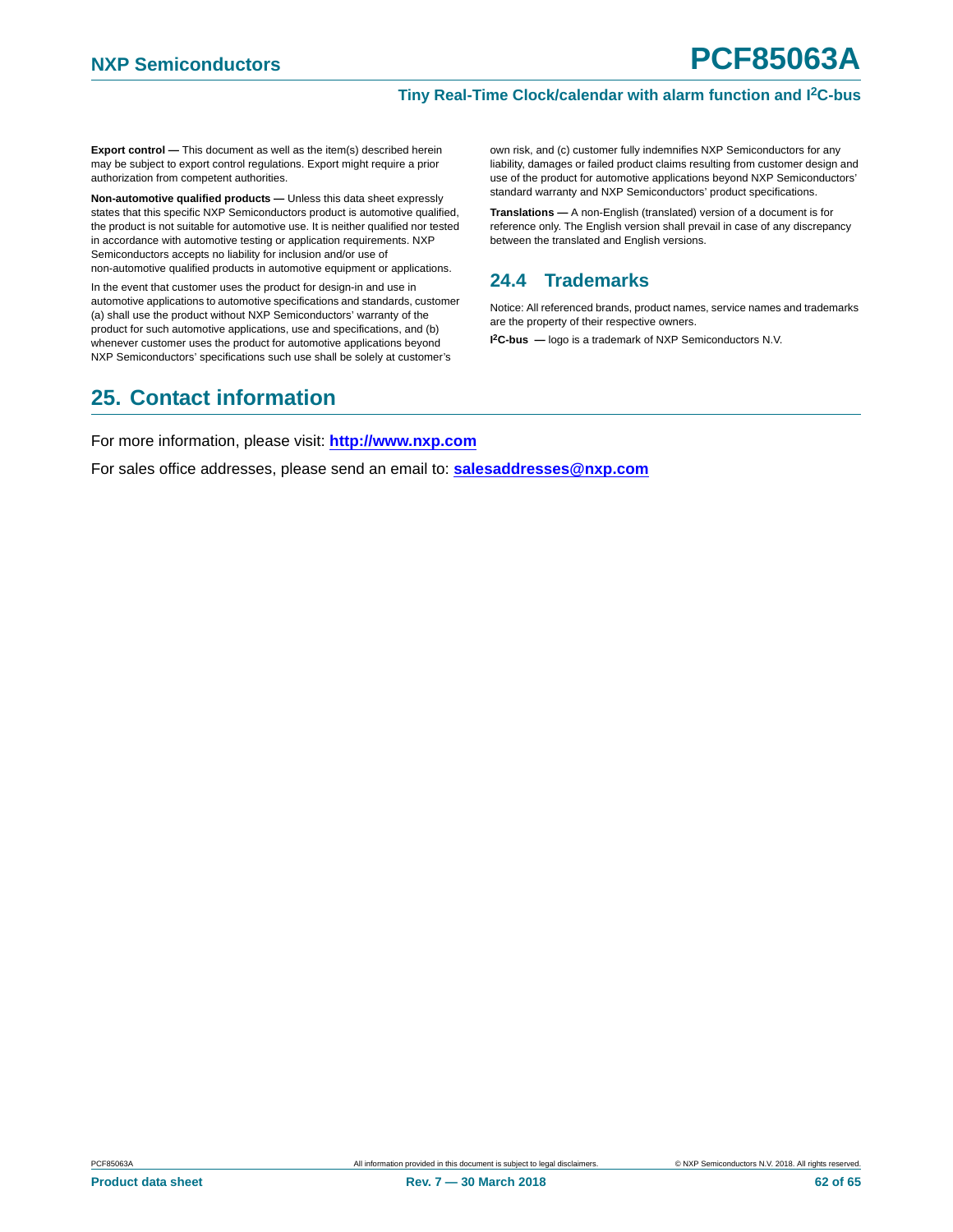## <span id="page-62-0"></span>**26. Tables**

| Table 1.  |                                                                                   |
|-----------|-----------------------------------------------------------------------------------|
| Table 2.  |                                                                                   |
| Table 3.  | Marking codes 2                                                                   |
| Table 4.  |                                                                                   |
| Table 5.  | Registers overview 7                                                              |
| Table 6.  | Control_1 - control and status register 1                                         |
|           | (address 00h) bit description 8                                                   |
| Table 7.  | First increment of time circuits after STOP bit                                   |
|           |                                                                                   |
| Table 8.  | Registers reset values 12                                                         |
| Table 9.  | Control_2 - control and status register 2                                         |
|           | (address 01h) bit description 13                                                  |
| Table 10. | Effect of bits MI and HMI on $\overline{\text{INT}}$ generation15                 |
| Table 11. | CLKOUT frequency selection 16                                                     |
| Table 12. | Offset - offset register (address 02h) bit                                        |
|           |                                                                                   |
| Table 13. | Offset values 17                                                                  |
| Table 14. | Correction pulses for MODE = $0$ 18                                               |
| Table 15. | Effect of correction pulses on frequencies for                                    |
|           | $MODE = 0. \dots 0. \dots 0. \dots 0. \dots 0. \dots 0.18$                        |
| Table 16. | Correction pulses for MODE = $1$ 19                                               |
| Table 17. | Effect of correction pulses on frequencies for                                    |
|           | $MODE = 1. 19$                                                                    |
| Table 18. | RAM_byte - 8-bit RAM register (address 03h)                                       |
|           |                                                                                   |
| Table 19. | Seconds - seconds register (address 04h) bit                                      |
|           | description 21                                                                    |
| Table 20. | Seconds coded in BCD format 22                                                    |
| Table 21. | Minutes - minutes register (address 05h) bit                                      |
|           | description $\ldots \ldots \ldots \ldots \ldots \ldots \ldots \ldots \ldots$ . 23 |
| Table 22. | Hours - hours register (address 06h) bit                                          |
|           | description 23                                                                    |
| Table 23. | Days - days register (address 07h) bit                                            |
|           |                                                                                   |
| Table 24. | Weekdays - weekdays register (address 08h)                                        |
|           | bit description 23                                                                |
|           |                                                                                   |
| Table 26. | Months - months register (address 09h) bit                                        |
|           |                                                                                   |
| Table 27. | Month assignments in BCD format24                                                 |
|           | Table 28. Years - years register (0Ah) bit description. 25                        |
|           | Table 29. Second_alarm - second alarm register                                    |
|           | (address 0Bh) bit description 26                                                  |
| Table 30. | Minute_alarm - minute alarm register                                              |
|           | (address 0Ch) bit description 27                                                  |
| Table 31. | Hour_alarm - hour alarm register                                                  |
|           | (address 0Dh) bit description 27                                                  |
| Table 32. | Day_alarm - day alarm register (address 0Eh)                                      |
|           |                                                                                   |
| Table 33. | Weekday_alarm - weekday alarm register                                            |
|           | (address 0Fh) bit description 28                                                  |
| Table 34. | Timer_value - timer value register                                                |
|           | (address 10h) bit description 29                                                  |
| Table 35. | Timer_mode - timer control register                                               |
|           | (address 11h) bit description 30                                                  |
| Table 36. | Timer clock frequency and timer durations30                                       |
|           |                                                                                   |

| Table 37. First period delay for timer counter value T 31 |
|-----------------------------------------------------------|
|                                                           |
| Table 39. <sup>12</sup> C slave address byte35            |
| Table 40. Limiting values 38                              |
| Table 41. Static characteristics 39                       |
| Table 42. <sup>2</sup> C-bus characteristics44            |
| Table 43. SnPb eutectic process (from J-STD-020D) 52      |
| Table 44. Lead-free process (from J-STD-020D) 52          |
| Table 45. Selection of Real-Time Clocks 56                |
|                                                           |
| Table 47. Revision history  60                            |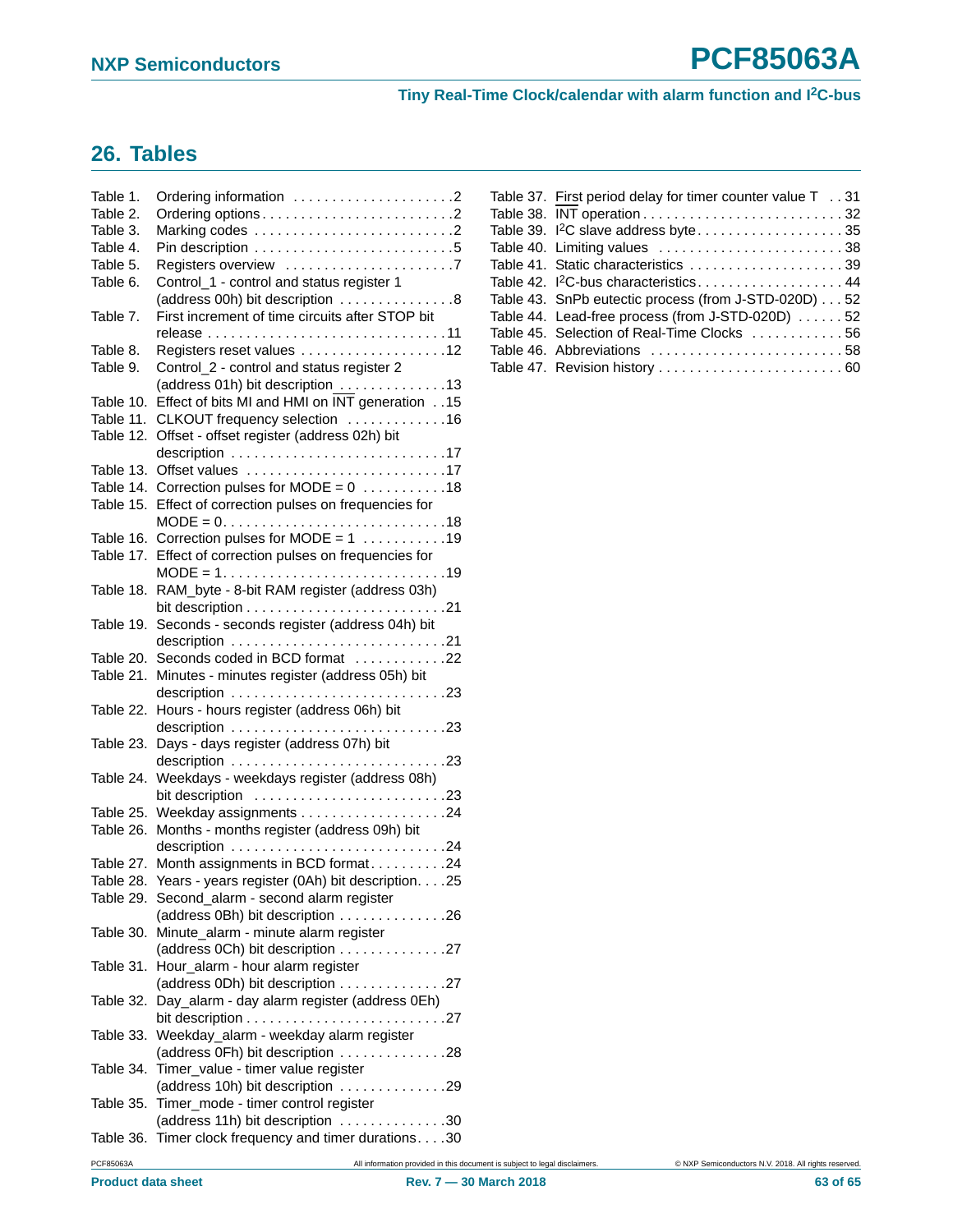## <span id="page-63-0"></span>**27. Figures**

| Fig 1.  | Block diagram of PCF85063A 3                                                |  |
|---------|-----------------------------------------------------------------------------|--|
| Fig 2.  | Pin configuration for SO8 (PCF85063AT) 4                                    |  |
| Fig 3.  | Pin configuration for DFN2626-10                                            |  |
| Fig 4.  | Pin configuration for TSSOP8 (PCF85063ATT). 4                               |  |
| Fig 5.  | Handling address registers 6                                                |  |
| Fig 6.  | STOP bit functional diagram 10                                              |  |
| Fig 7.  | STOP bit release timing11                                                   |  |
| Fig 8.  | Software reset command12                                                    |  |
| Fig 9.  |                                                                             |  |
| Fig 10. |                                                                             |  |
| Fig 11. | Offset calibration calculation workflow20                                   |  |
| Fig 12. |                                                                             |  |
| Fig 13. |                                                                             |  |
| Fig 14. | Data flow for the time function 25                                          |  |
| Fig 15. | Access time for read/write operations 26                                    |  |
| Fig 16. | Alarm function block diagram. 29                                            |  |
| Fig 17. | General countdown timer behavior 31                                         |  |
| Fig 18. |                                                                             |  |
| Fig 19. | Definition of START and STOP conditions. 33                                 |  |
| Fig 20. |                                                                             |  |
| Fig 21. | Acknowledgement on the I <sup>2</sup> C-bus 34                              |  |
| Fig 22. | Master transmits to slave receiver                                          |  |
|         |                                                                             |  |
| Fig 23. | Master reads after setting register address                                 |  |
|         | (write register address; READ data) 36                                      |  |
| Fig 24. | Device diode protection diagram of PCF85063A.37                             |  |
| Fig 25. | Typical $I_{DD}$ with respect to $f_{SCL}$ 40                               |  |
| Fig 26. | Typical $I_{DD}$ as a function of temperature $\dots \dots 41$              |  |
| Fig 27. | Typical $I_{DD}$ with respect to $V_{DD}$ 42                                |  |
| Fig 28. | $I_{DD}$ with respect to quartz $R_S \ldots \ldots \ldots \ldots \ldots 43$ |  |
| Fig 29. | Oscillator frequency variation with respect                                 |  |
|         |                                                                             |  |
| Fig 30. | I <sup>2</sup> C-bus timing diagram; rise and fall times                    |  |
|         | refer to 30 % and 70 % 45                                                   |  |
| Fig 31. | Application diagram for PCF85063A 46                                        |  |
| Fig 32. | Package outline SOT96-1 (SO8) of                                            |  |
|         | PCF85063AT47                                                                |  |
| Fig 33. | Package outline SOT1197-1 (DFN2626-10) of                                   |  |
|         | PCF85063ATL48                                                               |  |
| Fig 34. | Package outline SOT505-1 (TSSOP8) of                                        |  |
|         | PCF85063ATT49                                                               |  |
| Fig 35. | Temperature profiles for large and small                                    |  |
|         | components<br>. 53                                                          |  |
| Fig 36. | Footprint information for reflow soldering of                               |  |
|         | SOT96-1 (SO8) of PCF85063AT53                                               |  |
| Fig 37. | Footprint information for reflow soldering of                               |  |
|         | SOT1197-1 (DFN2626-10) of PCF85063ATL 54                                    |  |
| Fig 38. | Footprint information for reflow soldering of                               |  |
|         | SOT505-1 (TSSOP8) of PCF85063ATT 55                                         |  |